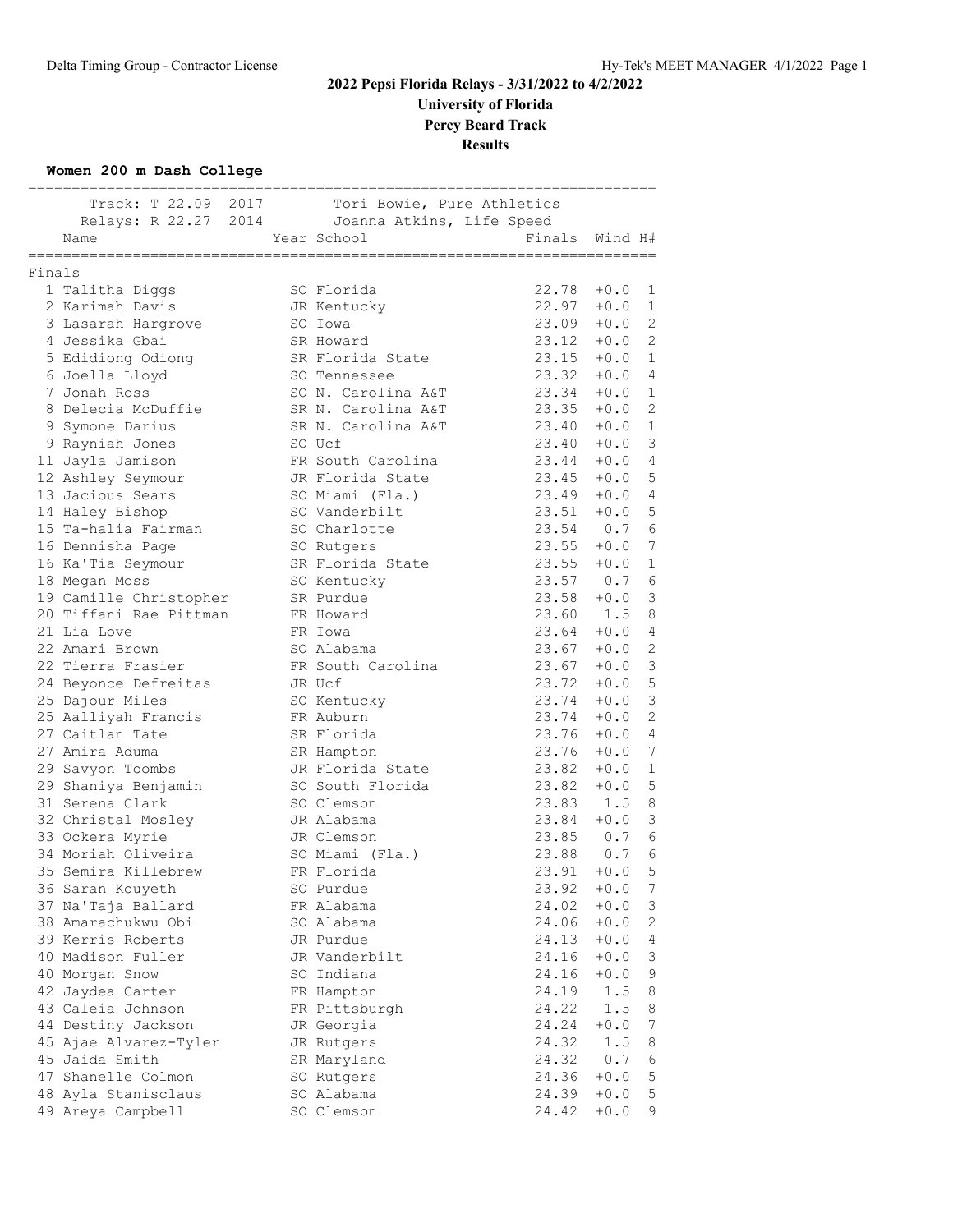# **University of Florida**

**Percy Beard Track**

**Results**

|  |  |  |  |  |  |  | Women 200 m Dash College |
|--|--|--|--|--|--|--|--------------------------|
|--|--|--|--|--|--|--|--------------------------|

|  | 50 Emma Algarin                          | Nebraska         |              | 24.43 1.5 8   |                |
|--|------------------------------------------|------------------|--------------|---------------|----------------|
|  | 51 Sharnae Alston                        | JR Charlotte     | 24.49        | $+0.0$        | - 9            |
|  | 52 Mia O'Neil                            | FR Tennessee     | $24.51$ 1.0  |               | 10             |
|  | 53 Kayla Hugg                            | Nebraska         | 24.58        | $+0.0$        | $\overline{7}$ |
|  | 54 Maya Drayton                          | JR Georgetown    | 24.62        | $+0.0$ 9      |                |
|  | 55 Layla Anderson                        | FR Virginia Tech | 24.63        | $+0.0$        | 7              |
|  | 56 Favor Ezewuzie                        | SR Clemson       | 24.76 0.7 6  |               |                |
|  | 57 Alliann Johnson                       | SO Jacksonville  | 24.83        | $+0.0$ 9      |                |
|  | 57 Cassie Thompson                       | FR Jacksonville  | 24.83 1.5 8  |               |                |
|  | 59 Elke Van Der Westhuizen FR Pittsburgh |                  | 24.99 1.0    |               | 10             |
|  | 60 Madison Depry                         | SO Maryland      | 25.03        | $+0.0$ 9      |                |
|  | 61 Shaniya Berry                         | SO Florida A&M   | 25.05        | $+0.0$ 9      |                |
|  | 62 Flora Ahiarakwe                       | JR Pittsburgh    | 25.35        | $+0.0$ 7      |                |
|  | 63 Jacqueline Jones                      | SO Hampton       | 25.59 1.0 10 |               |                |
|  | 64 Johanna Iives                         | Nebraska         | 25.61 1.0 10 |               |                |
|  | 65 Jillian Catton                        | FR Georgia Tech  | 25.67        | 1.0 10        |                |
|  | -- Ilyria Johns                          | SR Florida A&M   | DNF          | 1.0 10        |                |
|  | -- Alexis Brown                          | FR Florida       | DNF          | $1.5 \quad 8$ |                |
|  | -- Alyssa Robinson                       | SO Indiana       | DNF          | $+0.0$ 2      |                |
|  | -- Ajani Williams                        | SR Florida A&M   | DNF          | 1.0           | 10             |
|  |                                          |                  |              |               |                |

#### **Women 1500 m Run College**

===================================================================

|                    | Track: T 4:08.65 2005 Kenia Sinclair, Unattached                    |                       |                       |
|--------------------|---------------------------------------------------------------------|-----------------------|-----------------------|
|                    | Relays: R 4:08.65 2005 Kenia Sinclair, Unattached                   |                       |                       |
| Name               |                                                                     |                       |                       |
|                    | 1 Bailey Hertenstein SO Indiana 1:15.25 1                           |                       |                       |
|                    | 49.54 (49.54) 2:01.01 (1:11.48) 3:11.78 (1:10.77)                   |                       | 4:15.25(1:03.47)      |
|                    | 2 Joyce Kimeli SR Auburn 4:15.56 1                                  |                       |                       |
|                    | 49.24 (49.24) 2:00.86 (1:11.63) 3:12.21 (1:11.35)                   |                       | $4:15.56$ $(1:03.35)$ |
|                    | 3 Michelle Howell <b>Brand</b> Under Armour                         | $4:16.72$ 1           |                       |
|                    | 49.68 (49.68) 2:01.29 (1:11.62) 4:16.19 (2:14.90) 4:16.72 (0.53)    |                       |                       |
| 4 Jenna Gearing    | SR Kentucky $4:17.25$ 1                                             |                       |                       |
| 49.10 (49.10)      | $2:01.02$ $(1:11.93)$                                               | 3:11.96(1:10.95)      | 4:17.25(1:05.29)      |
| 5 Tori Herman      | FR Kentucky                                                         | $4:17.51$ 1           |                       |
|                    | 48.96 (48.96) 2:00.71 (1:11.75)                                     | $3:11.92$ $(1:11.22)$ | $4:17.51$ $(1:05.59)$ |
| 6 Jennifer Lima    | SO Florida State                                                    | $4:18.86$ 1           |                       |
| 49.83 (49.83)      | $2:01.41$ $(1:11.59)$                                               | $3:12.32$ $(1:10.92)$ | $4:18.86$ $(1:06.54)$ |
| 7 Flomena Asekol   | SO Alabama                                                          | 4:18.90 1             |                       |
|                    | 49.79 (49.79) 2:01.01 (1:11.22) 3:12.45 (1:11.45)                   |                       | 4:18.90(1:06.45)      |
| 8 Vasileia Spyrou  | SO Florida                                                          | $4:19.12$ 1           |                       |
| 49.68 (49.68)      | 2:01.30(1:11.62)                                                    | 3:11.78(1:10.49)      | $4:19.12$ $(1:07.34)$ |
| 9 Maggie Smith     | SO Villanova                                                        | $4:20.07$ 1           |                       |
|                    | 49.92 (49.92) 2:01.50 (1:11.58) 3:12.30 (1:10.81)                   |                       | $4:20.07$ $(1:07.77)$ |
| 10 Charlotte Crook | JR Ucf                                                              | $4:20.11$ 1           |                       |
| 49.83 (49.83)      | 2:01.49(1:11.67)                                                    | $3:12.21$ $(1:10.72)$ | 4:20.11(1:07.90)      |
| 11 Anna Helwigh    | SO Villanova                                                        | $4:23.47$ 1           |                       |
| 50.04(50.04)       | $2:01.51$ $(1:11.48)$ $3:12.97$ $(1:11.46)$                         |                       | $4:23.47$ $(1:10.50)$ |
| 12 Emily Culley    | SO Florida 4:24.26 1                                                |                       |                       |
|                    | $50.40(50.40)$ $2:01.93(1:11.53)$ $3:13.18(1:11.26)$                |                       | $4:24.26$ $(1:11.09)$ |
|                    | 13 Perri Bockrath JR Kentucky                                       | $4:24.78$ 2           |                       |
|                    | 53.88 (53.88) 2:07.24 (1:13.36) 3:17.82 (1:10.59) 4:24.78 (1:06.96) |                       |                       |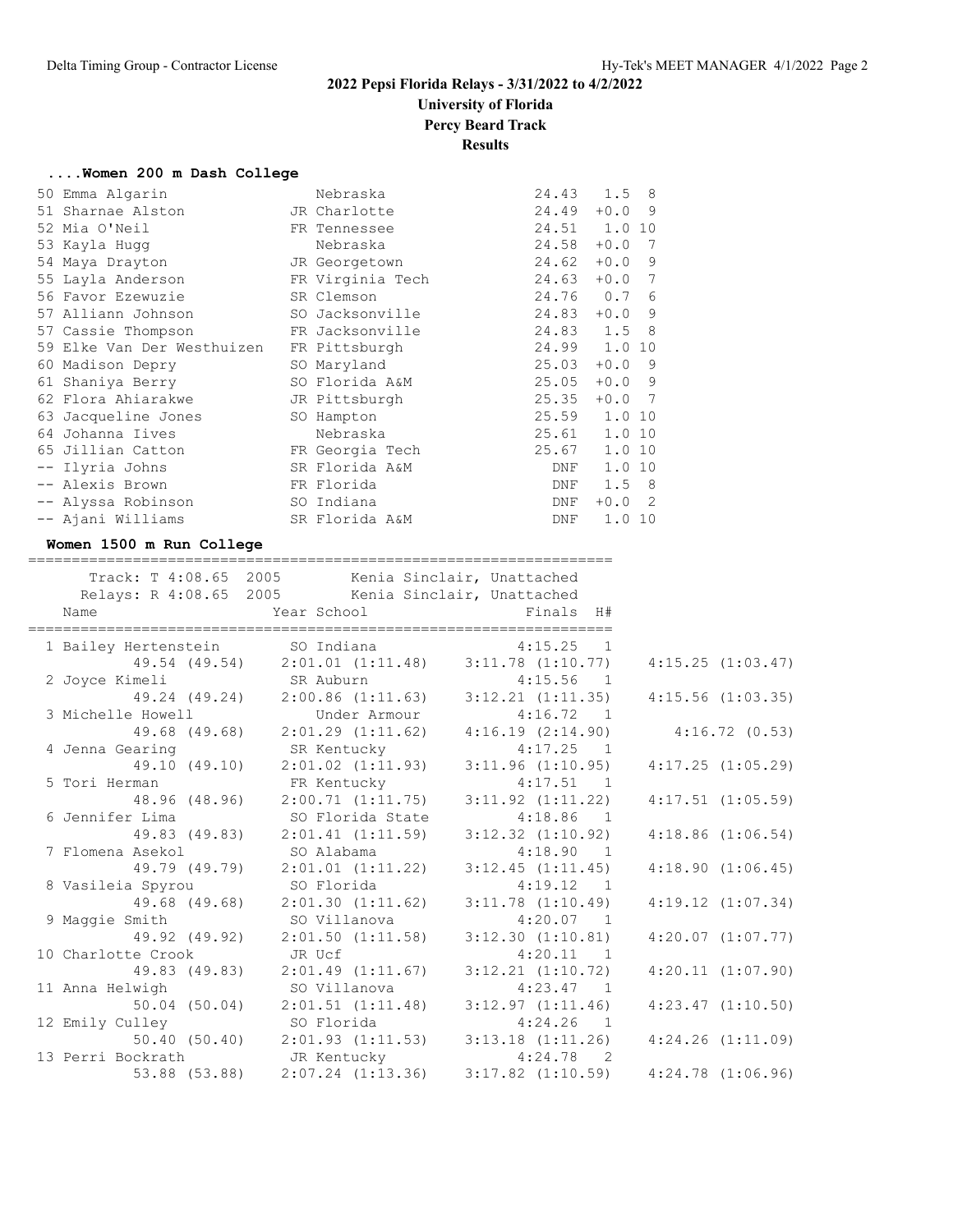**University of Florida**

**Percy Beard Track**

**Results**

#### **....Women 1500 m Run College**

| 14 Lydia Olivere         | JR Villanova          | 4:26.03<br>1                        |                       |
|--------------------------|-----------------------|-------------------------------------|-----------------------|
| 49.40 (49.40)            | $2:01.02$ $(1:11.62)$ | $3:13.07$ $(1:12.06)$               | $4:26.03$ $(1:12.96)$ |
| 15 Yasmine Abbes         | SO Florida State      | 4:27.10<br>1                        |                       |
| $50.24$ $(50.24)$        | $2:01.90$ $(1:11.66)$ | $3:13.93$ $(1:12.04)$               | $4:27.10$ $(1:13.17)$ |
| 16 Rachel Boice          | JR Kentucky           | 4:27.93<br>2                        |                       |
| 54.01 (54.01)            | $2:07.48$ $(1:13.48)$ | 3:18.77(1:11.30)                    | $4:27.93$ $(1:09.16)$ |
| 17 Christine Laurie      | SR Maryland           | 4:28.14<br>- 2                      |                       |
| 53.59 (53.59)            | $2:06.69$ $(1:13.11)$ | 3:18.67(1:11.98)                    | $4:28.14$ $(1:09.47)$ |
| 18 Hallie Porterfield    | FR Auburn             | 4:29.42<br>2                        |                       |
| 53.98 (53.98)            | $2:06.99$ $(1:13.01)$ | $3:18.31$ $(1:11.32)$               | $4:29.42$ $(1:11.12)$ |
| 19 Zoe Duffus            | FR Penn State         | 4:30.05<br>2                        |                       |
| 54.13 (54.13)            | $2:07.50$ $(1:13.37)$ | $3:18.05$ $(1:10.55)$               | $4:30.05$ $(1:12.00)$ |
| 20 Caitlin Wilkey        | SO Florida State      | 4:30.12<br>2                        |                       |
| 53.73 (53.73)            | 2:07.11(1:13.38)      | $3:18.42$ $(1:11.32)$               | $4:30.12$ $(1:11.70)$ |
| 21 Natalie Varela        | SO Miami (Fla.)       | 4:30.54<br>3                        |                       |
| 52.54 (52.54)            | $2:08.60$ $(1:16.06)$ | $3:21.36$ $(1:12.77)$               | $4:30.54$ $(1:09.18)$ |
| 22 Valerie Lastra        | SO Ucf                | 2                                   |                       |
|                          |                       | 4:33.20                             |                       |
| 54.25 (54.25)            | $2:06.56$ $(1:12.31)$ | $3:18.64$ $(1:12.09)$               | $4:33.20$ $(1:14.56)$ |
| 23 Sarah Copeland        | FR Georgia Tech       | 4:35.20<br>$\overline{2}$           |                       |
| 54.62 (54.62)            | $2:07.78$ $(1:13.17)$ | $3:20.08$ $(1:12.31)$               | $4:35.20$ $(1:15.12)$ |
| 24 Kayla Rose            | SO Georgia Tech       | 4:35.38<br>2                        |                       |
| 54.86 (54.86)            | 2:08.29(1:13.43)      | $3:21.94$ $(1:13.65)$               | $4:35.38$ $(1:13.45)$ |
| 25 Maria Fernandez       | SO Florida            | 4:35.43<br>2                        |                       |
| 53.73 (53.73)            | $2:07.36$ $(1:13.63)$ | $3:21.04$ $(1:13.69)$               | 4:35.43(1:14.40)      |
| 26 Alexandria Costantino | FR South Carolina     | 4:36.52<br>3                        |                       |
| 52.38 (52.38)            | $2:08.52$ $(1:16.15)$ | $3:24.74$ $(1:16.23)$               | $4:36.52$ $(1:11.78)$ |
| 27 Elle Mezzio           | FR Miami (Fla.)       | 4:36.94<br>3                        |                       |
| 53.14 (53.14)            | 2:09.17(1:16.03)      | $3:25.09$ $(1:15.93)$               | $4:36.94$ $(1:11.85)$ |
| 28 Mollie Roden          | FR Kentucky           | 4:37.12<br>2                        |                       |
| 54.37 (54.37)            | $2:07.61$ $(1:13.25)$ | $3:20.21$ $(1:12.61)$               | $4:37.12$ $(1:16.91)$ |
| 29 Mariana Rodriguez     | SO Ucf                | 4:37.23<br>- 3                      |                       |
| 53.21(53.21)             | 2:09.13(1:15.93)      | $3:24.46$ $(1:15.33)$               | $4:37.23$ $(1:12.77)$ |
| 30 Charlotte Augenstein  | SO Georgia            | 4:38.01<br>3                        |                       |
| $52.68$ $(52.68)$        | $2:08.81$ $(1:16.13)$ | $3:25.24$ $(1:16.44)$               | $4:38.01$ $(1:12.77)$ |
| 31 Meredith Finley       | SO Clemson            | 4:41.09<br>$\overline{\phantom{a}}$ |                       |
| 53.01 (53.01)            | 2:09.14(1:16.13)      | $3:24.77$ $(1:15.64)$               | $4:41.09$ $(1:16.32)$ |
| 32 Abby Kettle           | SR Georgia Tech       | 4:43.27<br>$\overline{2}$           |                       |
| 54.74 (54.74)            | $2:08.62$ $(1:13.88)$ | $3:25.11$ $(1:16.50)$               | $4:43.27$ $(1:18.16)$ |
| 33 Sophie Spada          | SO Alabama            | 4:46.36<br>2                        |                       |
| 54.01 (54.01)            | $2:08.01$ $(1:14.01)$ | $3:24.77$ $(1:16.76)$               | 4:46.36(1:21.60)      |
| 34 Jordan Mozie          | FR Hampton            | 4:46.57<br>3                        |                       |
| 52.54 (52.54)            | 2:08.90(1:16.37)      | $3:26.38$ $(1:17.48)$               | $4:46.57$ $(1:20.19)$ |
| 35 Arden La-Rose         | FR South Florida      | 4:46.95<br>- 3                      |                       |
| 52.79 (52.79)            | 2:09.47(1:16.68)      | $3:28.97$ $(1:19.51)$               | 4:46.95(1:17.98)      |
| 36 Luzaan de Wit         | SO Jacksonville       | 4:47.93<br>3                        |                       |
| 53.71 (53.71)            | $2:10.98$ $(1:17.28)$ | $3:30.50$ $(1:19.52)$               | 4:47.93(1:17.43)      |
| 37 Julia Lavrador        | FR Florida            | 4:51.42<br>3                        |                       |
| 54.09 (54.09)            | $2:12.08$ $(1:17.99)$ | $3:33.79$ $(1:21.71)$               | $4:51.42$ $(1:17.63)$ |
| 38 Courtney Farishian    | FR Clemson            | 4:51.76<br>3                        |                       |
| 54.00 (54.00)            | 2:12.17(1:18.18)      |                                     | $4:51.76$ $(1:18.29)$ |
|                          |                       | 3:33.47(1:21.30)                    |                       |
| 39 Aleesa de Castro      | FR Georgia            | 4:51.85<br>- 3                      |                       |
| 53.50 (53.50)            | $2:11.73$ $(1:18.24)$ | $3:32.90$ $(1:21.17)$               | $4:51.85$ $(1:18.96)$ |
| 40 Nicole McConnell      | SO Florida State      | 4:51.90<br>$\overline{\phantom{a}}$ |                       |
| 55.82 (55.82)            | $2:13.66$ $(1:17.85)$ | 3:34.10 (1:20.45)                   | $4:51.90$ $(1:17.80)$ |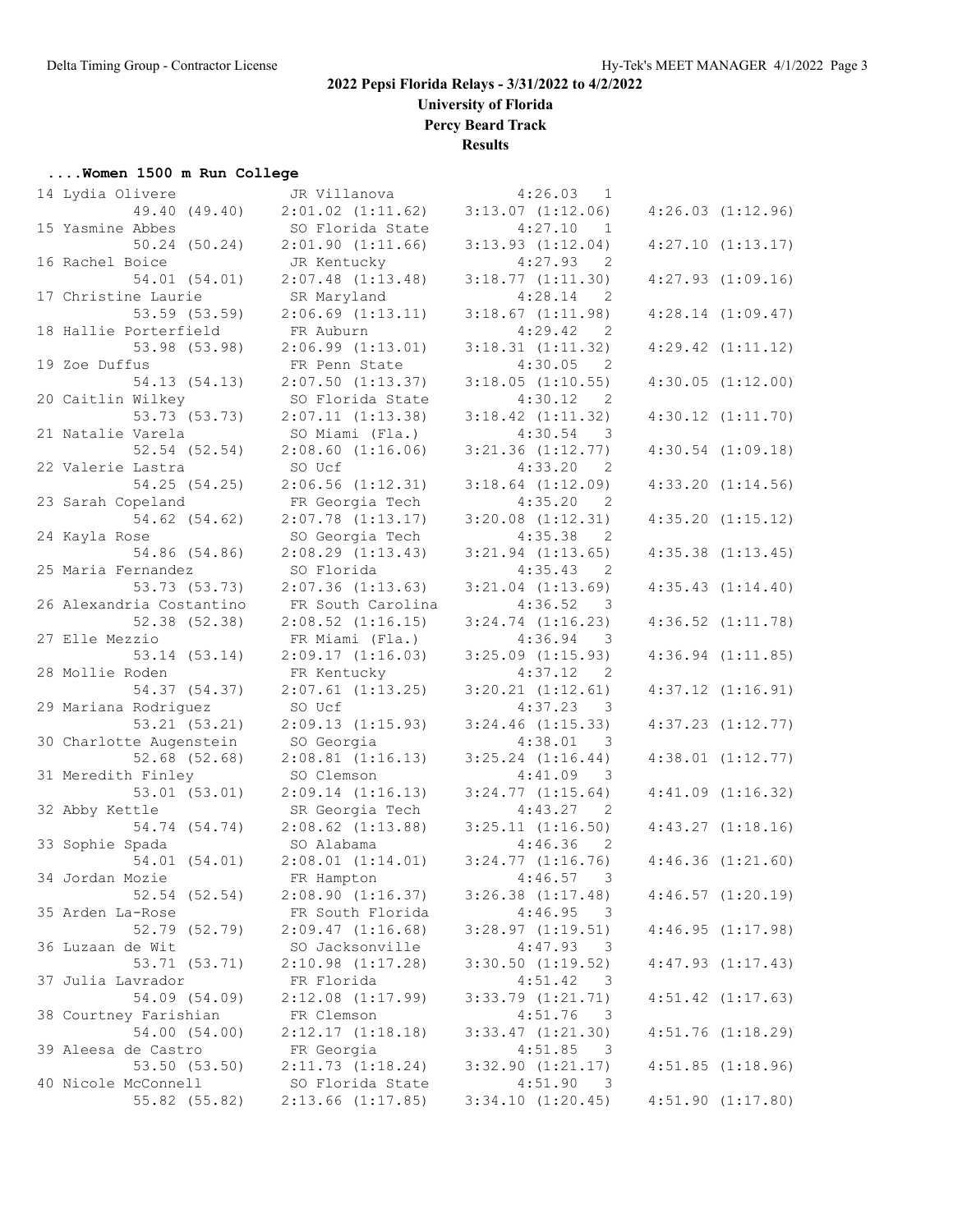**University of Florida**

**Percy Beard Track**

**Results**

#### **....Women 1500 m Run College**

| 41 Grace Johnson     | FR South Florida      | $4:57.01$ 3       |                       |
|----------------------|-----------------------|-------------------|-----------------------|
| 52.93 (52.93)        | 2:09.66(1:16.74)      | 3:31.72 (1:22.06) | $4:57.01$ $(1:25.30)$ |
| 42 Serenity Williams | FR Florida A&M        | 5:12.64 3         |                       |
| 55.26 (55.26)        | $2:16.34$ $(1:21.09)$ | 3:44.30 (1:27.97) | $5:12.64$ $(1:28.34)$ |
| -- Maddie Dalton     | SO Indiana            | DNF 1             |                       |
| 49.10 (49.10)        | $2:00.54$ $(1:11.45)$ |                   |                       |

#### **Women 5000 m Run College**

| Track: T 15:50.5h 1981  | Mary Shea, NC State                                                                                                       |                        |                                                                            |
|-------------------------|---------------------------------------------------------------------------------------------------------------------------|------------------------|----------------------------------------------------------------------------|
| Relays: R 15:50.5h 1981 | Mary Shea, NC State                                                                                                       |                        |                                                                            |
| Name                    | Year School                                                                                                               | Finals                 |                                                                            |
|                         |                                                                                                                           |                        |                                                                            |
|                         | 1 Daphnee Lavassas FR Miami (Fla.) 16:23.51<br>37.95 (37.95) 1:58.28 (1:20.34) 3:17.12 (1:18.84) 4:35.71 (1:18.60)        |                        |                                                                            |
|                         | 5:57.66 (1:21.96) 7:16.36 (1:18.71) 8:35.45 (1:19.09) 9:53.54 (1:18.10)                                                   |                        |                                                                            |
|                         | $11:11.95$ $(1:18.41)$ $12:31.27$ $(1:19.33)$ $13:49.75$ $(1:18.48)$                                                      |                        | $15:07.30$ $(1:17.55)$                                                     |
| $16:23.51$ $(1:16.22)$  |                                                                                                                           |                        |                                                                            |
| 2 Elka Machan           | SO Alabama                                                                                                                | 16:33.48               |                                                                            |
| 38.23(38.23)            |                                                                                                                           |                        |                                                                            |
| $5:58.09$ $(1:21.80)$   | 1:58.50 (1:20.28) 3:17.35 (1:18.85)<br>7:16.77 (1:18.69) 8:35.65 (1:18.89)                                                |                        | 3:17.35 (1:18.85) 4:36.30 (1:18.95)<br>8:35.65 (1:18.89) 9:54.29 (1:18.64) |
| $11:13.29$ $(1:19.01)$  | 12:33.70(1:20.41)                                                                                                         | 13:55.17(1:21.48)      | $15:16.89$ $(1:21.73)$                                                     |
| $16:33.48$ $(1:16.59)$  |                                                                                                                           |                        |                                                                            |
| 3 Josie Wirtz           | JR Clemson                                                                                                                | 16:47.10               |                                                                            |
| 38.46 (38.46)           | $1:59.06$ (1:20.61) $3:18.87$ (1:19.82) $4:38.88$ (1:20.01)                                                               |                        |                                                                            |
| $6:00.21$ $(1:21.33)$   | 7:20.47 (1:20.26) 8:40.73 (1:20.27)                                                                                       |                        | $10:02.80$ $(1:22.07)$                                                     |
| $11:25.51$ $(1:22.72)$  | 12:49.01(1:23.51)                                                                                                         | 14:11.78(1:22.77)      | 15:34.42 (1:22.64)                                                         |
| 16:47.10(1:12.69)       |                                                                                                                           |                        |                                                                            |
| 4 Megan Patton          | JR Alabama                                                                                                                | 16:51.66               |                                                                            |
| 38.36 (38.36)           |                                                                                                                           |                        |                                                                            |
| 5:58.17(1:21.57)        | $7:18.52$ (1:20.36) $8:40.05$ (1:21.54)                                                                                   |                        | $10:02.59$ $(1:22.54)$                                                     |
| $11:25.96$ $(1:23.37)$  | 12:48.76(1:22.81)                                                                                                         | $14:11.54$ $(1:22.79)$ | $15:34.00$ $(1:22.46)$                                                     |
| $16:51.66$ $(1:17.66)$  |                                                                                                                           |                        |                                                                            |
| 5 Madison Jones         | FR Jacksonville                                                                                                           | 17:06.65               |                                                                            |
| 39.20 (39.20)           | $2:01.87$ (1:22.67) $3:25.62$ (1:23.76) $4:48.54$ (1:22.93)<br>7:37.30 (1:24.19) $9:00.56$ (1:23.27) $10:24.20$ (1:23.64) |                        |                                                                            |
| $6:13.12$ $(1:24.58)$   |                                                                                                                           |                        |                                                                            |
| 11:45.73(1:21.54)       | $13:08.46$ $(1:22.73)$                                                                                                    | $14:30.69$ $(1:22.23)$ | $15:51.81$ $(1:21.13)$                                                     |
| $17:06.65$ $(1:14.84)$  |                                                                                                                           |                        |                                                                            |
| 6 Kaylie Kenne          | JR Kentucky                                                                                                               | 17:08.76               |                                                                            |
| 38.61(38.61)            |                                                                                                                           |                        | $1:59.19$ $(1:20.58)$ $3:18.69$ $(1:19.51)$ $4:38.63$ $(1:19.94)$          |
| 5:59.95(1:21.33)        | $7:20.26$ $(1:20.31)$ $8:41.37$ $(1:21.11)$                                                                               |                        | 10:05.25(1:23.88)                                                          |
| 11:29.67(1:24.43)       | 12:55.96(1:26.30)                                                                                                         | $14:21.90$ $(1:25.95)$ | $15:48.79$ $(1:26.89)$                                                     |
| $17:08.76$ $(1:19.97)$  |                                                                                                                           |                        |                                                                            |
| 7 Kaylie Crews          | FR Alabama                                                                                                                | 17:14.34               |                                                                            |
| 38.74 (38.74)           | $1:59.42$ $(1:20.69)$ $3:19.02$ $(1:19.61)$                                                                               |                        | 4:39.19(1:20.17)                                                           |
| $6:00.52$ $(1:21.34)$   | $7:21.02$ $(1:20.50)$ $8:43.38$ $(1:22.36)$                                                                               |                        | $10:07.73$ $(1:24.35)$                                                     |
| $11:33.18$ $(1:25.45)$  | $12:59.96$ $(1:26.79)$                                                                                                    | $14:27.34$ $(1:27.38)$ | 15:53.53(1:26.20)                                                          |
| $17:14.34$ $(1:20.81)$  |                                                                                                                           |                        |                                                                            |
| 8 Kelli Walsh           | JR Kentucky                                                                                                               | 17:28.63               |                                                                            |
| 38.74 (38.74)           | $1:59.76$ (1:21.02) $3:20.91$ (1:21.16) $4:43.93$ (1:23.02)                                                               |                        |                                                                            |
| 6:09.15(1:25.22)        | $7:34.37$ $(1:25.22)$                                                                                                     | 9:00.09(1:25.73)       | $10:25.10$ $(1:25.01)$                                                     |
| $11:51.89$ $(1:26.80)$  | 13:18.20(1:26.31)                                                                                                         | $14:46.48$ $(1:28.29)$ | $16:14.07$ $(1:27.59)$                                                     |
| $17:28.63$ $(1:14.57)$  |                                                                                                                           |                        |                                                                            |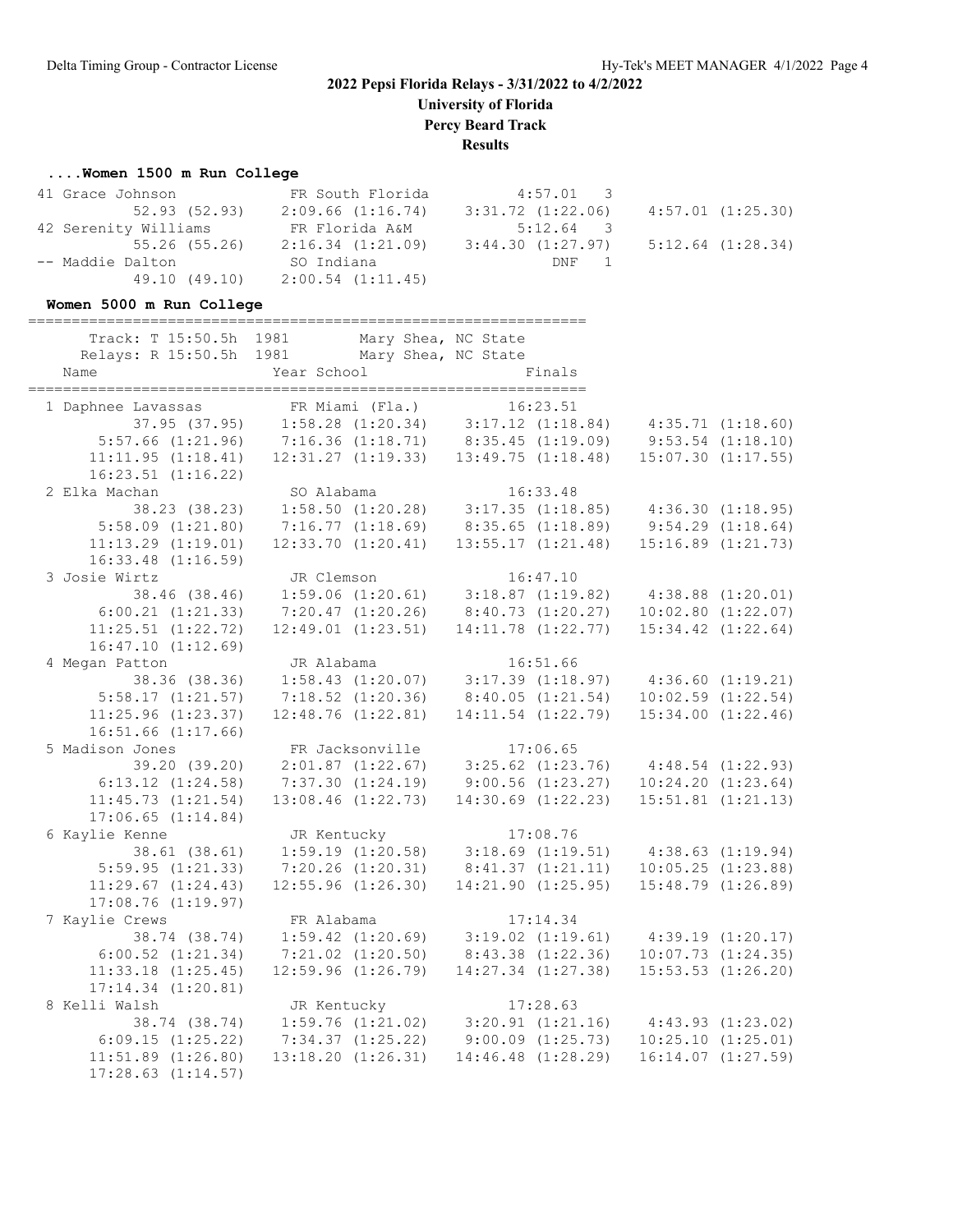**University of Florida**

**Percy Beard Track**

**Results**

#### **....Women 5000 m Run College**

| 9 Hope Dominique       | FR South Carolina      |                       | 17:29.46               |                                             |                        |
|------------------------|------------------------|-----------------------|------------------------|---------------------------------------------|------------------------|
| 38.74 (38.74)          | $2:01.50$ $(1:22.76)$  | $3:27.08$ $(1:25.59)$ |                        | 4:52.15(1:25.07)                            |                        |
| 6:16.48(1:24.33)       | $7:41.46$ $(1:24.99)$  | 9:06.41(1:24.95)      |                        |                                             | $10:31.53$ $(1:25.12)$ |
| $11:58.44$ $(1:26.92)$ | $13:23.61$ $(1:25.17)$ |                       | 14:49.53(1:25.93)      |                                             | $16:15.12$ $(1:25.59)$ |
| $17:29.46$ $(1:14.35)$ |                        |                       |                        |                                             |                        |
| 10 Hannah Twine        | SR South Carolina      |                       | 17:41.16               |                                             |                        |
| 38.84 (38.84)          | $1:59.50$ $(1:20.67)$  |                       | 3:19.75(1:20.25)       |                                             | 4:43.31(1:23.57)       |
| $6:08.87$ $(1:25.57)$  | $7:34.51$ $(1:25.64)$  |                       | 9:00.59(1:26.09)       |                                             | $10:26.63$ $(1:26.05)$ |
| $11:54.18$ $(1:27.55)$ | $13:21.69$ $(1:27.51)$ |                       | 14:49.81(1:28.12)      |                                             | $16:17.96$ $(1:28.16)$ |
| $17:41.16$ $(1:23.20)$ |                        |                       |                        |                                             |                        |
| 11 Grace Clements      | JR Georgia             |                       | 17:45.54               |                                             |                        |
| 39.64 (39.64)          | $2:02.86$ $(1:23.23)$  | 3:27.27(1:24.41)      |                        | 4:51.77(1:24.50)                            |                        |
| 6:16.39(1:24.62)       | 7:40.60(1:24.21)       |                       | 9:05.75(1:25.15)       |                                             | $10:30.86$ $(1:25.12)$ |
| $11:57.67$ $(1:26.81)$ | $13:23.14$ $(1:25.48)$ |                       | $14:50.23$ $(1:27.09)$ |                                             | $16:21.45$ $(1:31.23)$ |
| $17:45.54$ $(1:24.09)$ |                        |                       |                        |                                             |                        |
| 12 Kira Jenkins        | SR South Carolina      |                       | 18:09.72               |                                             |                        |
| 39.04 (39.04)          | $2:01.55$ $(1:22.52)$  |                       | $3:27.14$ $(1:25.59)$  | 4:52.23(1:25.10)                            |                        |
| 6:16.85(1:24.62)       | 7:42.37(1:25.52)       | 9:11.16(1:28.80)      |                        |                                             | $10:39.72$ $(1:28.56)$ |
| 12:08.95(1:29.24)      | $13:39.62$ $(1:30.67)$ |                       | 15:11.10(1:31.48)      |                                             | $16:41.68$ $(1:30.59)$ |
| 18:09.72 (1:28.04)     |                        |                       |                        |                                             |                        |
| 13 Elise Hall          | FR Georgia             |                       | 18:28.34               |                                             |                        |
| 39.84 (39.84)          | $2:04.69$ $(1:24.85)$  |                       | 3:30.13(1:25.44)       |                                             | 4:56.74(1:26.62)       |
| $6:23.55$ $(1:26.81)$  | $7:51.74$ $(1:28.19)$  |                       | 9:21.25(1:29.51)       |                                             | $10:53.77$ $(1:32.52)$ |
| $12:27.40$ $(1:33.64)$ | 14:00.30(1:32.91)      |                       | $15:33.73$ $(1:33.43)$ |                                             | $17:05.72$ $(1:32.00)$ |
| $18:28.34$ $(1:22.63)$ |                        |                       |                        |                                             |                        |
| -- Rebecca Bergnes     | FR Florida State       |                       | DNF                    |                                             |                        |
| 38.20 (38.20)          | $1:58.23$ $(1:20.03)$  |                       |                        | $3:17.09$ $(1:18.87)$ $4:36.13$ $(1:19.04)$ |                        |
| $5:57.84$ $(1:21.71)$  | $7:16.58$ $(1:18.75)$  |                       | $8:35.63$ $(1:19.06)$  |                                             | $9:53.49$ $(1:17.86)$  |
| $12:08.99$ $(2:15.51)$ |                        |                       |                        |                                             |                        |
| -- Riley Bahr          | FR Florida State       |                       | DNF                    |                                             |                        |
| 37.80 (37.80)          | $1:58.04$ $(1:20.25)$  |                       | $3:16.88$ $(1:18.84)$  |                                             | $4:36.02$ $(1:19.14)$  |
| $5:57.87$ $(1:21.86)$  | $7:17.08$ $(1:19.21)$  |                       | 8:39.01(1:21.94)       |                                             | $10:00.28$ $(1:21.28)$ |
| $12:09.01$ $(2:08.73)$ | $15:53.56$ $(3:44.55)$ |                       | 16:36.00(42.44)        |                                             | 16:41.61(5.62)         |
| 16:47.19(5.59)         |                        |                       |                        |                                             |                        |
| -- Tori Herman         | FR Kentucky            |                       | <b>DNF</b>             |                                             |                        |
| 37.95(37.95)           | $1:57.92$ $(1:19.97)$  |                       | 3:16.79(1:18.88)       |                                             | $4:35.53$ $(1:18.74)$  |
| $5:57.56$ $(1:22.04)$  | 7:16.27(1:18.71)       |                       | $8:35.34$ $(1:19.07)$  |                                             | $9:53.58$ $(1:18.25)$  |
| -- Perri Bockrath      | JR Kentucky            |                       | DNF                    |                                             |                        |
| 38.36 (38.36)          | $1:58.93$ $(1:20.58)$  |                       | $3:18.43$ $(1:19.50)$  | $4:38.38$ $(1:19.96)$                       |                        |
| $5:59.61$ $(1:21.23)$  | 7:19.37(1:19.77)       |                       | 8:38.95(1:19.58)       |                                             | $10:00.65$ $(1:21.71)$ |

#### **Women 400 m Hurdles College**

=================================================================== Track: T 54.88 2012 Tierra Brown, Adidas Relays: R 54.88 2012 Tierra Brown, Adidas Name Year School Finals H# =================================================================== 1 Anna Hall SO Florida 55.35 1 2 Masai Russell JR Kentucky 55.41 1 3 Grace Claxton Empire Athletics 56.04 2 4 Vanessa Watson SO Florida 56.25 1 5 Jessica Wright JR Howard 56.32 1 6 Rachel Glenn SO South Carolina 56.43 2 7 Mariel Bruxvoort JR Iowa 57.83 4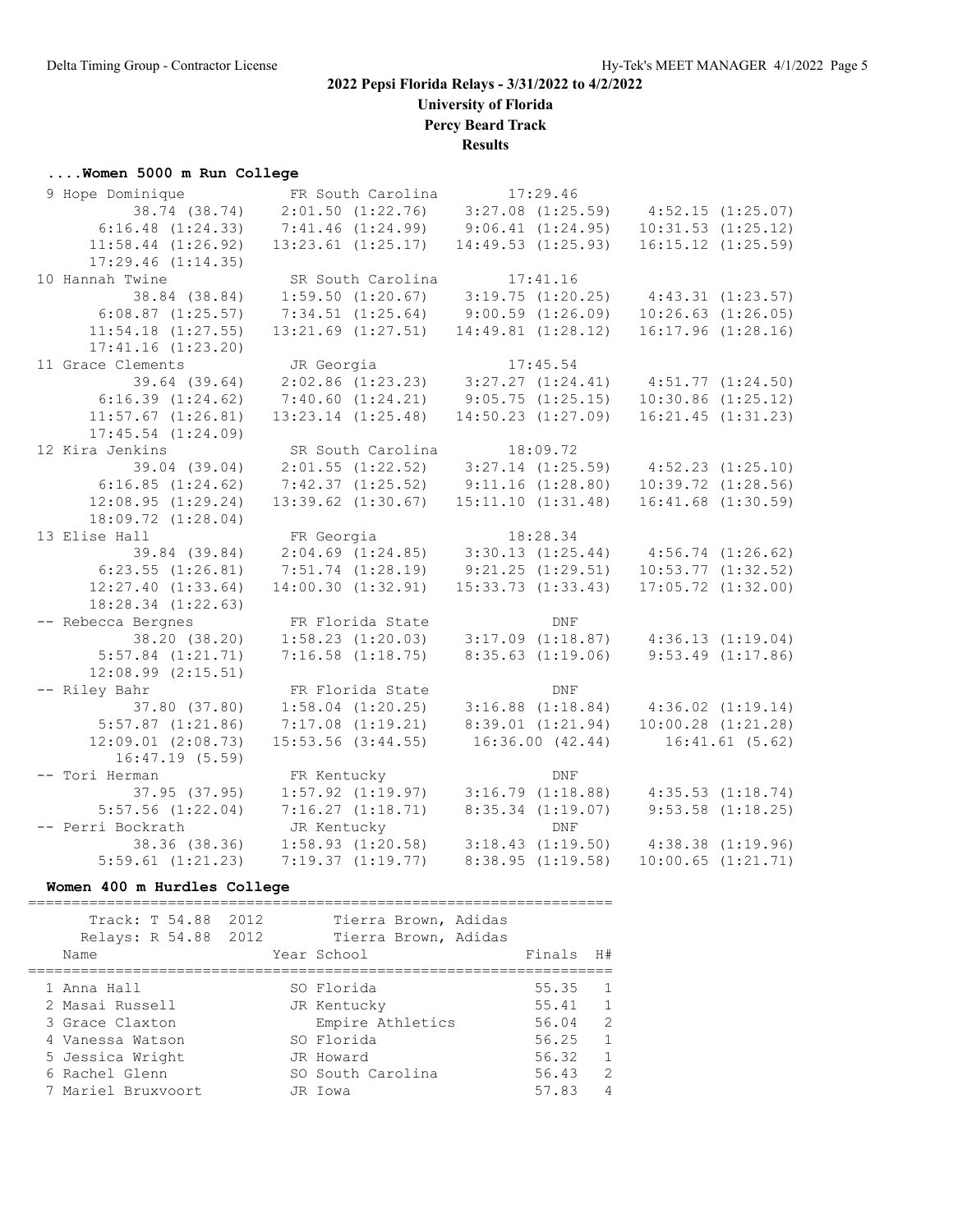**University of Florida**

**Percy Beard Track**

**Results**

|  |  |  |  | Women 400 m Hurdles College |  |
|--|--|--|--|-----------------------------|--|
|--|--|--|--|-----------------------------|--|

| 8 Payton Wensel           | SR Iowa          | 58.05   | 3              |
|---------------------------|------------------|---------|----------------|
| 9 Erin Dowd               | SR Iowa          | 58.08   | $\mathbf{1}$   |
| 10 Reanda Richards        | JR Rutgers       | 58.30   | $\mathbf{1}$   |
| 11 Kaila Barber           | Unattached       | 58.37   | $\overline{c}$ |
| 12 Montcalm Noelle        | Unattached       | 58.40   | $\overline{2}$ |
| 13 K'Ja Talley            | SO Purdue        | 58.47   | $\mathbf{1}$   |
| 14 Paige Magee            | SO Iowa          | 58.48   | $\mathsf 3$    |
| 15 Yasmin Brooks          | SR Penn State    | 58.59   | $\overline{2}$ |
| 16 Dejah Grant            | SO Hampton       | 58.96   | $\overline{4}$ |
| 17 Kyla Robinson-Hubbard  | SO Tennessee     | 59.03   | $\overline{4}$ |
| 18 Tylar Colbert          | JR Auburn        | 59.24   | $\mathbf{2}$   |
| 19 Selena Wright          | SR Ucf           | 59.35   | 5              |
| 20 Kyana Evan             | Alabama State    | 59.71   | $\overline{2}$ |
| 21 Anna Maria Leszczynska | JR Purdue        | 59.99   | 3              |
| 22 Sydney Milani          | JR Alabama       | 1:00.08 | 4              |
| 23 Ava Klein              | SO Florida State | 1:00.17 | 5              |
| 24 Kattiana Ealy-Pulido   | JR Maryland      | 1:00.82 | 3              |
| 25 Breanna Phillips       | SR Pittsburgh    | 1:00.83 | 5              |
| 26 Lydia Troupe           | SO Georgia Tech  | 1:00.88 | 5              |
| 27 Chakiya Plummer        | FR South Florida | 1:00.97 | 4              |
| 28 Alicia Coleman         | SO Ucf           | 1:01.15 | 6              |
| 29 Tamia Badal            | SO Ucf           | 1:01.19 | 5              |
| 30 Nicolee Foster         | SR Clemson       | 1:01.26 | 3              |
| 31 Ariana Ealy-Pulido     | JR Maryland      | 1:01.39 | 5              |
| 32 Karlie Moore           | Nebraska         | 1:02.01 | 7              |
| 33 Renee Newton           | FR Georgetown    | 1:02.33 | 6              |
| 34 Olivia Cooney          | JR Clemson       | 1:02.40 | 6              |
| 35 Mackenzie Osher        | FR Clemson       | 1:02.76 | 6              |
| 36 Kori Carter            | JR Clemson       | 1:02.84 | 4              |
| 37 Lea Duben              | SO Alabama       | 1:03.56 | 6              |
| 38 Jessica Creedon        | SR Vanderbilt    | 1:04.11 | 7              |
| 39 Reese Crawford         | JR Georgia Tech  | 1:04.16 | 6              |
| 40 Kayla Spencer          | FR Hampton       | 1:04.77 | 4              |
| 41 Darci Khan             | SO Kentucky      | 1:04.83 | 4              |
| 42 Elizabeth Crosby       | SR Jacksonville  | 1:05.04 | 7              |
| 43 Mckenzi Hayes          | FR Florida A&M   | 1:09.91 | 7              |
| -- Skila Rogers           | SR Florida A&M   | DNF     | 7              |

# **Women 3000 m Steeplechase College**

| Track: T 9:52.34 2007<br>Relays: R 10:02.56 2016<br>Name | Liz Wort, Duke<br>Year School | Cornelia Griesche, Miss St<br>Finals |                        |
|----------------------------------------------------------|-------------------------------|--------------------------------------|------------------------|
| 1 Hayleigh Palotti                                       | JR Jacksonville               | 10:13.26                             |                        |
| 40.69 (40.69)                                            | 2:00.12(1:19.44)              | $3:21.81$ $(1:21.70)$                | 4:43.63(1:21.82)       |
| 6:05.97(1:22.34)                                         | 7:28.91(1:22.94)              | $8:53.50$ $(1:24.60)$                | $10:13.26$ $(1:19.77)$ |
| 2 Pamela O'Brien                                         | JR Florida                    | 10:44.86                             |                        |
| 43.94 (43.94)                                            | 2:05.35(1:21.41)              | $3:30.22$ $(1:24.88)$                | 4:56.16(1:25.94)       |
| $6:24.22$ $(1:28.06)$                                    | $7:52.99$ $(1:28.77)$         | $9:21.51$ $(1:28.53)$                | $10:44.86$ $(1:23.35)$ |
| 3 Alyssa Skorge                                          | SO Indiana                    | 10:49.57                             |                        |
| 43.51 (43.51)                                            | 2:05.21(1:21.70)              | $3:30.07$ $(1:24.87)$                | 4:56.11(1:26.04)       |
| $6:23.93$ $(1:27.82)$                                    | 7:53.05(1:29.13)              | $9:24.03$ $(1:30.98)$                | $10:49.57$ $(1:25.55)$ |
|                                                          |                               |                                      |                        |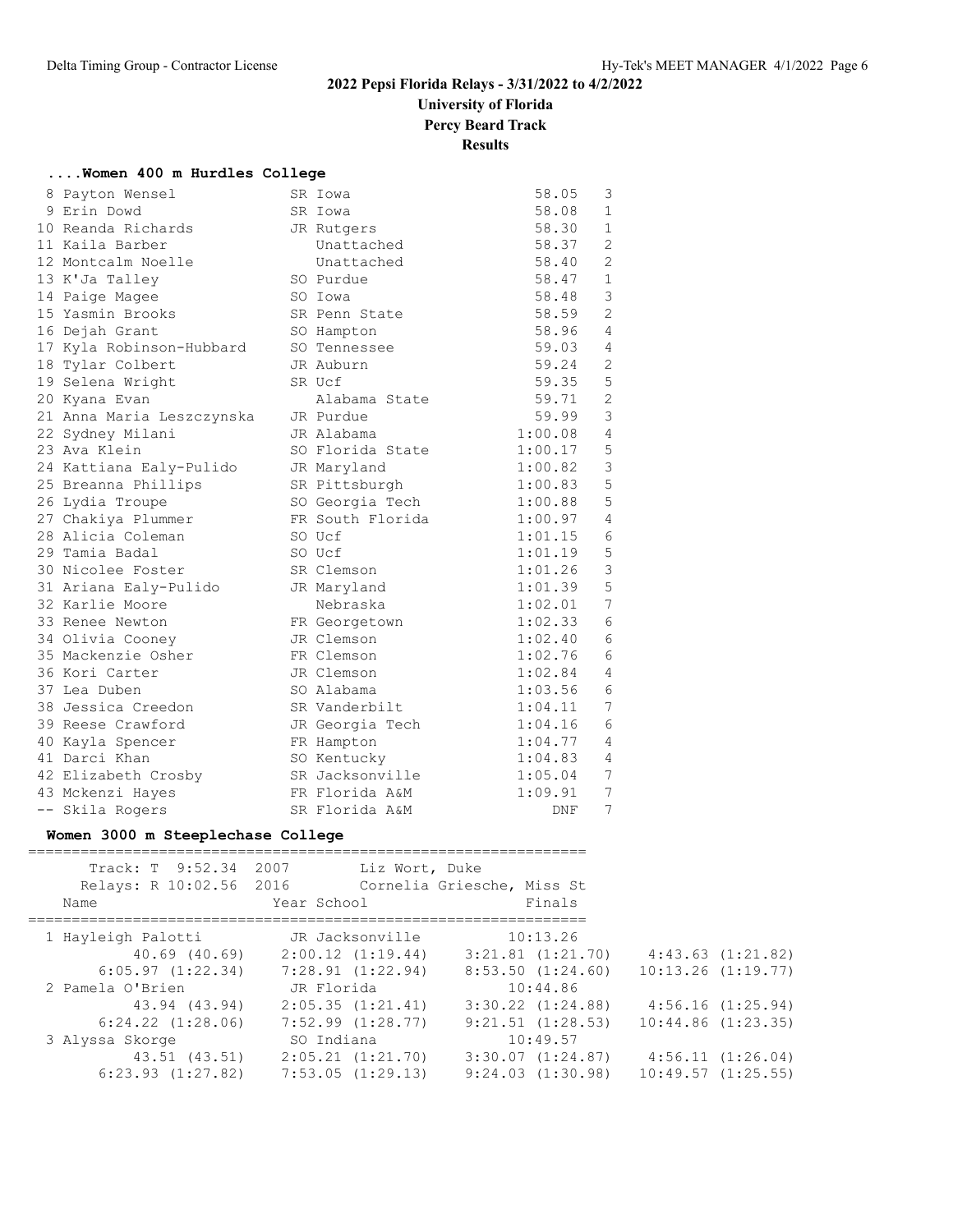**University of Florida**

**Percy Beard Track**

**Results**

#### **....Women 3000 m Steeplechase College**

| 4 Bianca Banato       | FR Miami (Fla.)       | 10:50.23              |                        |
|-----------------------|-----------------------|-----------------------|------------------------|
| 40.31 (40.31)         | $1:59.88$ $(1:19.57)$ | $3:22.22$ $(1:22.35)$ | $4:50.08$ $(1:27.86)$  |
| $6:18.84$ $(1:28.77)$ | 7:49.12(1:30.29)      | $9:22.98$ $(1:33.87)$ | $10:50.23$ $(1:27.25)$ |
| 5 Joslin Blair        | SO Vanderbilt         | 10:53.81              |                        |
| 44.01 (44.01)         | 2:06.20(1:22.19)      | $3:31.59$ $(1:25.39)$ | 4:58.26(1:26.68)       |
| $6:27.89$ $(1:29.64)$ | $7:59.82$ $(1:31.93)$ | $9:31.09$ $(1:31.28)$ | $10:53.81$ $(1:22.72)$ |
| 6 Brenna Mullaney     | SO Ucf                | 10:57.91              |                        |
| 43.69 (43.69)         | 2:06.31(1:22.62)      | $3:33.25$ $(1:26.94)$ | $5:03.21$ $(1:29.96)$  |
| 6:33.70(1:30.50)      | $8:03.55$ $(1:29.85)$ | $9:33.59$ $(1:30.04)$ | $10:57.91$ $(1:24.32)$ |
| 7 Mackenzie Steele    | FR Clemson            | 10:58.42              |                        |
| 43.86 (43.86)         | $2:08.06$ $(1:24.20)$ | $3:35.19$ $(1:27.14)$ | 5:04.55(1:29.37)       |
| 6:34.91(1:30.36)      | $8:05.50$ $(1:30.60)$ | 9:36.33(1:30.83)      | $10:58.42$ $(1:22.09)$ |
| 8 Emily Jones         | SR Florida            | 11:22.38              |                        |
| 44.27 (44.27)         | $2:07.69$ $(1:23.42)$ | $3:35.88$ $(1:28.20)$ | $5:07.68$ $(1:31.80)$  |
| 6:41.18(1:33.51)      | 8:16.00(1:34.82)      | $9:51.98$ $(1:35.98)$ | $11:22.38$ $(1:30.41)$ |

**Women Pole Vault College** ========================================================================== Progrerssion: 3.61, 3.76, 3.91, 4.06, 4.16, 4.21, 4.31, 4.41, 4.46, 4.51.... Track: T 4.45m 2008 Lacy Janson (14-7.25), Unattached Relays: R 4.45m 2008 Lacy Janson (14-7.25), Unattached Name Year School Finals ========================================================================== 1 Marissa Kalsey Unattached 4.26m 13-11.75 3.91 4.06 4.16 4.26 4.36 O O XXO O XXX 2 Chloe Timberg FR Rutgers 4.16m 13-07.75 4.06 4.16 4.26 O O XXX 3 Nicole Gutermuth Tracksmith J4.16m 13-07.75 4.16 4.36 XO XXX 4 Anna Watson JR Indiana J4.16m 13-07.75 3.76 3.91 4.06 4.16 4.26 XO O O XXO XXX 5 Olivia Moore JR Georgia Tech 4.06m 13-03.75 4.06 4.16 O XXX 6 Lexie Leinneweber SO Auburn 3.91m 12-10.00 3.61 3.76 3.91 4.06 XO O XXO XXX 6 Taylor Pickett SR Alabama 3.91m 12-10.00 3.76 3.91 4.06 XO XXO XXX 8 Andrianna Jacobs Nebraska J3.91m 12-10.00 3.61 3.76 3.91 4.06 O XXO XXO XXX 9 Jessica Gardner Nebraska J3.91m 12-10.00 3.61 3.76 3.91 4.06

 XO XXO XXO XXX 10 Rhiannon Held FR Auburn 3.76m 12-04.00

 3.61 3.76 3.91 O O XXX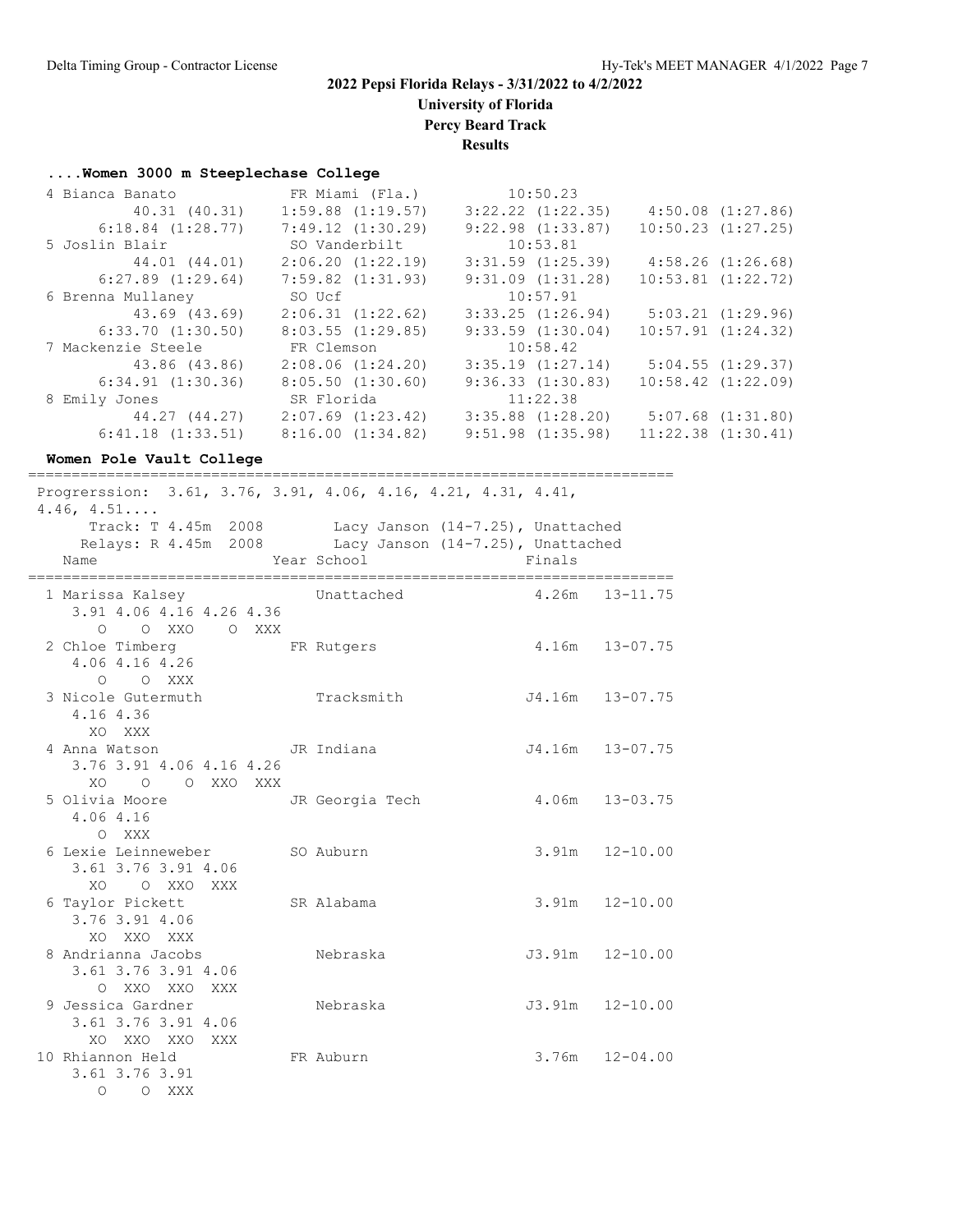**University of Florida**

**Percy Beard Track**

#### **Results**

| Women Pole Vault College                                |                  |    |                    |
|---------------------------------------------------------|------------------|----|--------------------|
| 10 Ashley Preston<br>3.61 3.76 3.91<br>O O XXX          | JR Villanova     |    | $3.76m$ $12-04.00$ |
| 10 Alison D'Alessandro SR Clemson<br>3.76 3.91<br>O XXX |                  |    | $3.76m$ $12-04.00$ |
| 13 Kiara Ivy<br>$3.61$ $3.76$<br>O XXX                  | SR Florida A&M   |    | $3.61m$ $11-10.00$ |
| 13 Jessica Brewer<br>3.61 3.76<br>O XXX                 | SR Clemson       |    | $3.61m$ $11-10.00$ |
| 15 Audrey Wuerffel<br>3.61 3.76<br>XO XXX               | FR South Florida |    | J3.61m  11-10.00   |
| -- Jill Marios<br>4.06<br>XXX                           | Unattached       | NH |                    |
| -- Michaella Prevallet SR Georgia<br>3.61<br>XXX        |                  | NH |                    |
| -- Courtney Long<br>3.61<br>XXX                         | SO Georgia       | NH |                    |
| -- Riley White<br>3.76<br>XXX                           | JR Alabama       | NH |                    |
| -- Suzy Lacombe<br>3.61<br>XXX                          | FR Rutgers       | NH |                    |

# **Women Long Jump College**

| Track: T 6.88m 2008 Brittney Reese (22-7.25), Ole Miss<br>Relays: R 6.88m 2008 Brittney Reese (22-7.25), Ole Miss<br>Name Near School Finals Wind H# |  |
|------------------------------------------------------------------------------------------------------------------------------------------------------|--|
| 1 Ashley Moore 60 SO Miami (Fla.) 5.98m NWI 19-07.50 2                                                                                               |  |
| FOUL $5.96m(-0.0)$ FOUL $5.92m(-0.0)$ $5.81m(-0.0)$ $5.98m(-0.0)$                                                                                    |  |
| 2 Mikele Vickers FR Tennessee 5.96m NWI 19-06.75 2                                                                                                   |  |
| FOUL $5.96m(-0.0) 5.80m(-0.0) 5.68m(-0.0) 5.80m(-0.0) 5.91m(-0.0)$                                                                                   |  |
|                                                                                                                                                      |  |
| 3 Caroline Johnston 5.92m SO Clemson 5.92m NWI 19-05.25 2<br>5.53m(-0.0) 5.58m(-0.0) 5.92m(-0.0) FOUL 5.89m(-0.0) 5.85m(-0.0)                        |  |
| 4 Zionn Pearson       Nebraska       5.90m NWI 19-04.25 2                                                                                            |  |
| FOUL $5.90 \text{m} (-0.0)$ FOUL $5.74 \text{m} (-0.0)$ $5.81 \text{m} (-0.0)$ $5.84 \text{m} (-0.0)$                                                |  |
| 5 Tionna Tobias               JR Iowa                       J5.90m     NWI 19-04.25   2                                                              |  |
| $5.69m(-0.0)$ FOUL $5.72m(-0.0)$ $5.90m(-0.0)$ FOUL FOUL                                                                                             |  |
| 6 Caroline Lewis TR Tennessee 5.86m NWI 19-02.75 2                                                                                                   |  |
| FOUL $5.86m(-0.0)$ FOUL FOUL FOUL $5.72m(-0.0)$                                                                                                      |  |
| 7 Alissa Braxton 5.85m NWI 19-02.50 2                                                                                                                |  |
| $5.71m(-0.0)$ $5.85m(-0.0)$ $5.46m(-0.0)$ $5.14m(-0.0)$ FOUL $5.57m(-0.0)$                                                                           |  |
| 8 Nia Christie 6 1 3 FR Clemson 5.68m NWI 18-07.75 1                                                                                                 |  |
| $5.24$ m (-0.0) $5.65$ m (-0.0) $5.65$ m (-0.0) $5.52$ m (-0.0) FOUL $5.68$ m (-0.0)                                                                 |  |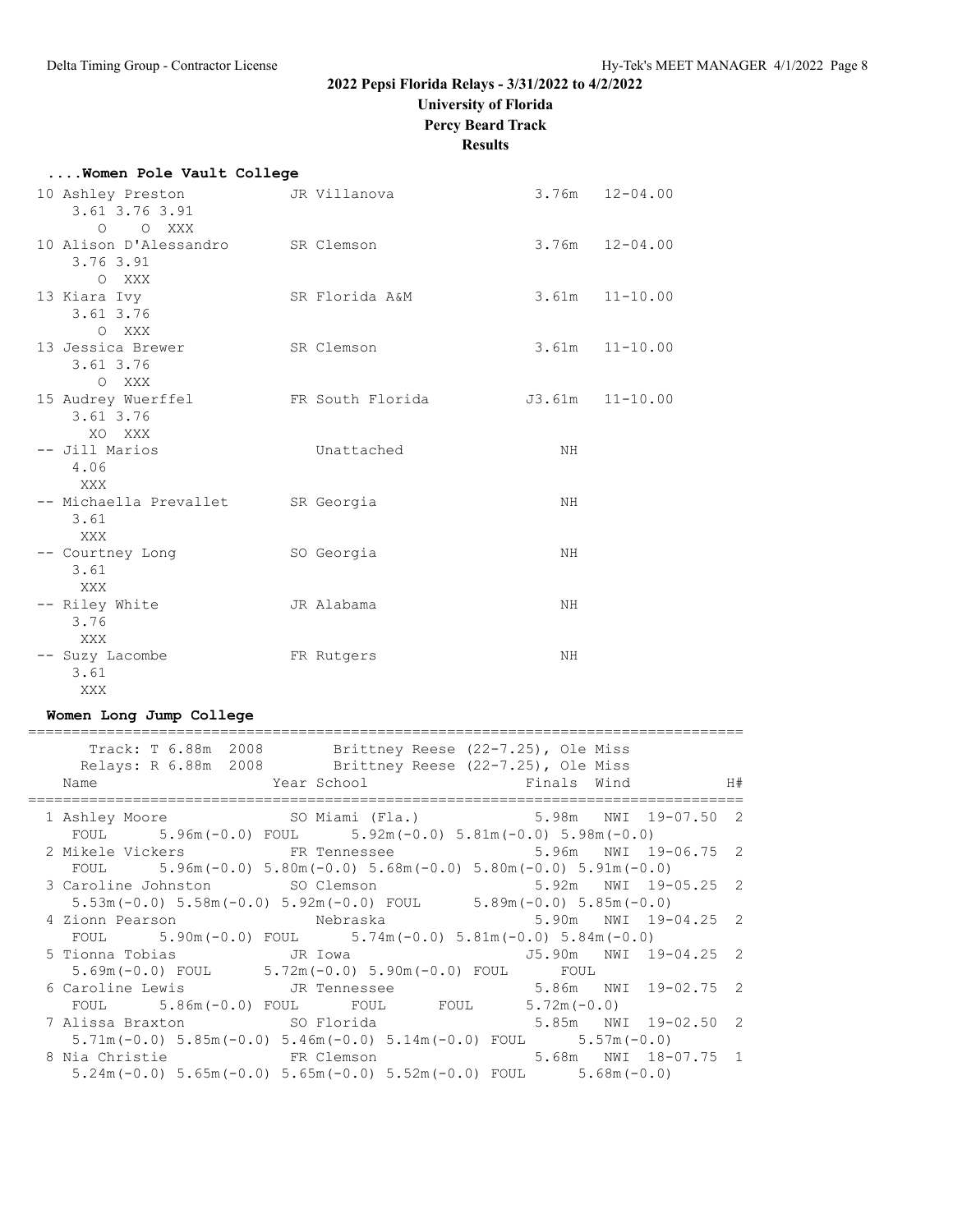**University of Florida**

**Percy Beard Track**

**Results**

#### **....Women Long Jump College**

| 9 Jadaja Baxter 60 South Florida                                        | 5.67m  | NWI | $18 - 07.25$ 1 |                |
|-------------------------------------------------------------------------|--------|-----|----------------|----------------|
| FOUL 5.53m (-0.0) 5.67m (-0.0) FOUL FOUL                                | FOUL   |     |                |                |
| 10 Annia Ashley SO South Florida 5.61m<br>FOUL FOUL 5.61m (-0.0)        |        | NWI | $18 - 05.00$ 2 |                |
|                                                                         |        |     |                |                |
| 11 Essence Thomas<br>SR Auburn                                          | 5.60m  | NWI | $18 - 04.50$ 2 |                |
| $5.60m(-0.0)$ PASS PASS                                                 |        |     |                |                |
| 5.53m<br>12 Ilse Steigenga<br>SO Pittsburgh                             |        | NWI | $18 - 01.75$ 2 |                |
| FOUL $5.53m(-0.0)$<br>FOUL                                              |        |     |                |                |
| 13 Mia Heard<br>JR Florida A&M                                          | 5.52m  | NWI | $18 - 01.50$ 1 |                |
| $5.49m(-0.0)$ FOUL $5.52m(-0.0)$                                        |        |     |                |                |
| 14 Mikayla Williams               SO Georgia Tech                       | J5.52m | NWI | $18 - 01.50$ 1 |                |
| $5.02m(-0.0) 5.25m(-0.0) 5.52m(-0.0)$                                   |        |     |                |                |
| 15 Sophie Galloway 6 FR Kentucky                                        | 5.50m  | NWI | $18 - 00.50$ 1 |                |
| $5.39m(-0.0) 5.50m(-0.0) 5.45m(-0.0)$                                   |        |     |                |                |
| 16 Deborah Obadofin JR Purdue                                           | J5.50m | NWI | $18 - 00.50$ 1 |                |
| $5.21m(-0.0) 5.50m(-0.0) 5.35m(-0.0)$                                   |        |     |                |                |
| 17 Chloe Williams FR Georgetown                                         | 5.41m  | NWI | $17 - 09.00$ 1 |                |
| $4.63m(-0.0)$ 5.36m $(-0.0)$ 5.41m $(-0.0)$                             |        |     |                |                |
| 18 Jada Sims TR Vanderbilt                                              | 5.29m  | NWI | $17 - 04.25$   | $\overline{1}$ |
| FOUL FOUL $5.29m(-0.0)$                                                 |        |     |                |                |
| 19 Claudine Smith 50 Rutgers                                            | 5.28m  | NWI | $17 - 04.00$   | $\overline{1}$ |
| $5.28m(-0.0)$ $5.22m(-0.0)$ $5.08m(-0.0)$                               |        |     |                |                |
| 20 Jacqueline Simmons SR Rutgers                                        | 5.23m  | NWI | $17 - 02.00$ 2 |                |
| $5.20m(-0.0) 5.23m(-0.0)$ FOUL                                          |        |     |                |                |
| 21 Jazlyn Jefferson SO Hampton<br>$5.23m(-0.0) 5.01m(-0.0) 5.15m(-0.0)$ | J5.23m | NWI | $17 - 02.00$ 1 |                |
| 22 Jessica Creedon SR Vanderbilt                                        | 5.00m  | NWI | $16 - 05.00$   | $\mathbf{1}$   |
| $4.72m(-0.0)$ FOUL $5.00m(-0.0)$                                        |        |     |                |                |
| 23 Elise Heddens FR Auburn                                              | 4.97m  | NWI | $16 - 03.75$   | $\mathbf{1}$   |
| $4.58m(-0.0)$ $4.97m(-0.0)$ $4.88m(-0.0)$                               |        |     |                |                |
| 24 Leiya Green SO Ucf                                                   | 4.56m  | NWI | $14 - 11.50$ 2 |                |
| FOUL FOUL $4.56m(-0.0)$                                                 |        |     |                |                |
| -- Janaya Jones<br>SO Auburn                                            | FOUL   |     |                | $\sqrt{2}$     |
| FOUL FOUL<br>FOUL                                                       |        |     |                |                |
| -- Kiara Lee<br>SO Ucf                                                  | FOUL   |     |                | $\overline{c}$ |
| FOUL<br>FOUL<br>FOUL                                                    |        |     |                |                |
|                                                                         |        |     |                |                |

#### **Women Hammer Throw College**

| Track: T 71.06m 2017<br>Amanda Bingson (233-2), Nike NYAC<br>Relays: R 69.13m 2006 Erin Gilreath (226-10), NYAC<br>Year School<br>Name | Finals |                                | H# |
|----------------------------------------------------------------------------------------------------------------------------------------|--------|--------------------------------|----|
|                                                                                                                                        |        |                                |    |
| 1 Stamatia Scarvelis 6reece                                                                                                            |        | $70.43 \text{mR}$ $231 - 01$ 3 |    |
| 65.61m 67.16m 68.11m 65.52m 65.47m 70.43m                                                                                              |        |                                |    |
| 2 Jilian Weir<br>Unattached                                                                                                            |        | 68.41m 224-05 3                |    |
| 63.85m  66.24m  FOUL  66.23m  FOUL  68.41m                                                                                             |        |                                |    |
| 3 Madi Malone<br>JR Auburn                                                                                                             |        | $67.30m$ $220-10$ 3            |    |
| 64.05m FOUL 66.19m 64.81m 65.48m 67.30m                                                                                                |        |                                |    |
| 4 Sara Killinen<br>SO Virginia Tech                                                                                                    | 66.37m | $217 - 09$ 3                   |    |
| FOUL 62.96m 62.65m 66.37m FOUL FOUL                                                                                                    |        |                                |    |
| 5 Molly Leppelmeier SR Kentucky                                                                                                        |        | 64.79m 212-07 3                |    |
| 63.23m 64.79m 63.86m FOUL 63.59m 63.19m                                                                                                |        |                                |    |
|                                                                                                                                        |        |                                |    |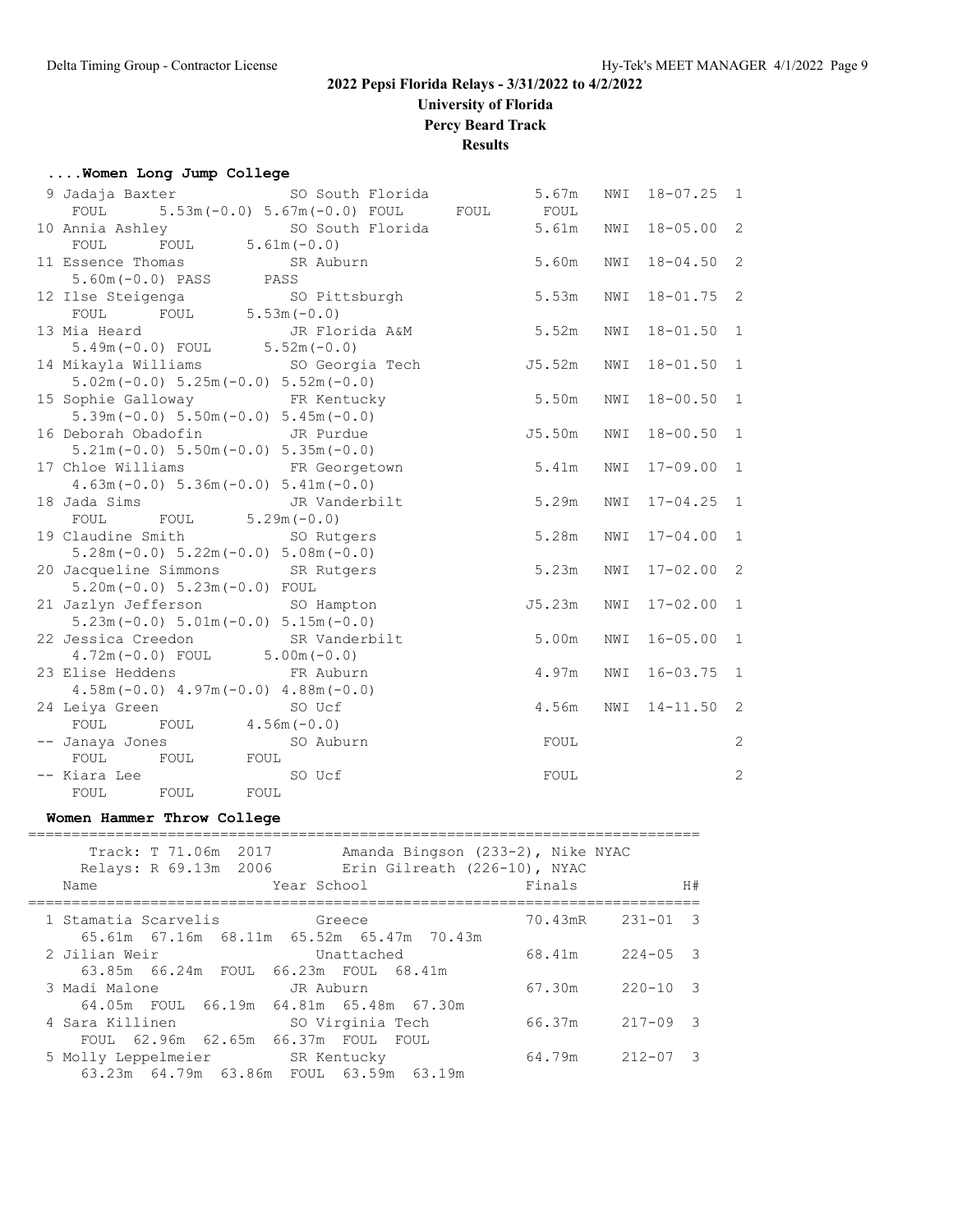**University of Florida**

**Percy Beard Track**

**Results**

#### **....Women Hammer Throw College**

| 6 nayoka Clunis                                     | Unattached                              | 62.91m | $206 - 05$   | $\overline{\mathbf{3}}$ |
|-----------------------------------------------------|-----------------------------------------|--------|--------------|-------------------------|
| 62.91m FOUL 58.10m FOUL 61.49m FOUL                 |                                         |        |              |                         |
| 7 Jade Gates                                        | SR Kentucky                             | 62.46m | $204 - 11$   | 3                       |
| 8 Amanda Howe<br>JR Iowa                            | 62.46m 62.25m FOUL 61.62m 60.25m 61.54m | 62.03m | $203 - 06$   | 2                       |
| FOUL 60.64m 62.03m 59.12m FOUL 57.84m               |                                         |        |              |                         |
| 9 Alice Barnsdale                                   | SR Maryland                             | 61.68m | $202 - 04$   | 2                       |
|                                                     | FOUL 58.90m 61.29m 61.08m 61.68m 60.26m |        |              |                         |
| 10 Oyesade Olatoye                                  | 7 Unattached                            | 60.52m | 198-07       | 3                       |
| FOUL FOUL 60.52m                                    |                                         |        |              |                         |
| 11 Sade Meeks                                       | SR Villanova                            | 59.38m | $194 - 10$ 2 |                         |
| 59.38m FOUL FOUL<br>12 Samantha Kunza               | SO Alabama                              | 59.32m | $194 - 07$ 2 |                         |
| FOUL 57.96m 59.32m                                  |                                         |        |              |                         |
| 13 Chloe Hill                                       | SO Ucf                                  | 58.84m | 193-00       | 2                       |
| 58.01m 58.84m FOUL                                  |                                         |        |              |                         |
| 14 Lisa Wilson                                      | Unattached                              | 58.75m | 192-09       | $\mathcal{S}$           |
| FOUL FOUL 58.75m                                    |                                         |        |              |                         |
| 15 Kassidy Gallagher<br>56.70m FOUL 58.71m          | FR Alabama                              | 58.71m | $192 - 07$   | 2                       |
| 16 Kayla Racine                                     | JR South Carolina                       | 58.27m | $191 - 02$ 1 |                         |
| 53.28m 58.27m FOUL                                  |                                         |        |              |                         |
| 17 Charlotte Cattermole-Wil                         | SO Georgia                              | 57.88m | 189-11 2     |                         |
| 56.89m 57.24m 57.88m                                |                                         |        |              |                         |
| 18 Megan Cook<br>FOUL FOUL 57.70m                   | JR Florida State                        | 57.70m | 189-04       | 2                       |
| 19 Rebecca Mammel                                   | JR Virginia Tech                        | 57.44m | $188 - 05$   | 3                       |
| 57.44m FOUL FOUL                                    |                                         |        |              |                         |
| 20 Kathleen Young                                   | JR South Carolina                       | 57.16m | 187-06       | 2                       |
| 57.16m FOUL FOUL                                    |                                         |        |              |                         |
| 21 Elsie Igberaese                                  | FR Georgia                              | 57.00m | 187-00       | 2                       |
| 57.00m 55.22m FOUL<br>22 Chandler Hayden            | SO Tennessee                            | 56.99m | $187 - 00$   | 2                       |
| FOUL 56.99m FOUL                                    |                                         |        |              |                         |
| 23 Mia Anderson                                     | SO Georgia                              | 56.05m | $183 - 11$ 1 |                         |
| 54.42m 56.05m FOUL                                  |                                         |        |              |                         |
| 24 Ana da Silva                                     | JR Georgia                              | 54.78m | $179 - 09$ 3 |                         |
| 54.78m FOUL 52.47m<br>25 Danielle Gregory JR Auburn |                                         | 54.73m | $179 - 07$ 1 |                         |
| 54.44m 54.73m 54.70m                                |                                         |        |              |                         |
| 26 Jessica Molina                                   | SR Rutgers                              | 52.77m | $173 - 01$   | $\overline{2}$          |
| 52.29m 52.77m FOUL                                  |                                         |        |              |                         |
| 27 Jocelynn Budwig                                  | SO Auburn                               | 52.44m | $172 - 00$ 2 |                         |
| FOUL 52.44m FOUL<br>28 Jamie Kofron                 | SO Iowa                                 | 50.88m | 166-11       | $\mathbf{1}$            |
| 41.62m 50.88m FOUL                                  |                                         |        |              |                         |
| 29 Kamryn Henderson                                 | SR Maryland                             | 50.43m | $165 - 05$   | 1                       |
| FOUL 50.43m FOUL                                    |                                         |        |              |                         |
| 30 Alivia Bauer                                     | SO Iowa                                 | 49.57m | $162 - 07$   | $\mathbf{1}$            |
| 47.75m  49.57m  48.57m                              |                                         |        |              |                         |
| 31 Ashlyn Green<br>47.48m  49.05m  FOUL             | SO Ucf                                  | 49.05m | $160 - 11$   | 1                       |
| 32 Alana Lecointe                                   | SO Jacksonville                         | 48.26m | $158 - 04$ 1 |                         |
| FOUL 48.26m 47.25m                                  |                                         |        |              |                         |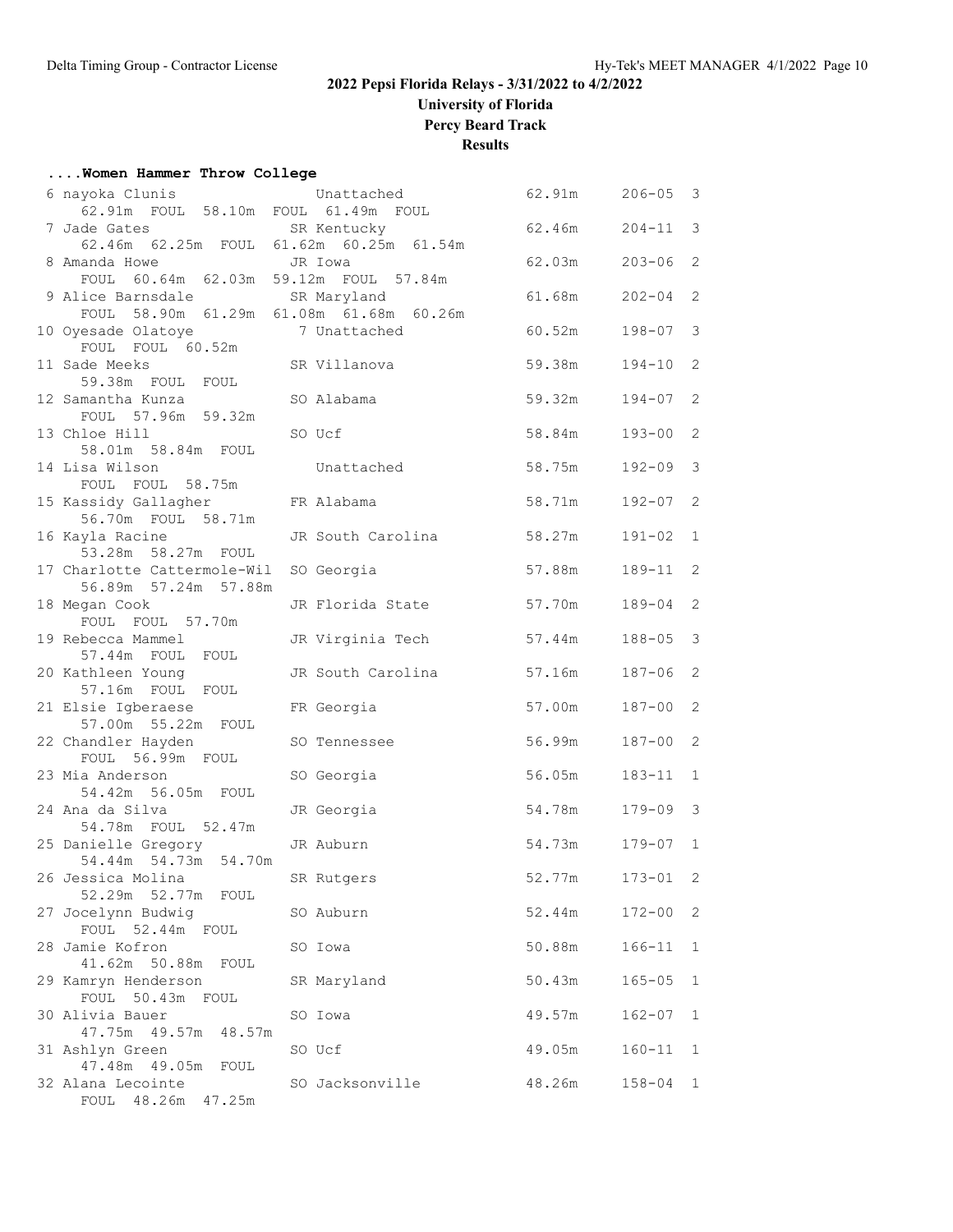**University of Florida**

**Percy Beard Track**

**Results**

|  |  |  |  | Women Hammer Throw College |
|--|--|--|--|----------------------------|
|--|--|--|--|----------------------------|

| 33 Alicia Campbell   | SO Rutgers      | 47.85m | $157 - 00$ 1 |   |
|----------------------|-----------------|--------|--------------|---|
| 47.85m  46.95m  FOUL |                 |        |              |   |
| 34 Karen Odoemene    | SO Florida A&M  | 45.70m | $149 - 11$ 1 |   |
| 43.80m 40.57m 45.70m |                 |        |              |   |
| 35 Victoria Caldwell | FR Hampton      | 42.56m | $139 - 07$ 2 |   |
| FOUL 42.56m FOUL     |                 |        |              |   |
| 36 London Shaw       | JR Florida A&M  | 34.89m | $114 - 06$ 1 |   |
| FOUL 34.89m FOUL     |                 |        |              |   |
| 37 Denae Hill        | SO Florida A&M  | 30.76m | $100 - 11$ 1 |   |
| 30.76m FOUL FOUL     |                 |        |              |   |
| -- Sarah George      | JR Maryland     | FOUL   |              |   |
| FOUL FOUL FOUL       |                 |        |              |   |
| -- Debbie Ajagbe     | SR Miami (Fla.) | FOUL   |              | 2 |
| FOUL FOUL<br>FOUL    |                 |        |              |   |
| -- Marie Forbes      | FR Clemson      | FOUL   |              | 2 |
| FOUL FOUL<br>FOUL    |                 |        |              |   |

#### **Women Javelin Throw College**

| ====================                                                                         |                                           |                 |              |
|----------------------------------------------------------------------------------------------|-------------------------------------------|-----------------|--------------|
| Name                                                                                         | Year School Finals                        |                 | H#           |
| 1 Ashley Carter SR Auburn                                                                    | 47.85m 50.94m 52.38m 50.41m 51.31m 53.49m | 53.49m          | $175 - 06$ 2 |
| 2 Keira McCarrell SR Auburn<br>48.46m 51.18m 49.80m FOUL FOUL 51.80m                         |                                           | 51.80m          | $169 - 11$ 2 |
| 3 Kelechi Nwanaga <a> SR<br/> Florida State</a> SR<br>49.96m 51.77m FOUL FOUL FOUL 51.29m    |                                           | 51.77m          | $169 - 10$ 2 |
| 4 Ashley Pryke Sisu Throws 50.09m<br>FOUL 48.75m 49.14m FOUL 50.09m 49.26m                   |                                           |                 | $164 - 04$ 2 |
| 5 Samantha Zelden SR Alabama<br>49.47m 47.15m 47.74m 49.03m FOUL 47.69m                      |                                           | 49.47m          | $162 - 04$ 2 |
| 6 Sara Zabarino <a> SR Florida State</a> SR Florida State<br>46.87m FOUL FOUL PASS PASS PASS |                                           | 46.87m 153-09 2 |              |
|                                                                                              |                                           | 46.76m          | $153 - 05$ 2 |
| 8 Alexa Gardner JR Rutgers<br>42.42m 43.58m 46.39m 44.48m FOUL FOUL                          |                                           | 46.39m          | $152 - 02$ 1 |
| 9 Hailey Poole               JR Alabama<br>46.15m FOUL FOUL FOUL 44.66m 45.66m               |                                           | 46.15m          | $151 - 05$ 2 |
| 10 Julia Harisay Manus JR Georgia<br>35.42m 45.55m 42.77m                                    |                                           | 45.55m          | $149 - 05$ 1 |
| 11 Olivia Morgan JR Villanova                                                                |                                           | 45.46m          | $149 - 02$ 1 |
| 12 Shaniya Holley<br>38.47m 43.12m 44.11m                                                    |                                           | 44.11m          | $144 - 09$ 1 |
| 13 Makayla Hunter 6 FR Indiana<br>36.16m  43.97m  FOUL                                       |                                           | 43.97m          | $144 - 03$ 2 |
|                                                                                              |                                           |                 | $132 - 11$ 1 |
| 15 Jessica Sutter SO Maryland<br>39.79m FOUL 39.75m                                          |                                           | 39.79m          | $130 - 06$ 1 |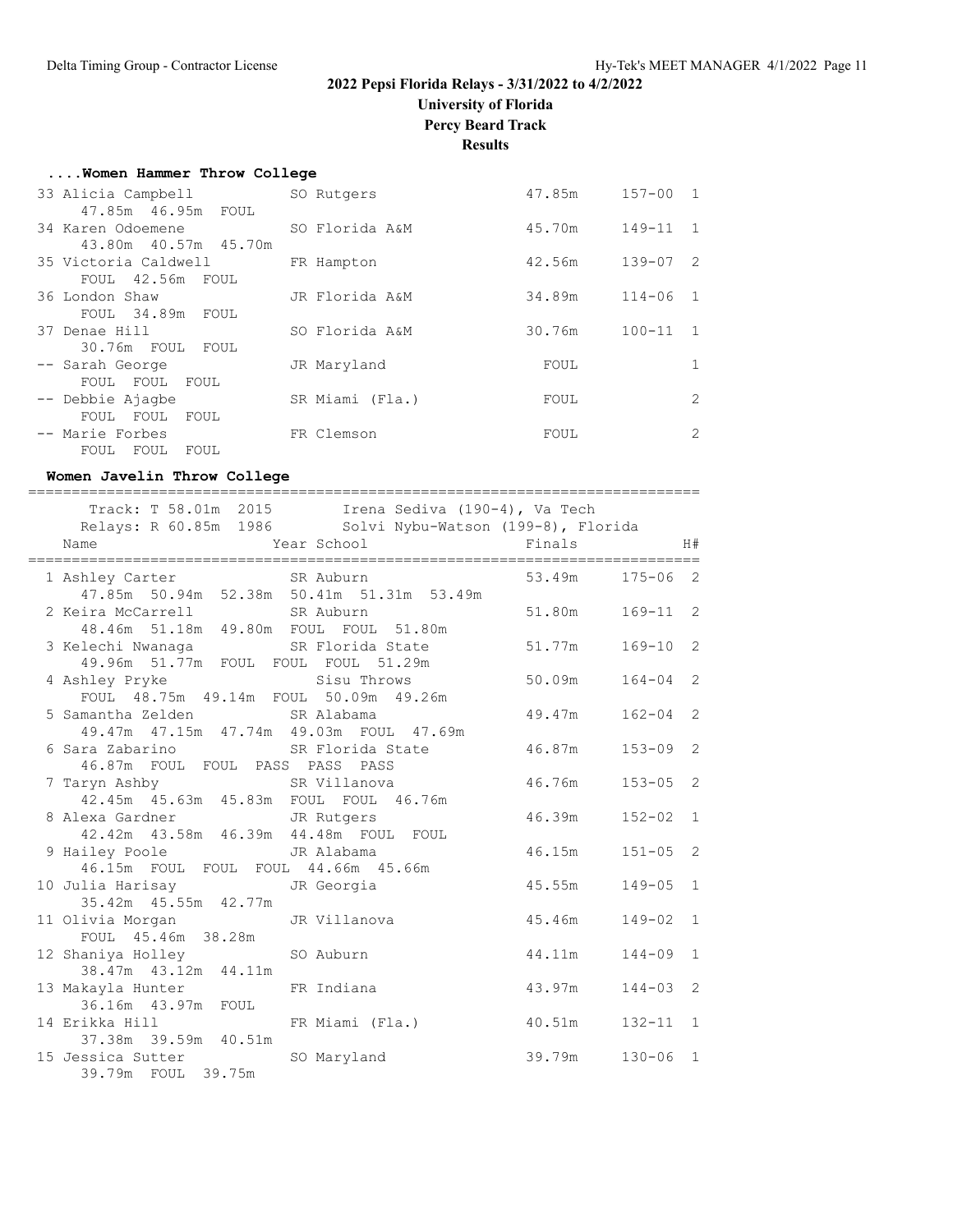**University of Florida**

**Percy Beard Track**

#### **Results**

#### **....Women Javelin Throw College**

| 16 Emilie Ghalam     | SO Rutgers  | 35.59m | 116-09 1 |
|----------------------|-------------|--------|----------|
| 33.38m 31.58m 35.59m |             |        |          |
| 17 Lillian Hill      | SR Maryland | 35.22m | 115-07 1 |
| FOUL 35.22m FOUL     |             |        |          |

#### **Women 200 m Dash Olympic Dev**

=====================================================================

| Track: T 22.09<br>2017<br>Relays: R 22.27<br>2014 | Tori Bowie, Pure Athletics<br>Joanna Atkins, Life Speed |                     |            |
|---------------------------------------------------|---------------------------------------------------------|---------------------|------------|
| Name                                              | Year School                                             | Finals              | Wind       |
| 1 Briana Williams                                 | Hsinternational                                         | 22.81<br>22.95      | 0.2<br>0.2 |
| 2 Shannon Ray<br>3 Brittany Aveni                 | Empire Athletics<br>Unattached                          | 23.10               | 0.2        |
| 4 Kiara Parker<br>5 Khamica Bingham               | Ascis<br>0 Athletics Canada                             | 23.38<br>23.49      | 0.2<br>0.2 |
| 6 Na'asha Robinson                                | Unattached                                              | 23.69               | 0.2        |
| 7 Gabrielle Farquharson<br>-- Quanera Hayes       | Gstc-Tracksmith<br>Life Speed                           | 23.99<br><b>DNF</b> | 0.2<br>0.2 |

#### **Women High Jump College Invite**

==========================================================================

| Progression: 1.72-1.77-1.81-1.84-1.87-1.90<br>Track: T 1.96m 1995 Tisha Waller (6-5.5), Godwin TC<br>Relays: R 1.96m 1995 Tisha Waller (6-5.5), Goldwin TC<br>Name | Year School     | <b>Example 5</b> Finals |  |
|--------------------------------------------------------------------------------------------------------------------------------------------------------------------|-----------------|-------------------------|--|
| 1 Rachel Glenn SO South Carolina 1.87m 6-01.50<br>1.77 1.81 1.84 1.87 1.90                                                                                         |                 |                         |  |
| O O O XO XXX<br>2 Elena Kulichenko KR Georgia<br>1.72 1.77 1.81 1.84 1.87<br>O O XO O XXX                                                                          |                 | $1.84m$ $6-00.50$       |  |
| 3 Jamari Drake<br>1.72 1.77 1.81 1.84 1.87<br>O O O XO XXX                                                                                                         | SR Georgia      | J1.84m 6-00.50          |  |
| 4 Jenna Rogers Nebraska<br>1.72 1.77 1.81 1.84 1.87<br>XO XO XXO XO XXX                                                                                            |                 | $J1.84m$ 6-00.50        |  |
| 5 Alivia Ash<br>1.72 1.77 1.81<br>XO XXO XXX                                                                                                                       | SR Rutgers      | $1.77m$ $5-09.75$       |  |
| 6 Shanty Papakosta<br>1.72 1.77<br>O XXX                                                                                                                           | SO Georgia Tech | $1.72m$ $5-07.75$       |  |
| 6 Shelby Tyler<br>1.72 1.77<br>O XXX                                                                                                                               | SO Georgia      | $1.72m$ $5-07.75$       |  |
| 8 Kristi Snyman<br>1.72 1.77<br>XO XXX                                                                                                                             | SO Jacksonville | $J1.72m$ $5-07.75$      |  |
| -- Mahogany Jenkins 50 Indiana<br>1.72<br>XXX                                                                                                                      |                 | NH                      |  |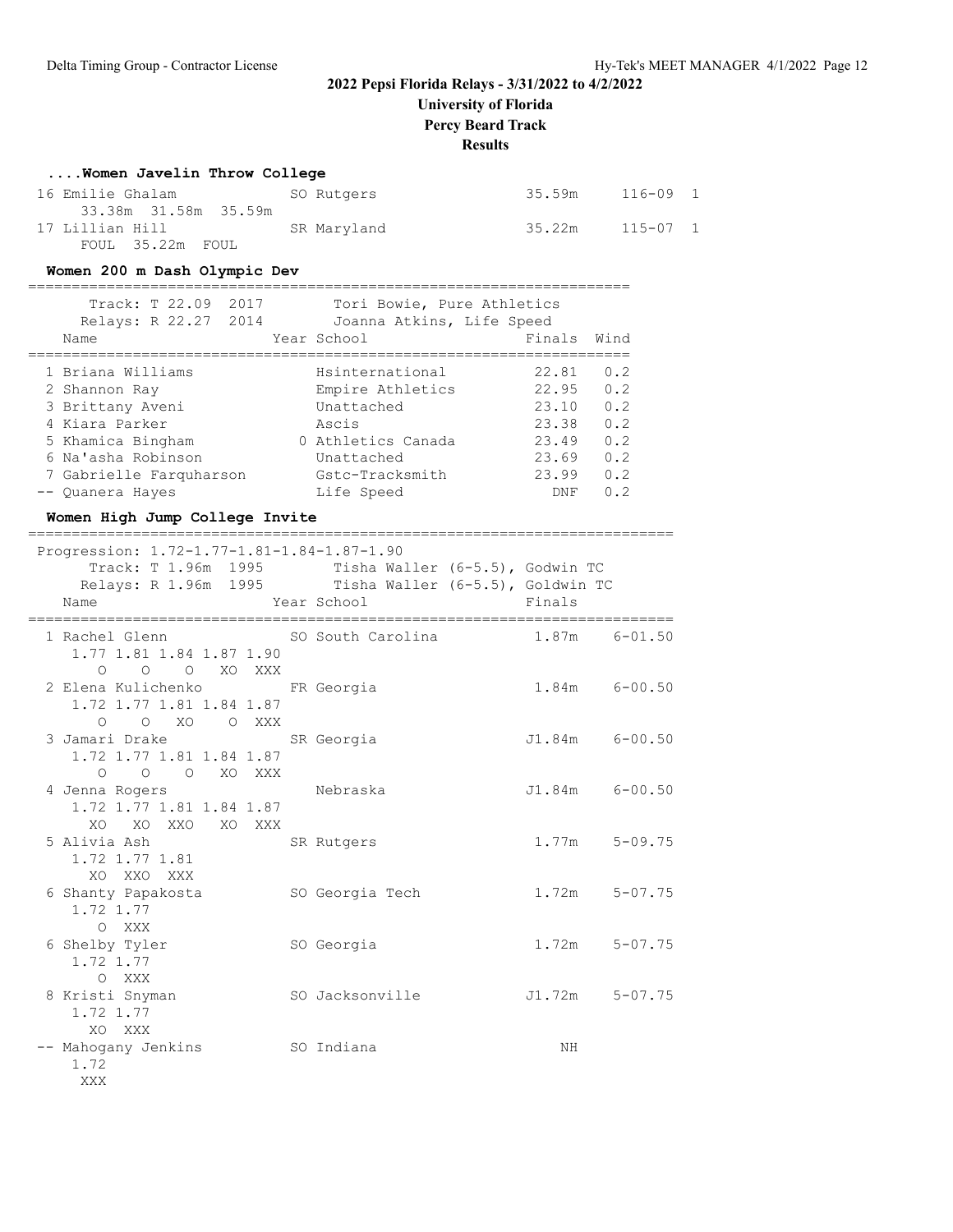# **2022 Pepsi Florida Relays - 3/31/2022 to 4/2/2022 University of Florida**

**Percy Beard Track**

# **Results**

#### **Women Long Jump College Invite**

|                                       | Track: T 6.88m 2008 Brittney Reesse (22-7.25), Ole Miss<br>Relays: R 6.88m 2008 Brittney Reese (22.7.25), Ole Miss                                             |
|---------------------------------------|----------------------------------------------------------------------------------------------------------------------------------------------------------------|
|                                       |                                                                                                                                                                |
|                                       | 1 Jasmine Moore 50 Florida 6.52m NWI 21-04.75                                                                                                                  |
|                                       | $6.52m(-0.0)$ $6.44m(-0.0)$ FOUL $6.27m(-0.0)$ $5.02m(-0.0)$ $6.32m(-0.0)$                                                                                     |
|                                       | 2 Claire Bryant 50 Florida 6.47m NWI 21-02.75                                                                                                                  |
|                                       | 6.43m (-0.0) FOUL 6.46m (-0.0) 6.04m (-0.0) 6.34m (-0.0) 6.47m (-0.0)                                                                                          |
| 3 Yanis David Puma                    | $6.39m$ NWI $20-11.75$                                                                                                                                         |
|                                       | $6.28$ m $(-0.0)$ $6.39$ m $(-0.0)$ $FOUL$ $5.95$ m $(-0.0)$ $6.29$ m $(-0.0)$ $6.16$ m $(-0.0)$                                                               |
|                                       | 4 Madisen Richards 6.33m NWI 20-09.25                                                                                                                          |
|                                       | 6.30m $(-0.0)$ 6.33m $(-0.0)$ FOUL 6.08m $(-0.0)$ 6.28m $(-0.0)$ 6.27m $(-0.0)$                                                                                |
|                                       | 5 Titiana Marsh JR Georgia 6.32m NWI 20-09.00<br>6.00m (-0.0) 6.27m (-0.0) FOUL FOUL 6.32m (-0.0) FOUL<br>6 Fatim Affessi Unattached 6.32m (-0.0) NWI 20-01.50 |
|                                       |                                                                                                                                                                |
|                                       |                                                                                                                                                                |
|                                       | $6.13\text{m}(-0.0)$ $5.96\text{m}(-0.0)$ $6.01\text{m}(-0.0)$ $5.90\text{m}(-0.0)$ $FOUL$ $4.63\text{m}(-0.0)$                                                |
|                                       |                                                                                                                                                                |
|                                       | 7 Paola Fernandez-Sola JR Indiana 6.02m NWI 19-09.00<br>6.01m(-0.0) FOUL FOUL FOUL 5.78m(-0.0) 6.02m(-0.0)                                                     |
|                                       | 8 LaQwasia Stepney Mebraska 6.01m NWI 19-08.75                                                                                                                 |
|                                       | $5.63\text{m}$ (-0.0) $5.51\text{m}$ (-0.0) $6.01\text{m}$ (-0.0) $5.61\text{m}$ (-0.0) $5.71\text{m}$ (-0.0) $5.76\text{m}$ (-0.0)                            |
|                                       |                                                                                                                                                                |
|                                       | 9 Amira Aduma<br>FOUL 6.00m (-0.0) 5.70m (-0.0) FOUL 4.97m (-0.0) 5.35m (-0.0)                                                                                 |
|                                       | 10 Shaniya Benjamin SO South Florida 5.87m NWI 19-03.25                                                                                                        |
| $5.87m(-0.0)$ FOUL $5.87m(-0.0)$      |                                                                                                                                                                |
| 11 Jasmine Scott-Kilgo JR Ucf         | J5.87m NWI 19-03.25                                                                                                                                            |
| $5.87m(-0.0) 5.85m(-0.0)$ FOUL        |                                                                                                                                                                |
| 12 Adja Sackor SR Jacksonville        | 5.86m<br>NWI 19-02.75                                                                                                                                          |
| $5.68m(-0.0) 5.86m(-0.0) F0UL$        |                                                                                                                                                                |
|                                       | 13 Lauryn Harris SO Miami (Fla.) 5.71m NWI 18-09.00                                                                                                            |
| $5.39m(-0.0) 5.71m(-0.0) 5.69m(-0.0)$ |                                                                                                                                                                |
| 14 Attallah Smith SO Georgia Tech     | 5.59m<br>NWI 18-04.25                                                                                                                                          |
| $5.59m(-0.0) 5.31m(-0.0) 5.12m(-0.0)$ |                                                                                                                                                                |

#### **Women Discus Throw College Invite**

| Track: T 63.72m 1991<br>HIlda Elise Ramos (209-1), Cuba<br>Relays: R 60.92m 2016<br>Paige Blackburn (199-10), USAF<br>Finals<br>Year School<br>Name |            |
|-----------------------------------------------------------------------------------------------------------------------------------------------------|------------|
| 60.83m<br>1 Rachel Dincoff<br>Unattached<br>60.83m FOUL 60.05m 59.29m FOUL 58.33m                                                                   | $199 - 07$ |
| 57.72m<br>2 Trinity Tutti<br>Sisu Throws<br>54.28m 53.38m 57.01m 54.65m 57.68m 57.72m                                                               | 189-04     |
| 3 Essence Henderson JR Virginia Tech<br>56.77m<br>54.91m 56.77m FOUL FOUL 54.85m 54.56m                                                             | $186 - 03$ |
| 4 Debbie Ajagbe                 SR Miami (Fla.)<br>56.54m                                                                                           | $185 - 06$ |
| 51.28m 56.54m FOUL FOUL FOUL 51.94m<br>5 Veronica Fraley<br>Unattached<br>55.96m                                                                    | $183 - 07$ |
| 52.01m FOUL 52.70m 53.48m 55.96m 54.32m<br>6 Divine Oladipo<br>SR Vanderbilt<br>51.26m                                                              | $168 - 02$ |
| 48.36m FOUL 48.72m FOUL 51.26m FOUL<br>7 Areti Filipidou KR Kentucky<br>50.90m<br>49.94m 45.66m 50.90m FOUL 45.14m 48.22m                           | $167 - 00$ |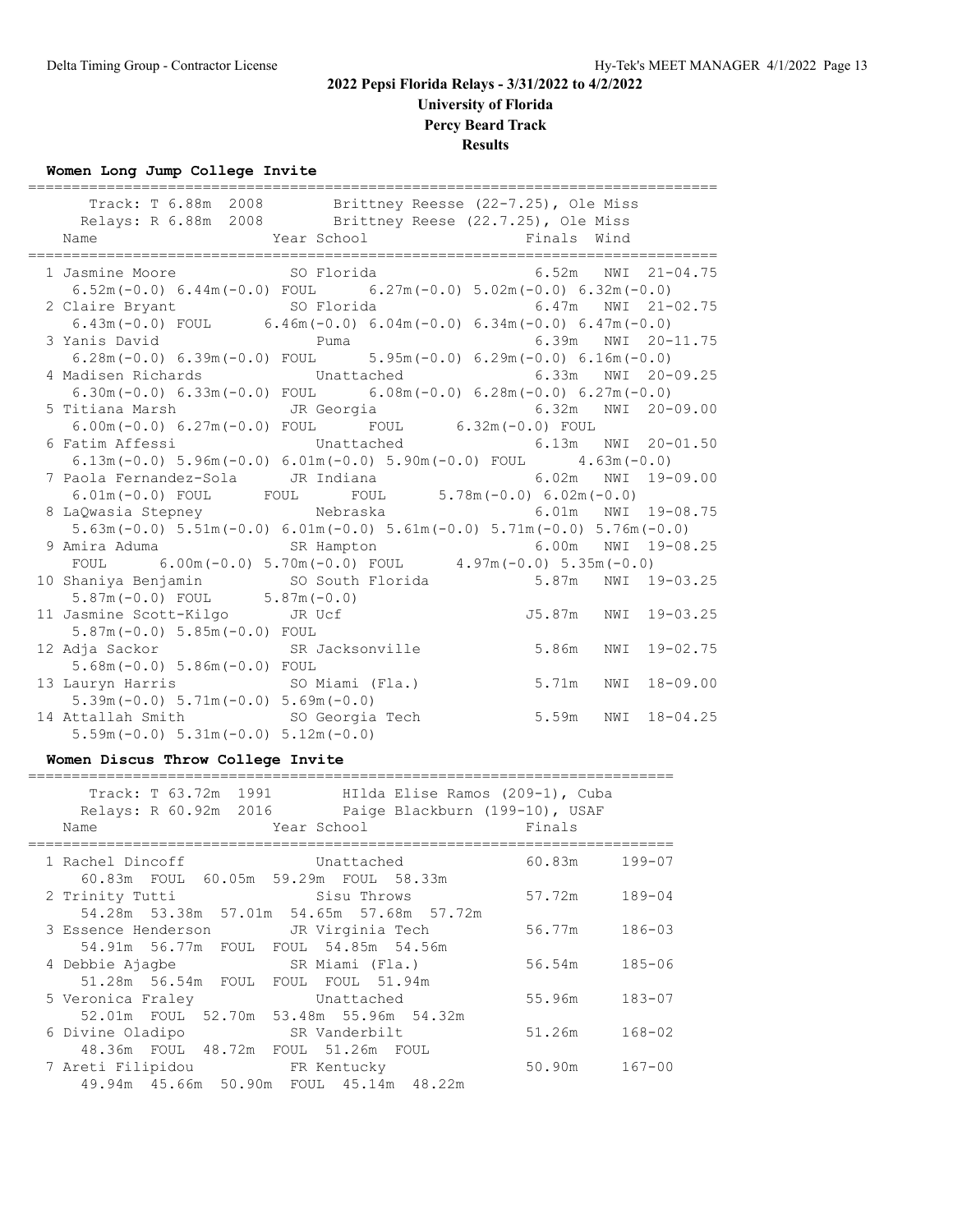# **University of Florida**

**Percy Beard Track**

**Results**

#### **....Women Discus Throw College Invite**

|  | 8 Kaia Harris |  | JR Purdue                           |  |
|--|---------------|--|-------------------------------------|--|
|  |               |  | 50.66m 50.23m FOUL 50.22m FOUL FOUL |  |

8 Kaia 166-02<br>1 Kaia 166-02<br>1 Kaia 166-02

========================================================================

**Men 200 m Dash College**

| Track: T 19.69 2007                       | Walter Dix, Florida State      |                          |               |                |
|-------------------------------------------|--------------------------------|--------------------------|---------------|----------------|
| Relays: R 19.97 2014                      | Dedric Dukes, Florida          |                          |               |                |
| Name<br>==========                        | Year School                    | Finals                   | Wind H#       |                |
| 1 Jacory Patterson                        | JR Florida                     | 20.20                    | $+0.0$        | 2              |
| 2 Joseph Fahnbulleh                       | SO Florida                     | $20.22 + 0.0$            |               | 1              |
| 3 Matthew Boling                          | SO Georgia                     | $20.31 + 0.0$            |               | 1              |
| 4 Randolph Ross                           | JR N. Carolina A&T             | $20.42 + 0.0$            |               | <sup>1</sup>   |
| 5 Cameron Rose                            | SO Clemson                     | 20.55                    | $+0.0$        | 3              |
| 6 Evan Miller                             | JR South Carolina              | 20.58                    | $+0.0$        | 1              |
| 6 Lance Lang                              | SO Kentucky                    | 20.58                    | $+0.0$        | 1              |
| 8 Dwight St Hillaire                      | SR Kentucky                    | 20.59                    | $+0.0$        | 1              |
| 9 Ryan Willie                             | SO Florida                     | 20.61                    | 2.0           | 4              |
| 10 Kahleje Tillmon                        | FR Virginia Tech               | $20.75 + 0.0$            |               | 3              |
| 11 Amir Willis                            | SO Florida State               | 20.77 2.0                |               | 4              |
| 12 Kemuel Santana                         | SR Florida                     | 20.78                    | 1.8           | 5              |
| 13 Brandon Nya                            | SO N. Carolina A&T             | $20.81 + 0.0$            |               | 3              |
| 14 Austin Kresley                         | SO Iowa                        | 20.83                    | $+0.0$        | 3              |
| 15 Cole Beck                              | JR Virginia Tech               | 20.86                    | $+0.0$        | 2              |
| 16 Kennedy Lightner                       | SO Kentucky                    | 20.90                    | $+0.0$        | 1              |
| 17 Gratt Reed                             | JR Iowa                        | $20.92$ $2.0$            |               | 4              |
| 18 Joshua Paige                           | SO Georgetown                  | $20.96$ 1.8              |               | 5              |
| 19 Kenny Benton                           | SR Indiana                     | $20.97$ 1.8              |               | 5              |
| 20 Matthew Clark                          | Alabama State                  | $21.00 + 0.0$            |               | 3              |
| 21 Guinove Joanus                         | JR Clemson                     | 21.07                    | $+0.0$        | 3              |
| 22 Mason Phillips                         | SR Alabama                     | 21.08                    | $+0.0$        | 2              |
| 23 Antonio Mitchell II                    | SR Purdue                      | 21.10                    | $+0.0$        | 2              |
| 24 Justin Becker                          | JR Purdue                      | 21.11                    | $+0.0$        | 3              |
| 25 Brandon Smiley                         | SR Auburn                      | 21.12                    | $+0.0$        | 3              |
| 26 Anthony Greenhow                       | FR South Carolina              | 21.14 2.0                |               | 4              |
| 27 Cameron Mahorn                         | JR Florida                     | 21.17<br>21.18           | $+0.0$        | 7              |
| 28 Delano Dunkley                         | SR Georgia                     | 21.19                    | $+0.0$        | 6<br>2         |
| 29 Kennedy Harrison<br>30 Antonio Laidler | SO Virginia Tech<br>SO Indiana | 21.20                    | $+0.0$<br>1.8 | 5              |
| 31 Ade Jones-Roundtree                    | SR Pittsburgh                  |                          |               | 5              |
| 32 Jevony Murray                          | SR Auburn                      | 21.22 1.8<br>$21.27$ 2.0 |               | $\overline{4}$ |
| 33 Sean Watkins                           | FR Florida State               | 21.29                    | $+0.0$        | 7              |
| 34 Alex Nelson                            | Nebraska                       | 21.30                    | $+0.0$        | 6              |
| 35 Moffat Wanjiru                         | SR Hampton                     | 21.35                    | $-0.3$        | 8              |
| 36 Tyneilus Morrow                        | SO Purdue                      | 21.38                    | $+0.0$        | 7              |
| 37 Zac Sedaros                            | FR Florida                     | 21.39 1.8 5              |               |                |
| 38 Rodney Heath Jr.                       | FR Kentucky                    | 21.43                    | $+0.0$        | 6              |
| 39 Lonzell Feagin                         | SR Pittsburgh                  | 21.45                    | $+0.0$        | 7              |
| 40 Dominic Dutton                         | FR South Carolina              | 21.47                    | $+0.0$        | 7              |
| 41 James Bivins                           | FR Rutgers                     | 21.55                    | $-0.3$        | 8              |
| 42 Jermanie Byrd                          | JR Howard                      | 21.57                    | 1.8           | 5              |
| 43 Fabian Hewitt                          | SR Clemson                     | 21.68                    | 1.8           | 5              |
| 44 Joshua St. Clair                       | SR South Florida               | 21.77                    | $+0.0$        | 6              |
| 45 Aiden Whyte                            | FR Hampton                     | 21.78                    | $-0.3$        | 8              |
|                                           |                                |                          |               |                |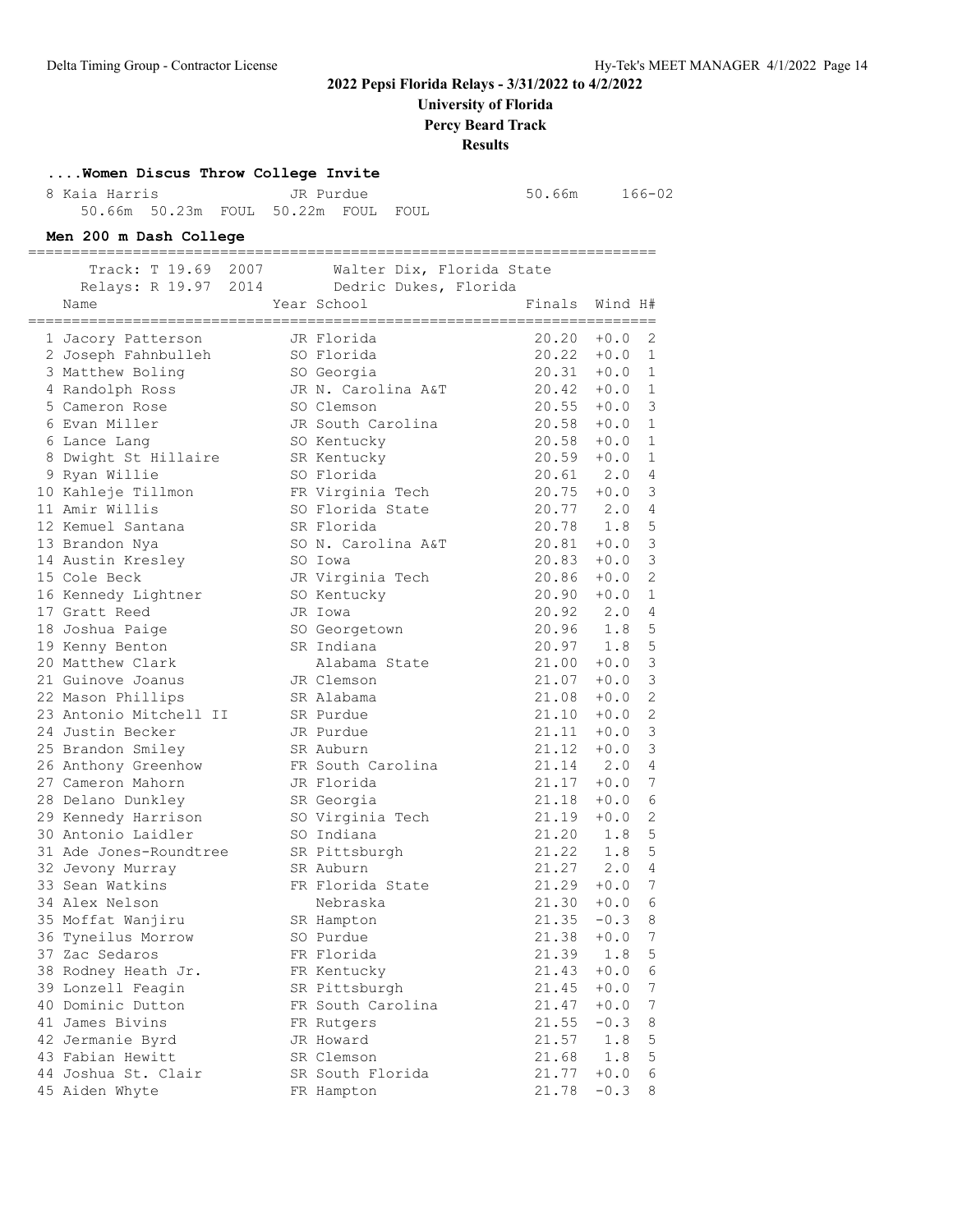**University of Florida**

**Percy Beard Track**

**Results**

===================

#### **....Men 200 m Dash College**

|  | 46 Elijah Wright       | SO South Florida | 21.79           | $+0.0$  | - 6            |
|--|------------------------|------------------|-----------------|---------|----------------|
|  | 47 Lorenzo Paissan     | Nebraska         | 21.85           | $+0.0$  | 7              |
|  | 48 Jytus Trainer       | Alabama State    | 21.88           | $+0.06$ |                |
|  | 49 Khalid Mahamat      | FR Penn State    | 22.01 2.0       |         | $\overline{4}$ |
|  | 50 Olakunle Akande     | SO Hampton       | $22.06 - 0.3$ 8 |         |                |
|  | 51 Markez Sermons      | SO Florida A&M   | $22.13 + 0.0$ 6 |         |                |
|  | 52 Jalen Gordon        | SO Miami (Fla.)  | $22.15 -0.3$ 8  |         |                |
|  | 53 Dylan Beard         | JR Howard        | $22.23 -0.3$ 8  |         |                |
|  | 54 Jhevaughn Matherson | JR Florida State | $22.46 + 0.0$   |         | 7              |
|  | 55 Robert Hampton      | NA Florida A&M   | $22.53 + 0.0$   |         | $\overline{2}$ |
|  | -- Wayne Lawrence Jr.  | JR Iowa          | DNF             | $+0.0$  | - 2            |
|  |                        |                  |                 |         |                |

#### **Men 1500 m Run College**

| Track: T 3:38.25 2016 Henry Wynne, Virginia<br>Relays: R 3:38.35 2016 Henry Wynne, Virginia<br>Name | Year School |                                                            | Finals H#                                     |                       |                   |
|-----------------------------------------------------------------------------------------------------|-------------|------------------------------------------------------------|-----------------------------------------------|-----------------------|-------------------|
| 1 Anass Essavi                                                                                      |             | FR South Carolina                                          | $3:40.14$ 1                                   |                       |                   |
| 42.35(42.35)                                                                                        |             | $1:42.28$ (59.93)                                          | $2:41.63$ (59.35)                             |                       | $3:40.14$ (58.51) |
| 2 Brandon Hontz                                                                                     |             | SR Penn State<br>$1:45.67$ $(1:01.71)$ $2:44.58$ $(58.91)$ | 3:41.67<br>$\overline{1}$                     |                       |                   |
| 43.97 (43.97)<br>3 Sam Field                                                                        |             | SO Florida State                                           | 3:43.71<br>$\overline{1}$                     |                       | $3:41.67$ (57.10) |
| 44.19 (44.19)                                                                                       |             | $1:46.63$ $(1:02.44)$                                      | 2:46.54(59.92)                                |                       | $3:43.71$ (57.17) |
| 4 Cooper Atkins                                                                                     | FR Auburn   |                                                            | $3:44.06$ 1                                   |                       |                   |
| 44.49 (44.49)                                                                                       |             | 1:46.70(1:02.22)                                           | $2:46.76$ $(1:00.06)$                         |                       | $3:44.06$ (57.31) |
| 5 Kyle Mau                                                                                          | SR Indiana  |                                                            | 3:44.81 1                                     |                       |                   |
| 44.33 (44.33)                                                                                       |             | 1:46.11(1:01.78)                                           | $2:46.29$ $(1:00.18)$                         |                       | $3:44.81$ (58.53) |
| 6 Robert Pedroza                                                                                    |             | North Florida                                              | $3:45.11$ 2                                   |                       |                   |
| 43.83 (43.83)                                                                                       |             | $1:46.54$ $(1:02.71)$                                      | $2:47.93$ $(1:01.40)$                         |                       | 3:45.11(57.19)    |
| 7 Humberto Freire                                                                                   |             | SR Florida State                                           | 3:45.32<br>$\overline{1}$                     |                       |                   |
| 44.29 (44.29)                                                                                       |             | $1:46.87$ $(1:02.59)$                                      | 2:46.99(1:00.13)                              |                       | $3:45.32$ (58.34) |
| 8 Ryan Kinnane                                                                                      | SO Auburn   |                                                            | 3:45.90<br>$\overline{2}$                     |                       |                   |
| 44.34 (44.34)                                                                                       |             | 1:46.77(1:02.43)                                           | $2:47.76$ $(1:00.99)$                         |                       | 3:45.90(58.15)    |
| 9 Jake Allen                                                                                        | FR Kentucky |                                                            | 3:46.18<br>$\overline{1}$                     |                       |                   |
| 43.86 (43.86)                                                                                       |             | $1:46.02$ $(1:02.16)$                                      | 2:47.11(1:01.10)                              |                       | $3:46.18$ (59.08) |
| 10 Tommy McDonough                                                                                  | SR Auburn   |                                                            | 3:47.35<br>2                                  |                       |                   |
| 44.85 (44.85)                                                                                       |             | 1:46.34(1:01.49)                                           | $2:47.64$ $(1:01.31)$                         |                       | 3:47.35(59.71)    |
| 11 Nick Deal                                                                                        |             | SR Florida                                                 | 3:47.52 2                                     |                       |                   |
| 44.92 (44.92)                                                                                       |             | 1:47.11(1:02.19)                                           | 2:48.14(1:01.04)                              |                       | $3:47.52$ (59.38) |
| 12 Jacob Holmes                                                                                     |             | SO Florida State                                           | $3:48.06$ 2                                   |                       |                   |
| 44.56 (44.56)                                                                                       |             | 1:46.90(1:02.34)                                           | 2:48.19(1:01.30)                              |                       | $3:48.06$ (59.87) |
| 13 Jacob Brizendine                                                                                 | JR Kentucky |                                                            | 3:49.01<br>$\overline{\phantom{0}}^2$         |                       |                   |
| 44.79 (44.79)                                                                                       |             | $1:47.46$ $(1:02.67)$                                      | $2:48.56$ $(1:01.11)$                         | $3:49.01$ $(1:00.46)$ |                   |
| 14 Henrik Anderson                                                                                  |             | JR Georgia Tech                                            | 3:49.10<br>$\overline{2}$                     |                       |                   |
| 44.44 (44.44)                                                                                       |             | 1:46.15(1:01.72)                                           | 2:47.95(1:01.80)                              | 3:49.10(1:01.16)      |                   |
| 15 Harper Moore                                                                                     |             | FR Kentucky                                                | 3:49.16<br>$\overline{2}$                     |                       |                   |
| 44.20 (44.20)<br>16 Javier Vento                                                                    | FR Florida  | $1:47.09$ $(1:02.89)$                                      | 2:48.90(1:01.82)<br>3:49.31<br>$\overline{2}$ | $3:49.16$ $(1:00.27)$ |                   |
| 43.56 (43.56)                                                                                       |             | 1:47.20(1:03.64)                                           | 2:49.23(1:02.03)                              | 3:49.31(1:00.09)      |                   |
| 17 Dustin Horter                                                                                    | SO Indiana  |                                                            | 3:49.53<br>$\overline{1}$                     |                       |                   |
| 44.03 (44.03)                                                                                       |             | 1:46.43(1:02.40)                                           | $2:48.28$ $(1:01.86)$                         | $3:49.53$ $(1:01.26)$ |                   |
| 18 Leif Andersen                                                                                    |             | SO Georgia Tech                                            | 3:49.97<br>2                                  |                       |                   |
| 44.35 (44.35)                                                                                       |             | $1:46.65$ $(1:02.31)$                                      | 2:48.33(1:01.68)                              | $3:49.97$ $(1:01.65)$ |                   |
|                                                                                                     |             |                                                            |                                               |                       |                   |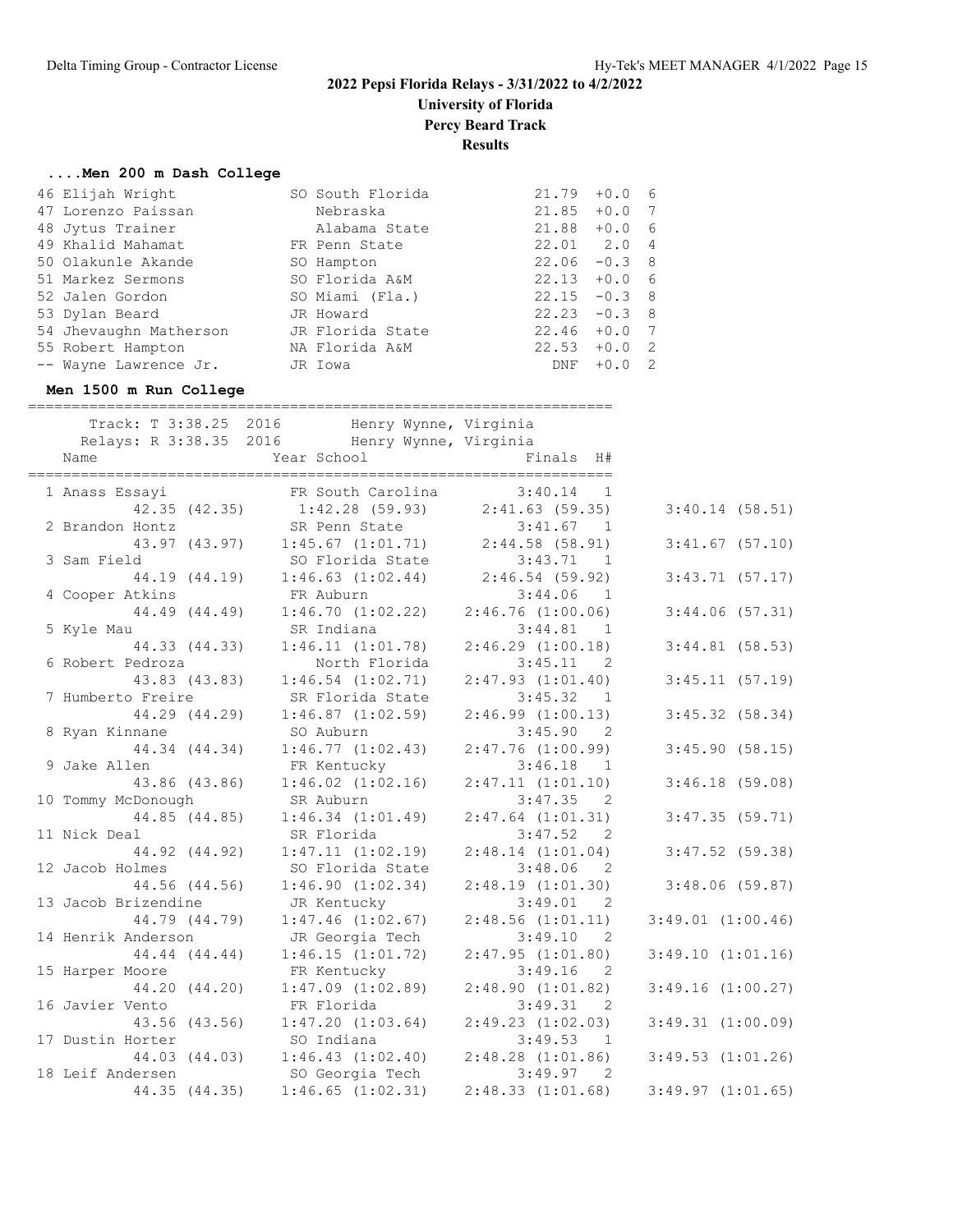**University of Florida**

**Percy Beard Track**

**Results**

#### **....Men 1500 m Run College**

| 19 Dylan Allen                        | JR Kentucky                                 | 3:51.07<br>$\overline{1}$           |                       |
|---------------------------------------|---------------------------------------------|-------------------------------------|-----------------------|
| 43.62 (43.62)                         | $1:45.86$ $(1:02.25)$                       | 2:46.67(1:00.81)                    | $3:51.07$ $(1:04.40)$ |
| 20 Aiden Arnold                       | North Florida                               | $3:51.88$ 3                         |                       |
| 44.57 (44.57)                         | $1:48.54$ $(1:03.97)$                       | $2:53.21$ $(1:04.67)$               | $3:51.88$ (58.68)     |
| 21 Jackson Watts                      | FR Kentucky                                 | $3:52.27$ 3                         |                       |
| 44.47 (44.47)                         | 1:48.94(1:04.47)                            | $2:53.91$ $(1:04.97)$               | $3:52.27$ (58.36)     |
| 22 Alexander Galbraith                | SO South Carolina                           | 3:52.56<br>$\overline{\phantom{a}}$ |                       |
|                                       | 44.24 (44.24) 1:49.07 (1:04.84)             | $2:53.80$ $(1:04.74)$               | $3:52.56$ (58.76)     |
| 23 David Olds                         | JR South Carolina                           | 3:53.92<br>$\overline{\phantom{a}}$ |                       |
| 44.23 (44.23)                         | 1:48.93(1:04.71)                            | $2:53.64$ $(1:04.71)$               | $3:53.92$ $(1:00.28)$ |
| 24 Ryan Miller                        | FR Florida                                  | $3:54.23$ 3                         |                       |
| 43.91 (43.91)                         | $1:48.83$ $(1:04.93)$                       | $2:53.57$ $(1:04.74)$               | $3:54.23$ $(1:00.67)$ |
| 25 Sean Petersen                      | SR South Carolina                           | $3:54.36$ 3                         |                       |
|                                       | 43.69 (43.69) 1:48.03 (1:04.35)             | $2:52.76$ $(1:04.73)$               | $3:54.36$ $(1:01.60)$ |
| 26 Cavan Wilson                       | JR Florida                                  | 3:54.40 3                           |                       |
| 44.96 (44.96)                         | 1:49.29(1:04.34)                            | $2:53.98$ $(1:04.69)$               | $3:54.40$ $(1:00.42)$ |
| 27 Mark Shannon                       | JR Alabama                                  | $3:54.66$ 3                         |                       |
| 44.66 (44.66)                         | $1:50.27$ $(1:05.61)$                       | $2:55.51$ $(1:05.25)$               | $3:54.66$ (59.16)     |
| 28 Justin Rittenhouse SO Miami (Fla.) |                                             | $3:55.69$ 3                         |                       |
| 44.86 (44.86)                         | 1:49.18(1:04.33)                            | 2:54.05(1:04.88)                    | $3:55.69$ $(1:01.64)$ |
| 29 Cooper Bocko                       | FR Georgia                                  | 3:56.42 3                           |                       |
| 45.47 (45.47)                         | 1:50.00(1:04.54)                            | $2:55.20$ $(1:05.20)$               | $3:56.42$ $(1:01.23)$ |
| 30 Macarius Wright                    | FR Florida                                  | $3:56.50$ 3                         |                       |
| 45.10(45.10)                          | 1:49.44(1:04.34)                            | $2:53.46$ $(1:04.03)$               | $3:56.50$ $(1:03.04)$ |
| 31 Seth White                         | FR Georgia                                  | 3:57.34 3                           |                       |
| 45.20 (45.20)                         | 1:49.55(1:04.36)                            | $2:55.43$ $(1:05.88)$               | $3:57.34$ $(1:01.91)$ |
| 32 Junious Brown                      | FR Florida State                            | 3:59.64<br>$\overline{2}$           |                       |
|                                       | 43.97 (43.97) 1:47.22 (1:03.25)             | $2:49.94$ $(1:02.72)$               | $3:59.64$ $(1:09.70)$ |
| 33 Stanley Finley                     | SO Clemson                                  | 4:04.13<br>$\overline{\phantom{a}}$ |                       |
| 43.48 (43.48)                         | $1:48.68$ $(1:05.21)$ $2:56.32$ $(1:07.64)$ |                                     | 4:04.13(1:07.82)      |
| -- Matthew Mule'                      | FR Florida                                  | <b>DNF</b><br>2                     |                       |
|                                       | 43.25 (43.25) 1:46.11 (1:02.86)             |                                     |                       |
| -- Camden Marshall                    | FR Indiana                                  | DNF 1                               |                       |
| 43.30 (43.30)                         | $1:45.43$ $(1:02.13)$ $4:12.44$ $(2:27.02)$ |                                     |                       |
| -- Alex Justus                        | FR Kentucky                                 | <b>DNF</b><br>$\mathbf{1}$          |                       |
| 43.08 (43.08)                         | $1:45.23$ $(1:02.15)$                       |                                     |                       |

# **Men 5000 m Run College**

| Track: T 13:41.4h 1970<br>Relays: R 13:50.80 1976 |                                             | Jack Bacheler, Florida TC<br>Marty Liquori, NYAC |                        |
|---------------------------------------------------|---------------------------------------------|--------------------------------------------------|------------------------|
| Name                                              | Year School                                 | Finals                                           |                        |
|                                                   |                                             |                                                  |                        |
| 1 Luke Reid                                       | FR Florida State                            | 14:23.83                                         |                        |
| 34.01 (34.01)                                     | $1:43.79$ $(1:09.79)$                       | $2:52.94$ $(1:09.15)$                            | $4:01.93$ $(1:08.99)$  |
| $5:10.99$ $(1:09.07)$                             | $6:20.47$ $(1:09.48)$ $7:30.36$ $(1:09.89)$ |                                                  | 8:40.32(1:09.97)       |
| $9:52.14$ $(1:11.83)$                             | $11:03.54$ $(1:11.40)$                      | $12:15.34$ $(1:11.81)$                           | $13:23.76$ $(1:08.42)$ |
| $14:23.83$ $(1:00.08)$                            |                                             |                                                  |                        |
| 2 Ethan Geiger                                    | FR Florida                                  | 14:25.03                                         |                        |
| 34.43 (34.43)                                     | $1:44.04$ $(1:09.61)$                       | $2:52.68$ $(1:08.65)$                            | $4:01.63$ $(1:08.96)$  |
| 5:10.73(1:09.11)                                  | $6:20.17$ $(1:09.45)$                       | $7:30.09$ $(1:09.93)$                            | 8:40.03(1:09.94)       |
| $9:52.43$ $(1:12.40)$                             | $11:03.65$ $(1:11.23)$                      | 12:15.73(1:12.08)                                | $13:24.00$ $(1:08.28)$ |
| $14:25.03$ $(1:01.03)$                            |                                             |                                                  |                        |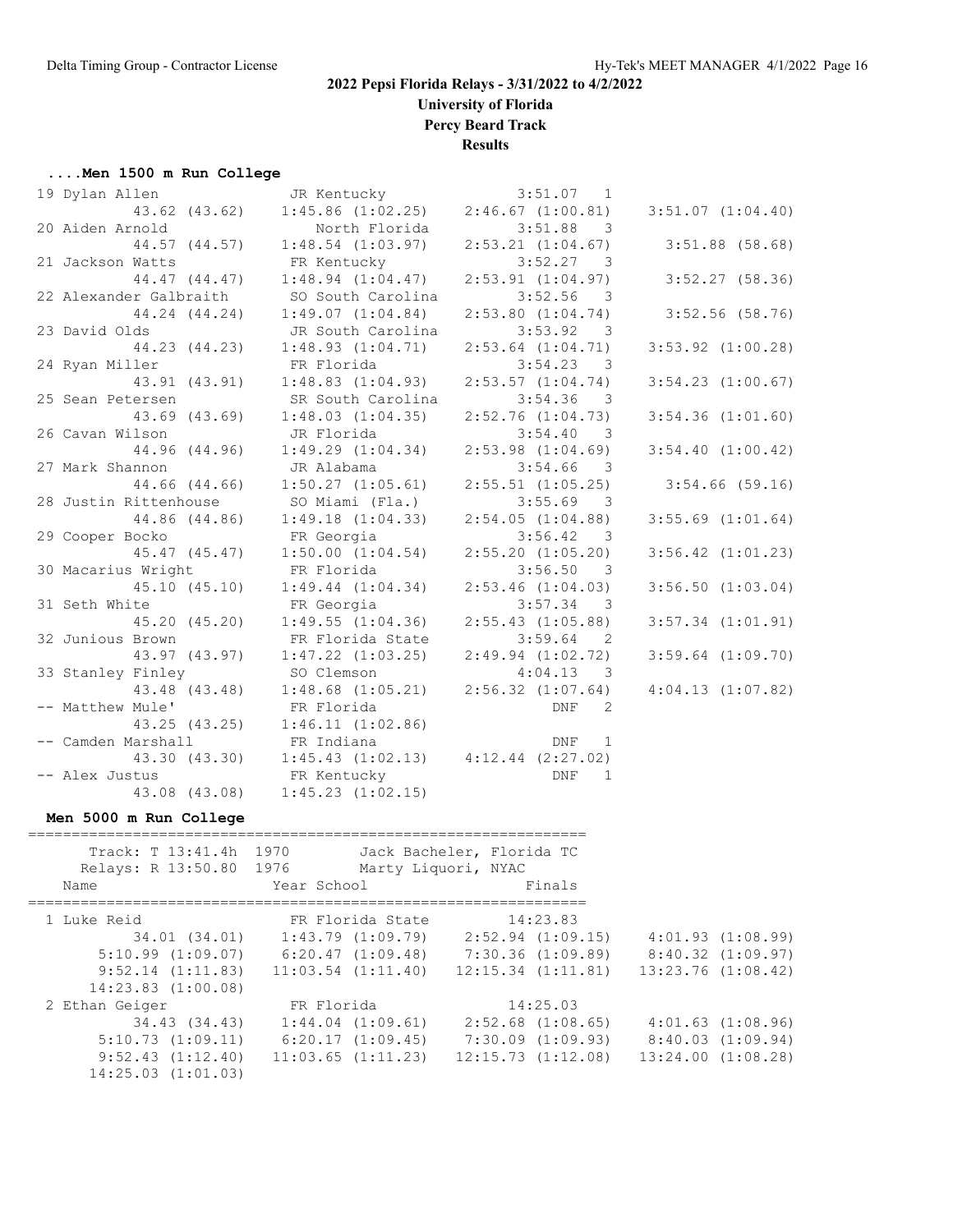**University of Florida**

**Percy Beard Track**

**Results**

# **....Men 5000 m Run College**

| 3 Matt Duvall          | FR Kentucky            | 14:27.91                                    |                                             |
|------------------------|------------------------|---------------------------------------------|---------------------------------------------|
| 33.71 (33.71)          | $1:43.50$ $(1:09.79)$  | 2:52.43(1:08.94)                            | 4:01.41(1:08.98)                            |
| $5:10.47$ $(1:09.07)$  | $6:19.92$ $(1:09.45)$  | $7:29.87$ $(1:09.95)$                       | 8:39.73(1:09.87)                            |
| $9:52.29$ $(1:12.57)$  | $11:03.82$ $(1:11.53)$ | $12:15.88$ $(1:12.06)$                      | $13:23.39$ $(1:07.52)$                      |
| 14:27.91 (1:04.53)     |                        |                                             |                                             |
| 4 Andrew Hammel        | Unattached             | 14:32.33                                    |                                             |
| 34.58 (34.58)          | 1:45.01(1:10.43)       | $2:53.62$ $(1:08.61)$ $4:02.62$ $(1:09.01)$ |                                             |
| $5:11.52$ $(1:08.90)$  | $6:20.94$ $(1:09.43)$  | 7:30.67(1:09.74)                            | 8:40.37 (1:09.71)                           |
| $9:52.51$ $(1:12.14)$  | 11:03.40(1:10.89)      | $12:15.53$ $(1:12.14)$                      | $13:24.19$ $(1:08.67)$                      |
| $14:32.33$ $(1:08.14)$ |                        |                                             |                                             |
| 5 Andy Martinez        | SO Florida State       | 14:38.72                                    |                                             |
| 34.27 (34.27)          | $1:44.26$ $(1:09.99)$  |                                             | $2:53.35$ $(1:09.10)$ $4:02.21$ $(1:08.87)$ |
| $5:11.28$ $(1:09.08)$  | $6:20.69$ $(1:09.41)$  | 7:30.50(1:09.82)                            | 8:40.38(1:09.88)                            |
| $9:52.24$ $(1:11.87)$  | $11:03.27$ $(1:11.04)$ | $12:15.59$ $(1:12.32)$                      | $13:24.84$ $(1:09.25)$                      |
| 14:38.72 (1:13.89)     |                        |                                             |                                             |
| 6 Colin Wilson         | SO Miami (Fla.)        | 14:41.35                                    |                                             |
| 35.32 (35.32)          | 1:45.70(1:10.38)       | $2:55.22$ $(1:09.53)$ $4:04.95$ $(1:09.73)$ |                                             |
| $5:14.63$ $(1:09.69)$  |                        | $7:35.14$ $(1:10.51)$                       |                                             |
|                        | $6:24.64$ $(1:10.01)$  |                                             | 8:46.33(1:11.19)<br>$13:36.66$ $(1:11.99)$  |
| $9:58.22$ $(1:11.90)$  | $11:11.74$ $(1:13.53)$ | $12:24.68$ $(1:12.94)$                      |                                             |
| 14:41.35(1:04.69)      |                        |                                             |                                             |
| 7 Lucas Bonquot        | Unattached             | 14:41.53                                    |                                             |
| 34.57 (34.57)          | 1:44.80(1:10.23)       | $2:54.60$ $(1:09.81)$                       | $4:04.53$ $(1:09.93)$                       |
| 5:14.10(1:09.58)       | 6:24.09(1:09.99)       | $7:35.02$ $(1:10.93)$                       | 8:45.72(1:10.71)                            |
| $9:58.48$ $(1:12.76)$  | $11:11.51$ $(1:13.04)$ | $12:24.25$ $(1:12.74)$                      | $13:36.09$ $(1:11.85)$                      |
| 14:41.53(1:05.44)      |                        |                                             |                                             |
| 8 Marlin Young         | SR Clemson             | 14:42.44                                    |                                             |
| 34.83 (34.83)          | $1:46.36$ $(1:11.53)$  | $2:56.92$ $(1:10.57)$                       | 4:06.96(1:10.04)                            |
| 5:17.85(1:10.90)       | $6:30.24$ $(1:12.39)$  | $7:42.14$ $(1:11.90)$                       | $8:54.52$ $(1:12.38)$                       |
| 10:06.74(1:12.23)      | 11:18.35(1:11.62)      | 12:29.05(1:10.70)                           | $13:38.84$ $(1:09.80)$                      |
| $14:42.44$ $(1:03.60)$ |                        |                                             |                                             |
| 9 Josh Stern           | FR Florida             | 14:42.52                                    |                                             |
| 34.32 (34.32)          | $1:45.08$ $(1:10.76)$  | $2:54.82$ $(1:09.75)$ $4:04.71$ $(1:09.89)$ |                                             |
| 5:14.38(1:09.67)       | $6:24.38$ $(1:10.00)$  | $7:34.83$ $(1:10.46)$                       | 8:45.84(1:11.01)                            |
| 9:58.76(1:12.92)       | $11:11.91$ $(1:13.16)$ | $12:24.00$ $(1:12.10)$                      | $13:35.92$ $(1:11.93)$                      |
| $14:42.52$ $(1:06.61)$ |                        |                                             |                                             |
| 10 Joshua Estrada      | Unattached             | 14:43.95                                    |                                             |
| 35.60(35.60)           | $1:46.88$ $(1:11.29)$  | 2:56.49(1:09.62)                            | 4:06.47(1:09.98)                            |
| $5:17.69$ $(1:11.22)$  | 6:30.09(1:12.41)       | 7:41.57(1:11.48)                            | 8:53.18(1:11.61)                            |
| $10:05.09$ $(1:11.92)$ | 11:16.71(1:11.62)      | $12:28.23$ $(1:11.53)$                      | 13:39.30(1:11.07)                           |
| 14:43.95(1:04.66)      |                        |                                             |                                             |
| 11 Austen Cannon       | FR Miami (Fla.)        | 14:44.16                                    |                                             |
| 34.63 (34.63)          | 1:44.93(1:10.30)       | $2:54.19$ $(1:09.27)$                       | $4:04.18$ $(1:09.99)$                       |
| $5:13.75$ $(1:09.57)$  | $6:23.89$ $(1:10.14)$  | $7:34.80$ $(1:10.92)$                       | 8:46.17(1:11.37)                            |
| 9:58.10(1:11.94)       | $11:11.28$ $(1:13.18)$ | 12:24.30(1:13.03)                           | $13:35.85$ $(1:11.56)$                      |
| 14:44.16(1:08.31)      |                        |                                             |                                             |
| 12 Davis Potts         | FR Georgia             | 14:57.16                                    |                                             |
| 34.76 (34.76)          | $1:46.07$ $(1:11.32)$  | $2:56.25$ $(1:10.18)$                       | 4:06.71(1:10.47)                            |
| $5:17.51$ $(1:10.80)$  | $6:29.56$ $(1:12.05)$  | $7:41.67$ $(1:12.11)$                       | 8:54.79(1:13.12)                            |
| $10:08.06$ $(1:13.28)$ | $11:22.72$ $(1:14.66)$ | $12:37.92$ $(1:15.20)$                      | $13:50.95$ $(1:13.04)$                      |
| 14:57.16 (1:06.21)     |                        |                                             |                                             |
|                        |                        |                                             |                                             |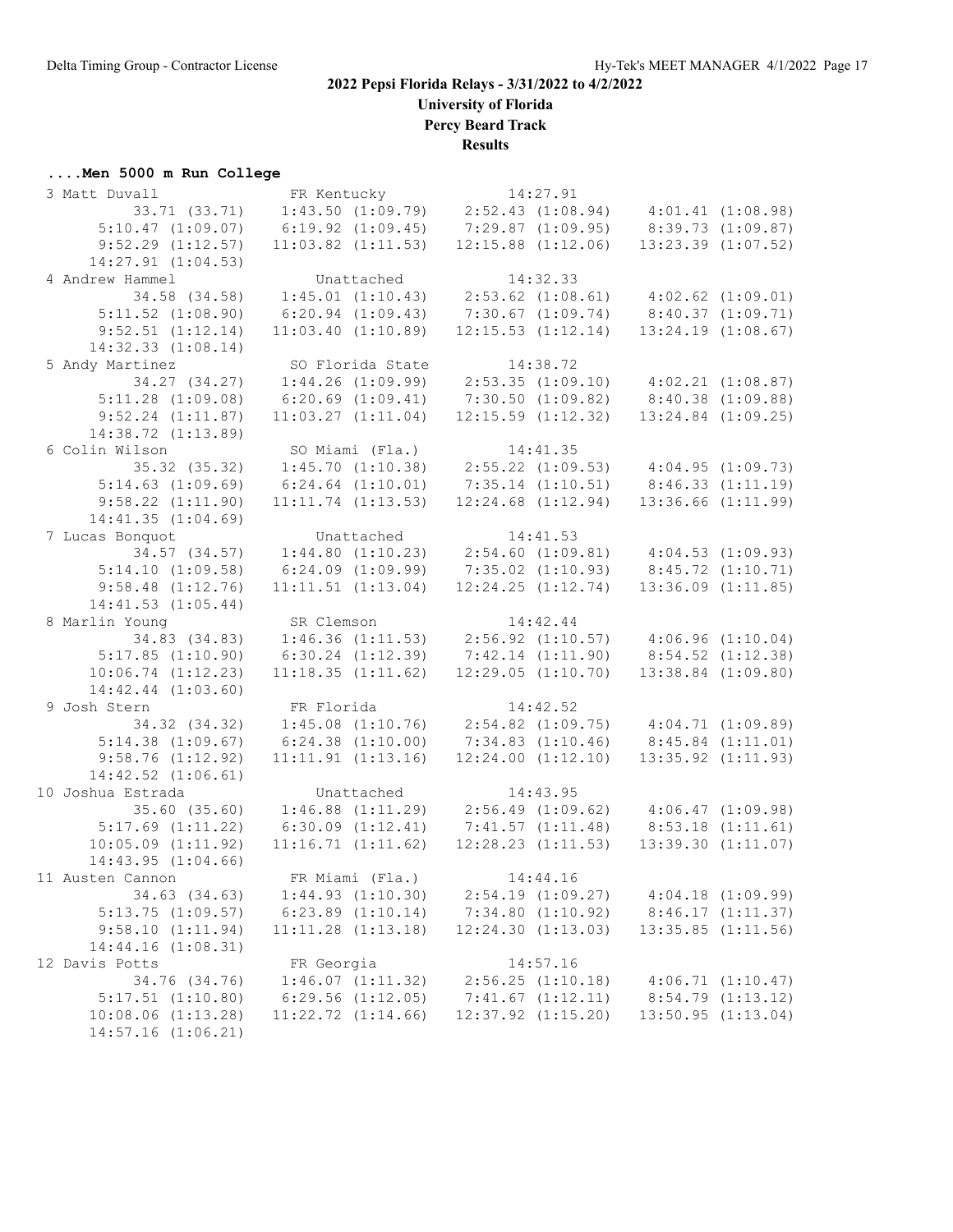**University of Florida**

**Percy Beard Track**

**Results**

#### **....Men 5000 m Run College**

| 13 John-Isaac Autry    | FR Georgia             | 14:58.00               |                        |                       |
|------------------------|------------------------|------------------------|------------------------|-----------------------|
| 35.68 (35.68)          | 1:47.19(1:11.52)       | $2:57.49$ $(1:10.30)$  | 4:08.20(1:10.72)       |                       |
| $5:18.81$ $(1:10.61)$  | $6:30.09$ $(1:11.28)$  | $7:41.94$ $(1:11.85)$  |                        | $8:54.29$ $(1:12.36)$ |
| 10:08.31(1:14.02)      | 11:23.05(1:14.75)      | $12:37.64$ $(1:14.60)$ | $13:50.38$ $(1:12.74)$ |                       |
| $14:58.00$ $(1:07.63)$ |                        |                        |                        |                       |
| 14 Coleman Cronk       | Unattached             | 14:58.98               |                        |                       |
| 34.89 (34.89)          | $1:45.63$ $(1:10.74)$  | $2:55.46$ $(1:09.84)$  | 4:05.20(1:09.74)       |                       |
| $5:14.59$ $(1:09.39)$  | $6:24.93$ $(1:10.35)$  | $7:35.79$ $(1:10.87)$  | $8:48.88$ $(1:13.10)$  |                       |
| $10:03.51$ $(1:14.63)$ | $11:17.79$ $(1:14.28)$ | $12:33.23$ $(1:15.44)$ | $13:49.09$ $(1:15.86)$ |                       |
| $14:58.98$ $(1:09.90)$ |                        |                        |                        |                       |
| 15 Tyler Fox           | JR Georgia             | 15:06.50               |                        |                       |
| 35.22 (35.22)          | 1:46.30(1:11.08)       | $2:55.66$ $(1:09.36)$  | $4:05.88$ $(1:10.23)$  |                       |
| $5:17.48$ $(1:11.60)$  | $6:29.91$ $(1:12.43)$  | 7:41.79(1:11.89)       | 8:54.42(1:12.63)       |                       |
| 10:09.18(1:14.77)      | $11:24.67$ $(1:15.49)$ | $12:40.56$ $(1:15.90)$ | $13:55.90$ $(1:15.34)$ |                       |
| $15:06.50$ $(1:10.60)$ |                        |                        |                        |                       |
| 16 Sawyer Dagan        | FR Clemson             | 15:09.77               |                        |                       |
| $35.12$ $(35.12)$      | 1:46.61(1:11.49)       | $2:57.25$ $(1:10.65)$  | $4:07.99$ $(1:10.74)$  |                       |
| 5:18.71(1:10.73)       | $6:30.54$ $(1:11.83)$  | $7:43.52$ $(1:12.99)$  | 8:58.57(1:15.05)       |                       |
| $10:13.81$ $(1:15.24)$ | $11:28.79$ $(1:14.99)$ | $12:45.04$ $(1:16.26)$ | $14:01.23$ $(1:16.19)$ |                       |
| $15:09.77$ $(1:08.54)$ |                        |                        |                        |                       |
| 17 Trevor Warren       | SR Kentucky            | 15:12.45               |                        |                       |
| 34.59 (34.59)          | 1:45.25(1:10.66)       | 2:54.77(1:09.53)       | $4:04.42$ $(1:09.65)$  |                       |
| $5:14.19$ $(1:09.78)$  | 6:24.40(1:10.22)       | 7:35.36(1:10.97)       | 8:48.51(1:13.15)       |                       |
| $10:04.01$ $(1:15.51)$ | $11:20.23$ $(1:16.22)$ | $12:38.52$ $(1:18.29)$ | $13:56.94$ $(1:18.43)$ |                       |
| $15:12.45$ $(1:15.52)$ |                        |                        |                        |                       |
| 18 Aiden Villasuso     | FR Florida             | 15:23.18               |                        |                       |
| 33.98 (33.98)          | $1:44.66$ $(1:10.68)$  | $2:54.36$ $(1:09.70)$  | 4:04.30(1:09.95)       |                       |
| $5:13.89$ $(1:09.59)$  | $6:23.98$ $(1:10.10)$  | $7:35.68$ $(1:11.71)$  | $8:51.06$ $(1:15.38)$  |                       |
| $10:09.00$ $(1:17.95)$ | 11:28.71(1:19.71)      | $12:48.91$ $(1:20.20)$ | $14:08.50$ $(1:19.59)$ |                       |
| $15:23.18$ $(1:14.69)$ |                        |                        |                        |                       |
| 19 Orlando Cicilioni   | FR Florida             | 15:46.55               |                        |                       |
| 35.15(35.15)           | $1:45.46$ $(1:10.31)$  | $2:54.98$ $(1:09.53)$  | $4:05.56$ $(1:10.58)$  |                       |
| $5:17.63$ $(1:12.07)$  | $6:30.66$ $(1:13.04)$  | 7:45.26(1:14.61)       |                        | $9:02.38$ $(1:17.13)$ |
| $10:22.10$ $(1:19.72)$ | $11:42.56$ $(1:20.47)$ | $13:06.12$ $(1:23.56)$ | 14:27.45(1:21.34)      |                       |
| 15:46.55(1:19.11)      |                        |                        |                        |                       |
| -- Nick Deal           | SR Florida             | DNF                    |                        |                       |
| 33.44 (33.44)          | $1:42.98$ $(1:09.54)$  | $2:52.25$ $(1:09.28)$  |                        | $4:01.28$ $(1:09.04)$ |
| $5:10.26$ $(1:08.98)$  | $6:19.71$ $(1:09.46)$  | $7:29.64$ $(1:09.93)$  |                        | $8:39.02$ $(1:09.38)$ |
| -- Cavan Wilson        | JR Florida             | <b>DNF</b>             |                        |                       |
| 34.15(34.15)           | $1:44.52$ $(1:10.37)$  | $2:54.13$ $(1:09.62)$  |                        | $4:04.02$ $(1:09.90)$ |
| $5:13.66$ $(1:09.64)$  | $6:23.65$ $(1:09.99)$  | $7:34.57$ $(1:10.93)$  |                        | $8:45.50$ $(1:10.93)$ |
| -- Jake Allen          | FR Kentucky            | <b>DNF</b>             |                        |                       |
| $33.57$ $(33.57)$      | $1:43.28$ $(1:09.71)$  | $2:51.98$ $(1:08.71)$  |                        | 4:00.95(1:08.97)      |
| $5:10.22$ $(1:09.27)$  | $6:19.38$ $(1:09.16)$  |                        |                        |                       |

**Men 400 m Hurdles College**

| Track: T 48.49 2012  |  |                    | Bershawn Jackson, GW Express/Nik |           |                |
|----------------------|--|--------------------|----------------------------------|-----------|----------------|
| Relays: R 48.49 2012 |  |                    | Bershawn Jackson, GW Express/ Ni |           |                |
| Name                 |  | Year School        |                                  | Finals H# |                |
|                      |  |                    |                                  |           |                |
| 1 William Spencer JR |  | JR South Carolina  |                                  | 49.56     | $\overline{1}$ |
| 2 Caleb Dean         |  | JR Maryland        |                                  | 49.78     | $\overline{1}$ |
| 3 Cory Poole         |  | SR N. Carolina A&T |                                  | 50.20     | $\overline{4}$ |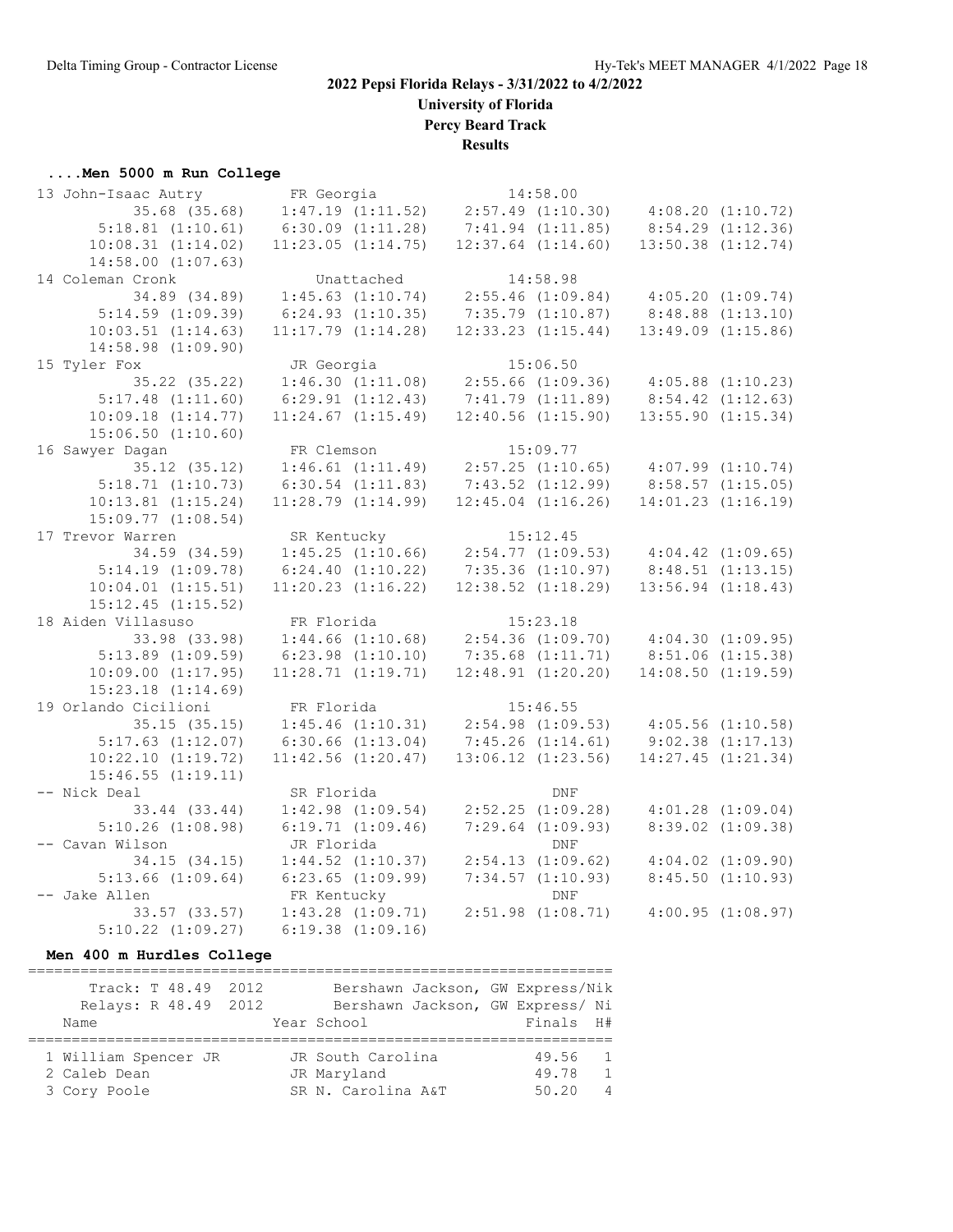# **University of Florida**

**Percy Beard Track**

**Results**

#### **....Men 400 m Hurdles College**

| 4 Caleb Cavanaugh     | SO Georgia         | 50.32   | 2              |
|-----------------------|--------------------|---------|----------------|
| 5 Akeem Lindo         | SR N. Carolina A&T | 50.56   | $\mathbf 1$    |
| 6 Jaylyn Scott        | NA Florida A&M     | 50.84   | $\mathbf{1}$   |
| 7 Rasheeme Griffith   | SO Tennessee       | 50.85   | 2              |
| 8 Kenroy Williams     | SR Kentucky        | 50.92   | $\mathbf{1}$   |
| 9 Corde Long          | SO Alabama         | 51.05   | 2              |
| 10 Cory Berg          | Nebraska           | 51.32   | 4              |
| 11 Julien Gillum      | JR Iowa            | 51.33   | $\mathcal{E}$  |
| 11 Jevon Williams     | SO Clemson         | 51.33   | 4              |
| 13 James Rivera       | SO Florida State   | 51.40   | $\overline{2}$ |
| 14 RJ Alowonle        | Unattached         | 51.49   | $\mathbf{1}$   |
| 15 Jabari Bryant      | SO Purdue          | 51.80   | 3              |
| 16 Alocius Kipngetich | FR Clemson         | 51.84   | 5              |
| 17 Jameson Woodell    | JR Rutgers         | 52.09   | 4              |
| 18 Austin Lietz       | Unattached         | 52.19   | $\mathbf{1}$   |
| 19 Drake Woody        | SO Iowa            | 52.24   | 3              |
| 20 Beck O'Daniel      | SO Kentucky        | 52.53   | $\mathfrak{Z}$ |
| 21 Shaton Vaughn      | JR Indiana         | 52.55   | $\mathbf{2}$   |
| 22 Darryl Burton      | SO Clemson         | 52.66   | $\mathsf S$    |
| 23 Raymonte Dow       | JR Iowa            | 52.71   | $\mathfrak{Z}$ |
| 24 Phillip Jefferson  | FR Iowa            | 53.01   | $\overline{4}$ |
| 25 Corinthians Payne  | SR Howard          | 53.05   | $\mathsf S$    |
| 26 Miles Green        | JR Florida         | 53.15   | $\mathbf{2}$   |
| 27 Micah Camble       | SO Indiana         | 53.20   | 5              |
| 28 Clayton Elder      | SO Alabama         | 53.41   | $\mathbf{2}$   |
| 29 Aveon Reid         | JR N. Carolina A&T | 53.58   | 3              |
| 30 Noah Langford      | SO Hampton         | 53.70   | $\overline{4}$ |
| 31 Edward Richardson  | JR South Carolina  | 53.76   | $\mathsf 3$    |
| 32 Clayton Keys       | Nebraska           | 53.85   | 3              |
| 33 Tyler Drew         | Nebraska           | 53.88   | 5              |
| 34 Crockett Schooler  | SR Pittsburgh      | 54.05   | 5              |
| 35 Brandon Turpin     | SO Maryland        | 54.52   | 4              |
| 36 Caden Ciul         | SR Auburn          | 54.90   | 4              |
| 37 Micah Wood         | SO Rutgers         | 58.16   | 5              |
| 38 Nathan Farrell     | FR Iowa            | 1:03.61 | $\overline{4}$ |

#### **Men 3000 m Steeplechase College**

| Track: T 8:29.66 1987<br>Name | Relays: R 8:29.66 1987 Brian Abshire, Nike Boston<br>Year School | Brian Abshire, Nike Boston<br>Finals |                       |
|-------------------------------|------------------------------------------------------------------|--------------------------------------|-----------------------|
|                               |                                                                  |                                      |                       |
| 1 Matthew Owens               | SR Florida State                                                 | 8:53.22                              |                       |
| 36.75 (36.75)                 | $1:47.38$ $(1:10.63)$                                            | 2:59.06(1:11.69)                     | 4:10.65(1:11.59)      |
| $5:22.22$ $(1:11.57)$         | 6:33.12(1:10.91)                                                 | $7:43.18$ $(1:10.07)$                | $8:53.22$ $(1:10.04)$ |
| 2 Jake Gebhardt               | SO Indiana                                                       | 8:56.43                              |                       |
| 38.51 (38.51)                 | $1:49.82$ $(1:11.32)$                                            | $3:02.10$ $(1:12.28)$                | 4:13.80(1:11.71)      |
| 5:25.41(1:11.61)              | 6:37.10(1:11.69)                                                 | 7:47.91(1:10.82)                     | 8:56.43(1:08.53)      |
| 3 Austin Haskett              | SO Indiana                                                       | 8:58.37                              |                       |
| $37.12$ $(37.12)$             | $1:47.79$ $(1:10.67)$                                            | $2:59.60$ $(1:11.82)$                | $4:11.14$ $(1:11.54)$ |
| $5:23.64$ $(1:12.51)$         | $6:36.48$ $(1:12.85)$                                            | 7:49.05(1:12.57)                     | 8:58.37(1:09.33)      |
| 4 Michael Smith               | JR Clemson                                                       | 9:01.80                              |                       |
|                               | 38.68 (38.68) 1:49.42 (1:10.75)                                  | $3:01.34$ $(1:11.92)$                | 4:14.33(1:13.00)      |
| 5:26.77(1:12.45)              | $6:38.99$ $(1:12.22)$                                            | $7:51.75$ $(1:12.77)$                | $9:01.80$ $(1:10.06)$ |
|                               |                                                                  |                                      |                       |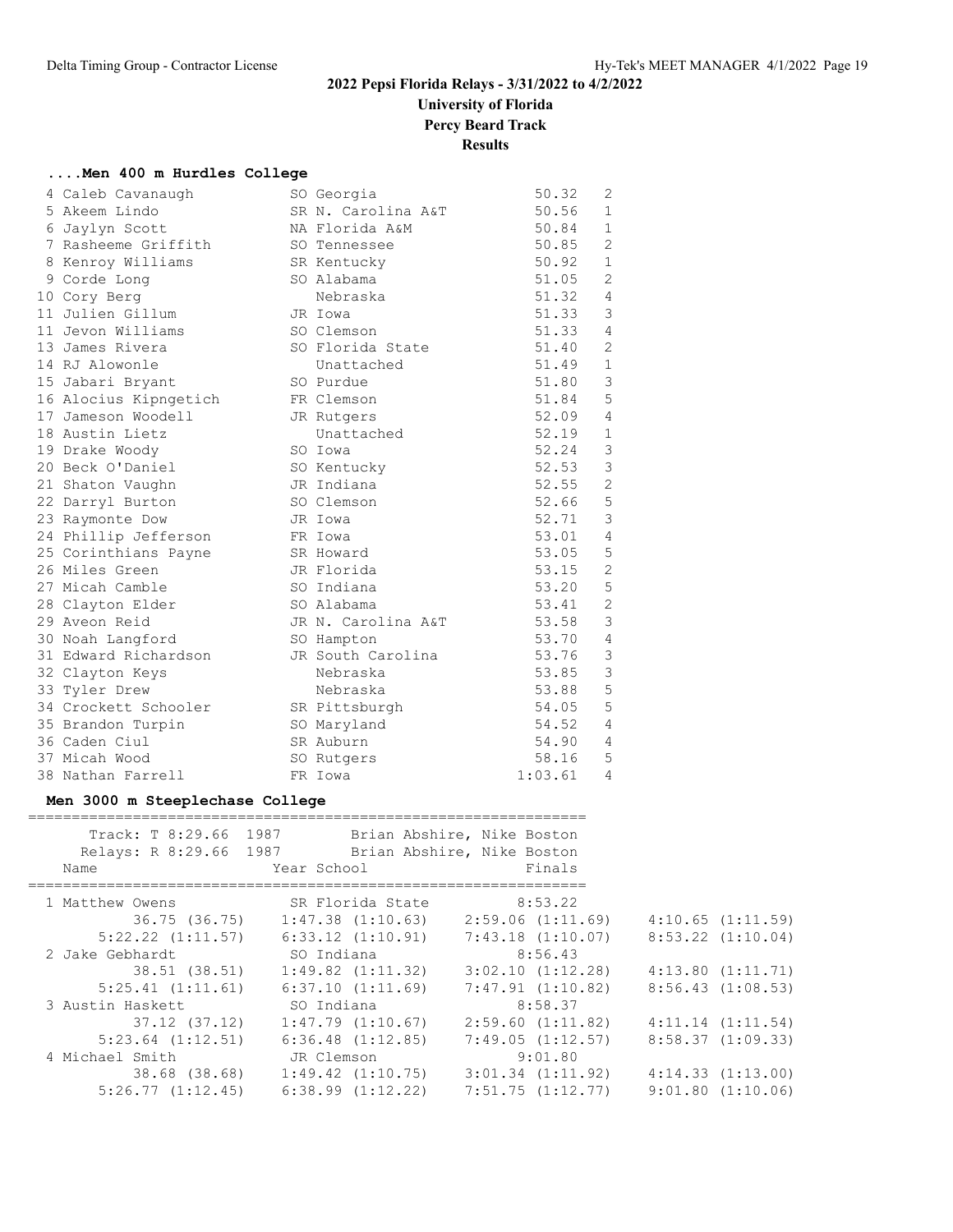**University of Florida**

**Percy Beard Track**

**Results**

# **....Men 3000 m Steeplechase College**<br>5 Mesley John J.R. Georgi

| 5 Wesley John           | JR Georgia 3:02.24                          |                       |                                             |
|-------------------------|---------------------------------------------|-----------------------|---------------------------------------------|
|                         | 37.68 (37.68)  1:48.60 (1:10.93)            | $3:00.26$ $(1:11.66)$ | $4:12.06$ $(1:11.80)$                       |
|                         | $5:24.86$ $(1:12.80)$ $6:38.55$ $(1:13.69)$ | $7:52.56$ $(1:14.02)$ | $9:02.24$ $(1:09.68)$                       |
| 6 Carson Burian         | FR Alabama                                  | 9:05.25               |                                             |
| 38.87 (38.87)           | 1:49.79(1:10.93)                            | 3:01.71(1:11.92)      | $4:14.78$ $(1:13.08)$                       |
|                         | $5:27.68$ $(1:12.91)$ $6:41.08$ $(1:13.41)$ | $7:54.76$ $(1:13.68)$ | 9:05.25(1:10.50)                            |
| 7 Keelan Grant          | SO Indiana                                  | 9:06.36               |                                             |
| 37.39 (37.39)           | 1:48.35(1:10.97)                            | $3:01.45$ $(1:13.10)$ | $4:15.42$ $(1:13.97)$                       |
| 5:29.21(1:13.80)        | 6:44.14(1:14.93)                            | $7:57.65$ $(1:13.51)$ | 9:06.36(1:08.72)                            |
| 8 Tristan Autry         | FR Georgia Tech                             | 9:08.32               |                                             |
| 39.30 (39.30)           | 1:50.11(1:10.81)                            | $3:01.20$ $(1:11.10)$ | 4:14.23(1:13.03)                            |
| $5:27.91$ $(1:13.69)$   | 6:41.70(1:13.79)                            | $7:55.45$ $(1:13.76)$ | $9:08.32$ $(1:12.88)$                       |
| 9 McLean Griffin        | SO Kentucky                                 | 9:15.46               |                                             |
| 37.94 (37.94)           | 1:49.36(1:11.42)                            | $3:02.55$ $(1:13.20)$ | 4:15.99(1:13.44)                            |
| 5:30.25(1:14.27)        | $6:45.89$ $(1:15.65)$                       | 8:02.79(1:16.90)      | 9:15.46(1:12.68)                            |
| 10 Jordan Richardson    | SR N. Carolina A&T                          | 9:29.48               |                                             |
| 37.97 (37.97)           | $1:48.88$ $(1:10.91)$                       | 3:01.07(1:12.19)      | 4:16.31(1:15.25)                            |
| $5:33.09$ $(1:16.78)$   | 6:51.96(1:18.88)                            | 8:13.87(1:21.91)      | $9:29.48$ $(1:15.62)$                       |
| 11 Harrison Martingayle | SR Florida State                            | 9:34.57               |                                             |
| 38.91 (38.91)           | $1:50.60$ $(1:11.69)$                       | $3:03.47$ $(1:12.88)$ | $4:18.61$ $(1:15.15)$                       |
| $5:35.76$ $(1:17.15)$   | $6:55.70$ $(1:19.95)$                       | $8:16.02$ $(1:20.33)$ | $9:34.57$ $(1:18.56)$                       |
| 12 Mario Ospina         | SR Florida A&M                              | 9:56.81               |                                             |
| 39.02 (39.02)           | $1:53.66$ $(1:14.65)$                       | $3:11.59$ $(1:17.94)$ | $4:31.66$ $(1:20.07)$                       |
| $5:53.49$ $(1:21.83)$   | 7:17.13(1:23.64)                            | $8:39.97$ $(1:22.85)$ | $9:56.81$ $(1:16.84)$                       |
| 13 Jack McManus         | SO Clemson                                  | 10:09.10              |                                             |
| 39.70 (39.70)           | $1:54.37$ $(1:14.67)$                       |                       | $3:11.78$ $(1:17.42)$ $4:33.57$ $(1:21.80)$ |
| $5:57.65$ $(1:24.08)$   | 7:22.03(1:24.39)                            | 8:48.17(1:26.14)      | 10:09.10(1:20.94)                           |
| 14 Jace Jones           | SO Alabama                                  | 10:21.27              |                                             |
|                         | 38.36 (38.36) 1:48.95 (1:10.59)             |                       | $3:02.45$ $(1:13.50)$ $4:21.41$ $(1:18.97)$ |
| $5:45.54$ $(1:24.13)$   | 7:13.73(1:28.20)                            | 8:47.22(1:33.49)      | $10:21.27$ $(1:34.05)$                      |
|                         |                                             |                       |                                             |

#### **Men Long Jump College**

==================================================================================

| Track: T 8.15m 1988 Yussuf Ali, Unattached                                                                                                                                           |  |  |
|--------------------------------------------------------------------------------------------------------------------------------------------------------------------------------------|--|--|
| Relays: R 8.15m 1988 Yussuf Alli (26-9.25), Unattached                                                                                                                               |  |  |
| Year School National School (Finals Wind H#<br>Name                                                                                                                                  |  |  |
| 1 Cameron O'Neal FR Georgia Tech 7.93m 2.2 26-00.25 3<br>$7.70m(1.3)$ $7.65m(+0.0)$ $7.93m(2.2)$ $7.60m(+0.0)$ PASS PASS                                                             |  |  |
| 2 Anthony Riley 50 Tennessee 7.54m +0.0 24-09.00 3<br>FOUL 7.54m (+0.0) FOUL 7.37m (+0.0) 7.34m (+0.0) FOUL                                                                          |  |  |
| 3 Clement Campbell JR Pittsburgh 5 7.44m 1.0 24-05.00 2                                                                                                                              |  |  |
| FOUL 7.44m(1.0) 7.42m(-1.2) 6.77m(+0.0) 6.91m(+0.0) 6.92m(+0.0)<br>4 David Ajama                       SO South Florida               7.40m   0.7   24-03.50   2                     |  |  |
| $7.28m(1.1)$ $7.40m(0.7)$ $7.15m(-1.9)$ $7.32m(+0.0)$ FOUL FOUL<br>$7.35m$ $3.0$ $24-01.50$ 3<br>5 Austin West 50 Iowa                                                               |  |  |
| 7.28m(1.6) 7.33m(1.3) 7.35m(3.0) PASS PASS PASS<br>6 JaiQuan Earls               SR Indiana                       7.22m -0.5 23-08.25 3                                              |  |  |
| FOUL $7.13m (+0.0)$ $7.03m (-1.5)$ $7.22m (-0.5)$ 6.71m $(+0.0)$ 6.99m $(-0.9)$<br>7 Jalen Chance 5 1 21 FR Florida 5 2.21 NWI 23-08.00 3                                            |  |  |
| $7.21m(-0.0)$ 6.94m(-1.7) 7.05m(1.0) 6.75m(+0.0) FOUL 7.11m(-1.7)                                                                                                                    |  |  |
| 8 Abraham Evans               FR Hampton                   7.14m   0.3   23-05.25   2<br>$7.14$ m $(0.3)$ 6.58m $(-1.0)$ 6.79m $(-2.3)$ 6.75m $(+0.0)$ 6.69m $(+0.0)$ 6.72m $(+0.0)$ |  |  |
|                                                                                                                                                                                      |  |  |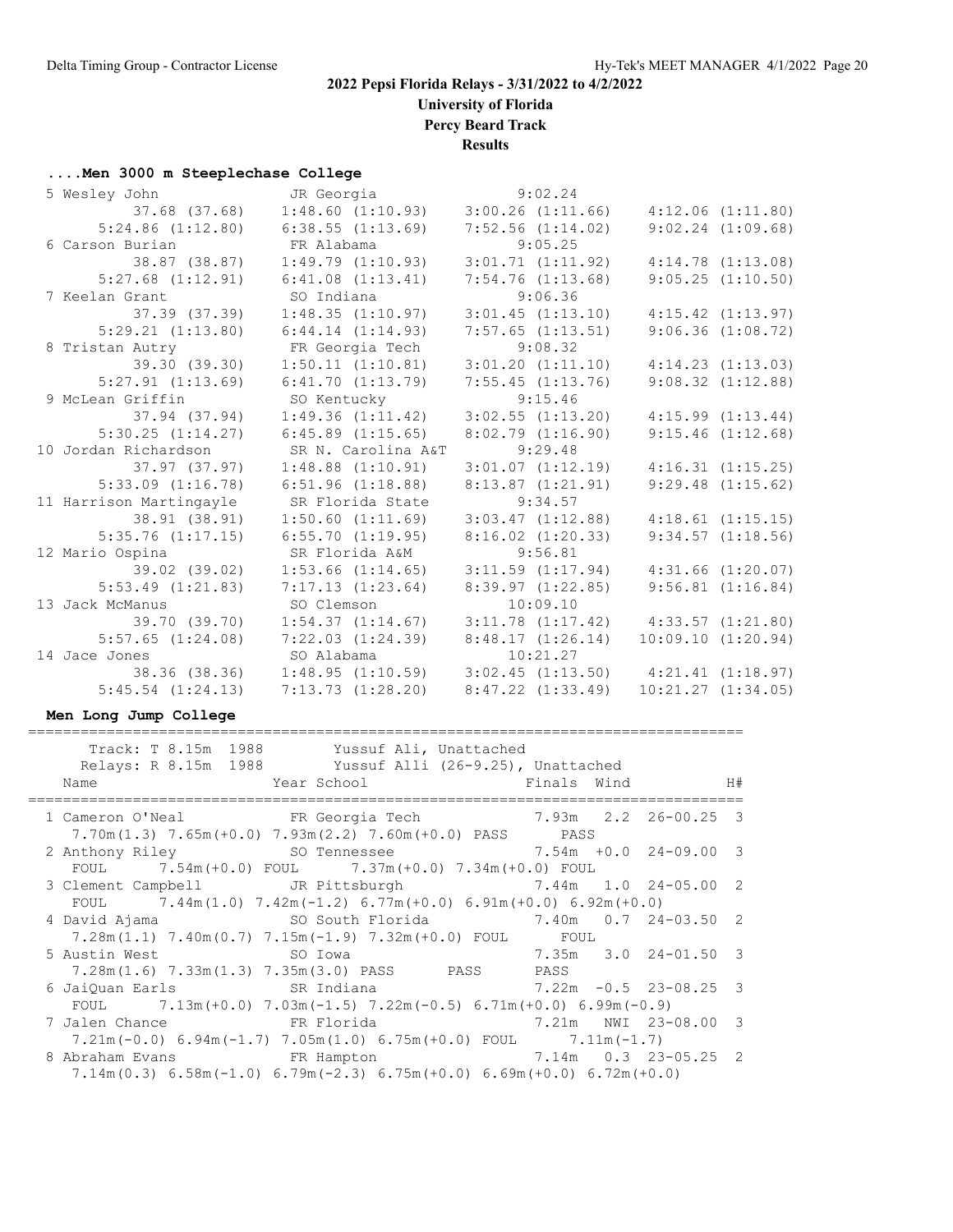**University of Florida**

**Percy Beard Track**

**Results**

#### **....Men Long Jump College**

| 9 Yariel Soto SO Tennessee                                                                |                      |     | $7.09m + 0.0$ 23-03.25    | $\overline{\mathbf{3}}$    |
|-------------------------------------------------------------------------------------------|----------------------|-----|---------------------------|----------------------------|
| $7.09m (+0.0)$ $7.07m (-0.1)$ $7.08m (-0.9)$ $6.85m (+0.0)$ $6.60m (-1.0)$ $7.01m (-0.3)$ |                      |     |                           |                            |
| 10 Robbie Springfield JR Kentucky                                                         | $7.07m$ 1.8          |     | $23 - 02.50$              | $\overline{3}$             |
| FOUL $4.98m (+0.0) 7.07m (1.8)$                                                           |                      |     |                           |                            |
| 11 Micaylon Moore<br>Nebraska                                                             | 7.05m                |     | $1.5$ 23-01.75 3          |                            |
| $7.05m(1.5) 5.15m(+0.0) 6.86m(-0.8)$                                                      |                      |     |                           |                            |
| 12 Jabari Higgs-Salaam SO Rutgers                                                         | 7.02m                |     | $1.4$ 23-00.50 3          |                            |
| $7.02m(1.4) 6.97m(-0.6) F0UL$                                                             |                      |     |                           |                            |
| 13 Victor Steiner SO South Florida                                                        | 6.98m                | 0.1 | 22-11.00                  | $\overline{\phantom{0}}^2$ |
| 6.90m(1.5) 6.98m(0.1) F0UL                                                                |                      |     |                           |                            |
| 14 Marcus Cade<br>Alabama State                                                           | 6.95m                |     | $1.2$ $22-09.75$ 3        |                            |
| $6.46m(1.8) 6.95m(1.2) 6.64m(-1.6)$                                                       |                      |     |                           |                            |
| 15 Dajon Clark JR Florida A&M                                                             | 6.90m                |     | $1.7$ $22-07.75$ 2        |                            |
| $6.90m(1.7)$ FOUL FOUL                                                                    |                      |     |                           |                            |
| 16 John Watkins<br>SO Georgia Tech                                                        | 6.87m                |     | $1.3$ $22-06.50$          | $\overline{1}$             |
| $5.87m(-2.6) 6.87m(1.3) 6.38m(+0.0)$                                                      |                      |     |                           |                            |
| 17 Passmore Mudundulu<br>Nebraska                                                         |                      |     | $J6.87m -1.4 22-06.50$    | $\overline{1}$             |
| FOUL $6.87m(-1.4) 6.36m(-0.5)$                                                            |                      |     |                           |                            |
| 18 DJ Ledell<br>SR Clemson                                                                | 6.82m 1.6 22-04.50 2 |     |                           |                            |
| $6.82m(1.6) 6.66m(+0.0) 6.73m(-3.2)$                                                      |                      |     |                           |                            |
| 19 Isaiah Martin<br>SR Purdue                                                             |                      |     | $6.79m + 0.0$ 22-03.50 3  |                            |
| $6.69m(0.2) 6.79m(+0.0) 6.70m(+0.0)$                                                      | $6.74m - 1.0$        |     |                           | $\overline{1}$             |
| 20 Christopher Pitt SO Georgetown<br>$6.19m (+0.0) 6.52m (+0.0) 6.74m (-1.0)$             |                      |     | $22 - 01.50$              |                            |
| JR South Carolina<br>21 Elisha Brooks                                                     | 6.70m                |     | $1.6$ $21-11.75$ 1        |                            |
| $6.59m (+0.0) 6.70m (1.6) 6.64m (-0.7)$                                                   |                      |     |                           |                            |
| 22 Siegfried Zoller JR Georgia                                                            |                      |     | $6.65m + 0.0$ 21-10.00 2  |                            |
| FOUL 6.65m (+0.0) FOUL                                                                    |                      |     |                           |                            |
| 23 Markez Sermons SO Florida A&M                                                          |                      |     | $6.50m -1.4$ 21-04.00     | $\mathbf{1}$               |
| $6.10m (+0.0) 6.28m (-1.5) 6.50m (-1.4)$                                                  |                      |     |                           |                            |
| 24 William Ott<br>SO Florida State                                                        |                      |     | $6.48m - 0.6$ 21-03.25 1  |                            |
| $5.86m (+0.0) 6.45m (-1.7) 6.48m (-0.6)$                                                  |                      |     |                           |                            |
| 25 Desmond Gaillard<br>SR South Carolina                                                  |                      |     | $6.46m -2.2$ $21-02.50$ 1 |                            |
| FOUL $6.46m(-2.2)$ FOUL                                                                   |                      |     |                           |                            |
| 26 John Murray<br>SO Auburn                                                               |                      |     | $6.37m - 0.2$ 20-10.75 1  |                            |
| $5.98m (+0.0) 6.23m (-0.6) 6.37m (-0.2)$                                                  |                      |     |                           |                            |
| 27 Myles Chapman Man JR Florida A&M                                                       |                      |     | $6.02m -3.1$ 19-09.00 1   |                            |
| $5.81m(-1.6) 5.87m(-0.2) 6.02m(-3.1)$                                                     |                      |     |                           |                            |
| -- Lloyd Hill Jr.<br>JR Purdue                                                            | FOUL                 |     |                           | $\mathbf{2}$               |
| FOUL<br>FOUL FOUL                                                                         |                      |     |                           |                            |
| -- Max Livesey<br>FR Clemson                                                              | FOUL                 |     |                           | $\mathbf{1}$               |
| FOUL FOUL FOUL                                                                            |                      |     |                           |                            |
| -- Andre Wright<br>SR Clemson<br>FOUL                                                     | FOUL                 |     |                           | $\overline{c}$             |
| FOUL FOUL                                                                                 |                      |     |                           |                            |
|                                                                                           |                      |     |                           |                            |

#### **Men Hammer Throw College**

| Track: T 77.67m 1986<br>Relays: R 77.67m 1986<br>Name |                                    | Jud Logan, New York TC<br>Jud Logan (254-10), NYTC<br>Year School |       | Finals | H#           |
|-------------------------------------------------------|------------------------------------|-------------------------------------------------------------------|-------|--------|--------------|
| 1 Decio Andrade                                       | 70.51m 67.21m 68.31m 68.70m 68.24m | JR Miami (Fla.)                                                   | FOUL. | 70.51m | $231 - 04$ 2 |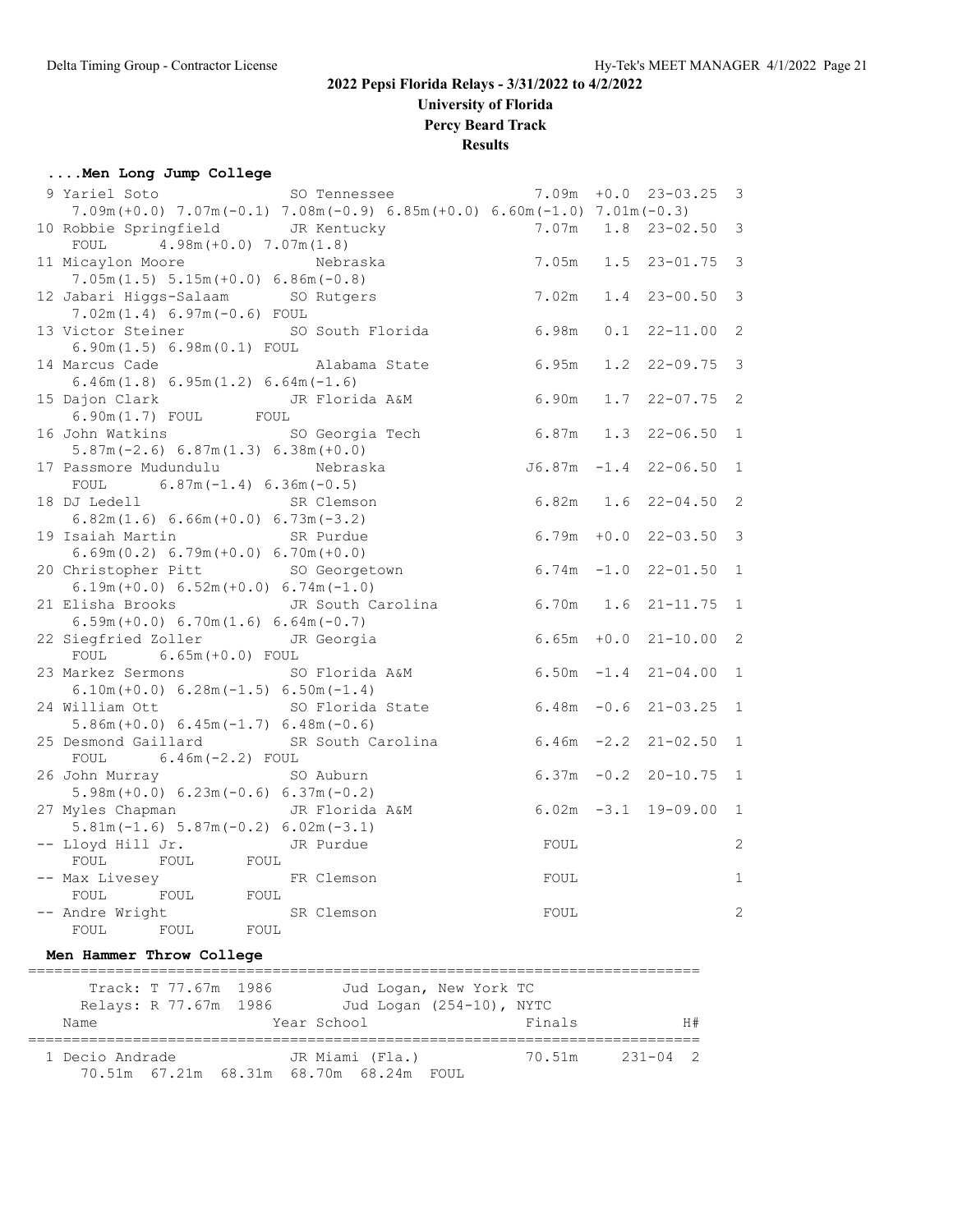**University of Florida**

**Percy Beard Track**

**Results**

#### **....Men Hammer Throw College**

| 2 Kieran McKeag                                              | SR Alabama                                     | 69.71m | $228 - 08$ | 2              |
|--------------------------------------------------------------|------------------------------------------------|--------|------------|----------------|
|                                                              | 67.08m  67.07m  67.80m  69.71m  68.80m  69.55m |        |            |                |
| 3 Avery Carter                                               | Unattached                                     | 69.08m | $226 - 08$ | 2              |
| 65.44m FOUL 67.19m FOUL FOUL 69.08m                          |                                                |        |            |                |
| 4 Georgios Korakidis                                         | SR Tennessee                                   | 68.19m | $223 - 09$ | 2              |
| FOUL 68.19m FOUL 67.65m 64.55m FOUL                          |                                                |        |            |                |
| 5 Sean Mockler                                               | FR Indiana                                     | 67.47m | $221 - 04$ | $\overline{2}$ |
|                                                              | 63.93m 62.06m 66.70m 67.02m 64.71m 67.47m      |        |            |                |
| 6 Kyle Brown<br>64.18m  63.94m  65.90m  67.06m  66.24m  FOUL | SO Auburn                                      | 67.06m | $220 - 00$ | 2              |
|                                                              |                                                |        |            |                |
| 7 Kelly Cook Jr.                                             | SR Purdue                                      | 65.33m | $214 - 04$ | 2              |
|                                                              | 58.48m 60.42m 65.08m 63.50m 62.51m 65.33m      |        |            |                |
| 8 Erik Ebel<br>62.92m 61.78m 65.23m FOUL 64.10m 62.28m       | SO Auburn                                      | 65.23m | $214 - 00$ | 2              |
|                                                              |                                                |        |            |                |
| 9 Kyle Moison<br>60.89m  64.01m  64.38m  59.78m  FOUL  FOUL  | FR Auburn                                      | 64.38m | $211 - 03$ | 2              |
| 10 Khalil Bedoui                                             | JR Virginia Tech                               | 62.45m | $204 - 11$ | 2              |
| 62.45m FOUL 61.18m                                           |                                                |        |            |                |
| 11 Logan Coles                                               | FR Kentucky                                    | 61.12m | $200 - 06$ | $\mathbf{1}$   |
| FOUL 61.12m FOUL                                             |                                                |        |            |                |
| 12 Ty Kunzman                                                | SR Georgia                                     | 59.54m | $195 - 04$ | $\mathbf{1}$   |
| 50.92m 59.54m 52.84m                                         |                                                |        |            |                |
| 13 Daniel Cope                                               | FR Clemson                                     | 59.49m | $195 - 02$ | $\mathbf{1}$   |
| 59.49m FOUL FOUL                                             |                                                |        |            |                |
| 14 Kyle Lipscomb                                             | SO Rutgers                                     | 57.92m | $190 - 00$ | $\mathbf{1}$   |
| 56.32m 57.43m 57.92m                                         |                                                |        |            |                |
| 15 Jordan Hawkins                                            | SO Iowa                                        | 57.78m | 189-07 1   |                |
| 54.79m 57.78m 56.29m                                         |                                                |        |            |                |
| 16 Johnny Vanos                                              | SR Purdue                                      | 55.74m | $182 - 10$ | $\mathbf{1}$   |
| 55.27m FOUL 55.74m                                           |                                                |        |            |                |
| 17 Joshua Miller                                             | JR Ohio State                                  | 54.56m | $179 - 00$ | $\mathbf{1}$   |
| 51.54m 54.55m 54.56m                                         |                                                |        |            |                |
| 18 Evan Johnson                                              | SO Ohio State                                  | 51.95m | $170 - 05$ | $\mathbf{1}$   |
| 51.95m 50.81m FOUL                                           |                                                |        |            |                |
| 19 Adam Hunt                                                 | SR Rutgers                                     | 50.25m | $164 - 10$ | $\mathbf{1}$   |
| 48.26m FOUL 50.25m                                           |                                                |        |            |                |
| 20 Hayden Tobias                                             | SO Ohio State                                  | 49.48m | $162 - 04$ | $\mathbf{1}$   |
| 47.32m  49.48m  FOUL                                         |                                                |        |            |                |
| -- Quentin Williams                                          | JR Florida A&M                                 | ND.    |            | $\mathbf{1}$   |
| ND ND ND                                                     |                                                |        |            |                |
| -- Eron Carter                                               | SR South Florida                               | FOUL   |            | $\mathbf{1}$   |
| FOUL FOUL FOUL                                               |                                                |        |            |                |
| -- Riley LaRiviere                                           | SR Villanova                                   | FOUL   |            | $\mathbf{1}$   |
| FOUL FOUL<br>FOUL                                            |                                                |        |            |                |

#### **Men Javelin Throw College**

| Relays: R 82.98m 1978<br>Name | Track: T 83.28m 1990 | Year School                         | Tom Pukstys, Florida | Bob Roggy (272-3), So. Illinois<br>Finals |              | H# |
|-------------------------------|----------------------|-------------------------------------|----------------------|-------------------------------------------|--------------|----|
| 1 Ahmed Magour                |                      | 71.38m 65.54m 69.26m FOUL PASS PASS | JR Georgia           | 71.38m                                    | $234 - 02$ 2 |    |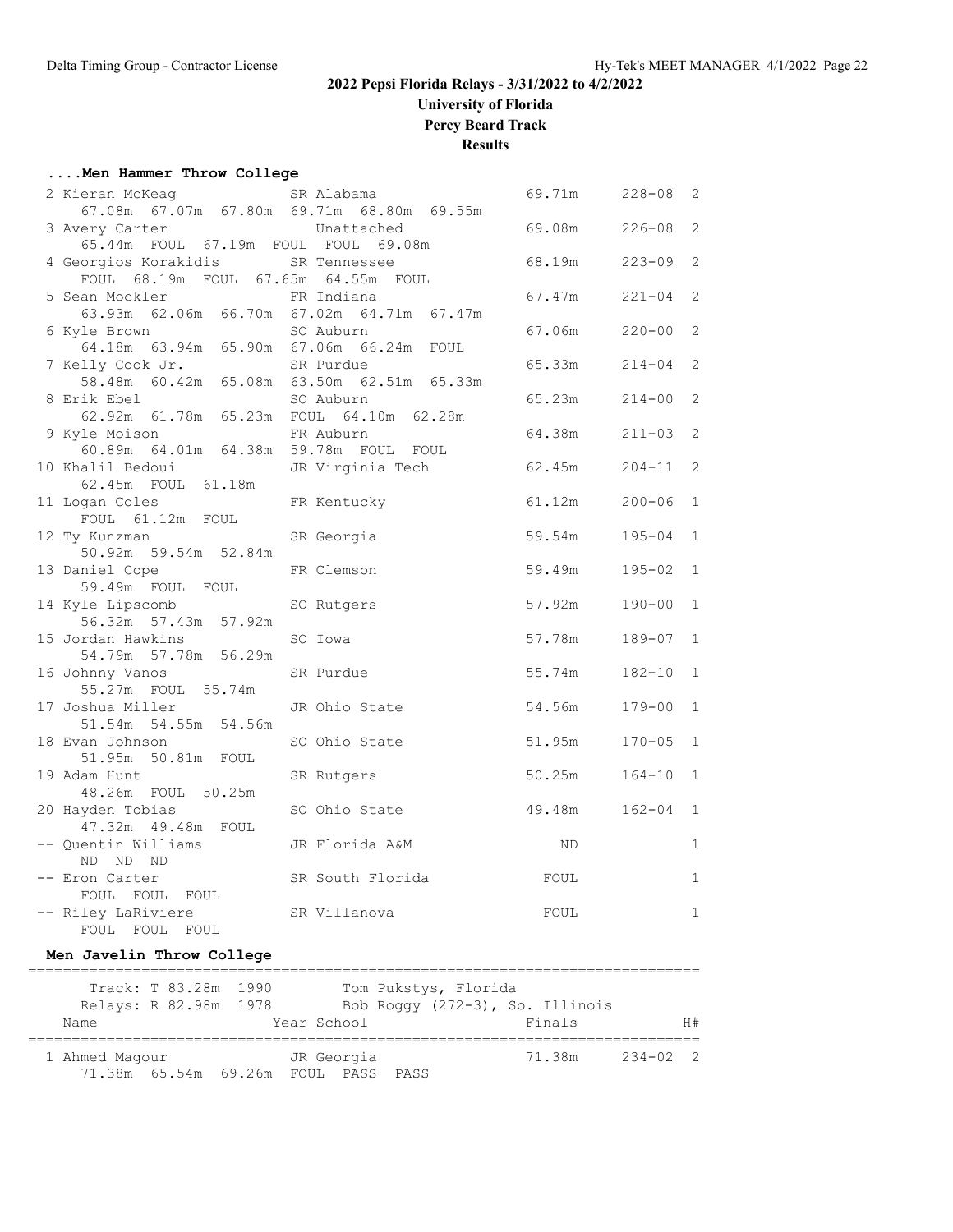# **University of Florida**

**Percy Beard Track**

### **Results**

#### **....Men Javelin Throw College**

|                                         | 3 Joshua Mather SO Rutgers 66.74m 218-11 2               |                  |              |  |
|-----------------------------------------|----------------------------------------------------------|------------------|--------------|--|
| 62.01m FOUL 66.23m 66.74m 65.27m 65.32m |                                                          |                  |              |  |
| 4 Zach Godbold KR Florida               | $63.57m$ 208-07 2                                        |                  |              |  |
| FOUL 63.57m FOUL 59.15m 60.03m 60.97m   |                                                          |                  |              |  |
| 5 Steven Coponi SO Rutgers              | $63.50m$ $208-04$ 2                                      |                  |              |  |
|                                         | 60.46m 59.61m 57.07m 58.51m 62.69m 63.50m                |                  |              |  |
|                                         | 6 Andrew Grinnell SO Villanova                           | 59.10m           | $193 - 11$ 1 |  |
|                                         | 54.31m 57.03m 58.45m 57.32m 52.75m 59.10m                |                  |              |  |
|                                         |                                                          |                  | $193 - 03$ 2 |  |
|                                         | 52.26m 55.65m 57.07m 57.78m 58.91m 56.87m                |                  |              |  |
| 8 Nickolas Coffey 50 Villanova          |                                                          | 58.76m 192-09 2  |              |  |
|                                         | 57.73m    57.15m    58.76m    54.72m    48.71m    58.75m |                  |              |  |
|                                         | 9 Joseph DiDario                         SO Villanova    | 56.96m           | $186 - 10$ 2 |  |
|                                         | 54.01m 56.56m 54.46m 56.96m 56.76m 56.48m                |                  |              |  |
|                                         |                                                          |                  | $179 - 03$ 1 |  |
| 51.13m 54.63m 49.80m                    |                                                          |                  |              |  |
| 11 Alejando Collins JR Georgia          | 53.80m                                                   |                  | $176 - 06$ 1 |  |
| 49.32m 53.80m 52.89m                    |                                                          |                  |              |  |
| 12 Josh Wallace SO Auburn               |                                                          | 53.18m  174-06 2 |              |  |
| FOUL 53.18m FOUL                        |                                                          |                  |              |  |
| 13 Luke Pauldine 50 Clemson             |                                                          | 52.43m 172-00 1  |              |  |
| FOUL 52.43m FOUL                        |                                                          |                  |              |  |
| 14 Quentin Williams GR Florida A&M      |                                                          | 38.55m 126-06 1  |              |  |
| 36.13m 36.27m 38.55m                    |                                                          |                  |              |  |

#### **Men 200 m Dash Olympic Dev**

| Track: T 19.69   | 2007 |                      |               |                                                         |                                                     |
|------------------|------|----------------------|---------------|---------------------------------------------------------|-----------------------------------------------------|
| Name             |      |                      |               | Finals                                                  | Wind                                                |
|                  |      |                      |               |                                                         |                                                     |
| 1 Devin Ouinn    |      |                      | Nike          | 20.87                                                   | 0.9                                                 |
| 2 Tom Somers     |      |                      | Great Britian | 20.93                                                   | 0.9                                                 |
| 3 Marcus Parker  |      |                      | Unattached    | 21.12                                                   | 0.9                                                 |
| 4 Duan Asemota   |      |                      |               | 21.69                                                   | 0.9                                                 |
| 5 Eliezer Adjibi |      |                      |               | 21.87                                                   | 0.9                                                 |
|                  |      | Relays: R 19.97 2014 |               | Year School<br>0 Athletics Canada<br>0 Athletics Canada | Walter Dix, Florida State<br>Dedrick Dukes, Florida |

#### **Men High Jump College Invite**

| Progrogression: 2.01-2.06-2.11-2.16-2.19-2.22 |                                    |        |                    |  |  |  |  |
|-----------------------------------------------|------------------------------------|--------|--------------------|--|--|--|--|
| Track: T 2.32m 2012                           | Ricky Robertson, Ole Miss          |        |                    |  |  |  |  |
| Relays: R 2.32m 2012                          | Ricky Robertson (7-7.25), Ole Miss |        |                    |  |  |  |  |
| Name                                          | Year School                        | Finals |                    |  |  |  |  |
|                                               |                                    |        |                    |  |  |  |  |
| 1 Rahman Minor                                | SR Kentucky                        |        | $2.19m$ $7-02.25$  |  |  |  |  |
| 2.01 2.06 2.11 2.16 2.19 2.22                 |                                    |        |                    |  |  |  |  |
| O XO XO O XXX<br>$\bigcirc$                   |                                    |        |                    |  |  |  |  |
| 2 Romaine Beckford                            | JR South Florida                   |        | $J2.19m$ $7-02.25$ |  |  |  |  |
| 2.06 2.11 2.16 2.19 2.22                      |                                    |        |                    |  |  |  |  |
| ∩<br>XO<br>XQ XXX<br>$\cap$                   |                                    |        |                    |  |  |  |  |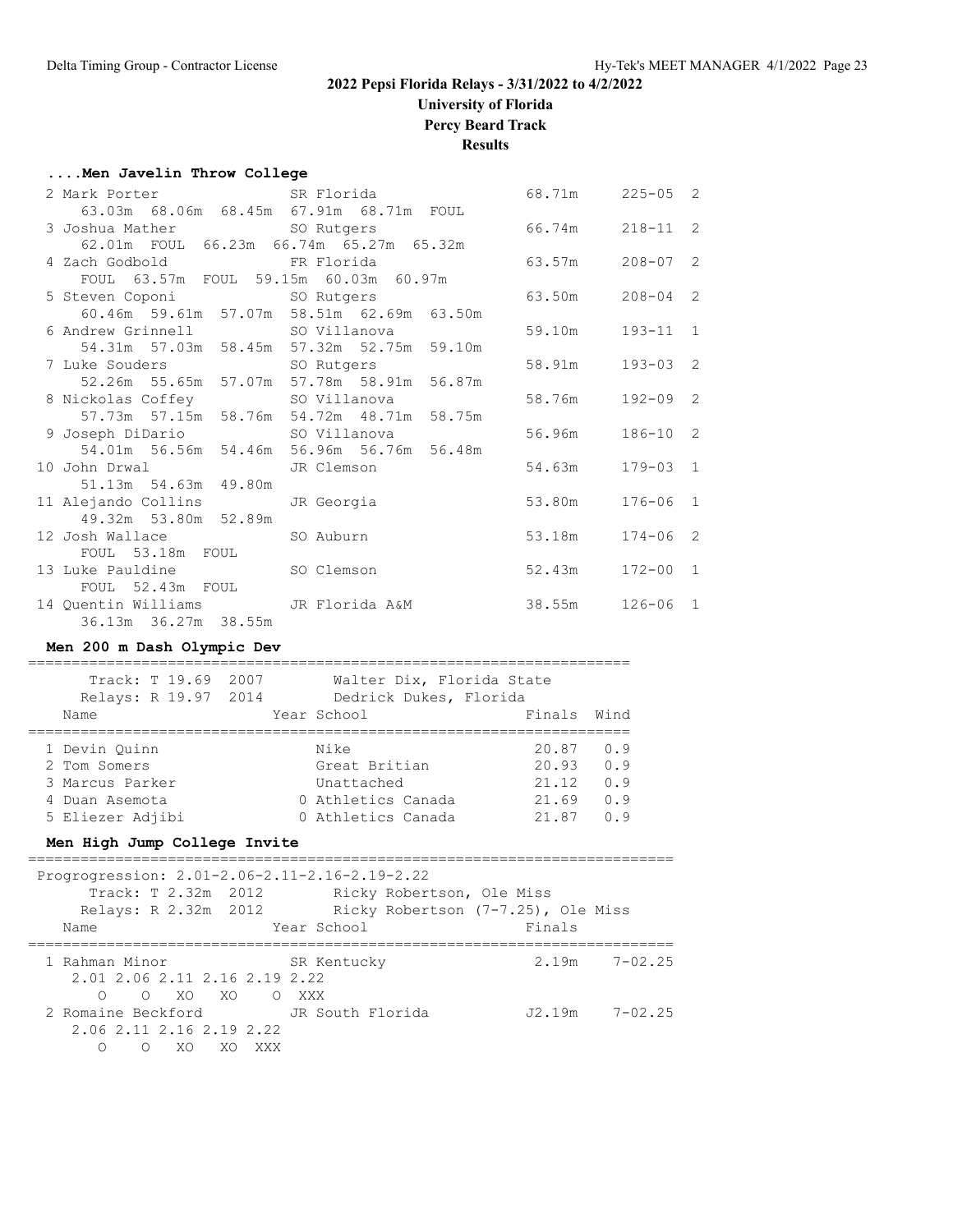# **University of Florida**

**Percy Beard Track**

# **Results**

| Men High Jump College Invite                                |                   |                 |                   |
|-------------------------------------------------------------|-------------------|-----------------|-------------------|
| 3 Mayson Conner<br>2.06 2.11 2.16 2.19                      | Nebraska          |                 | $2.16m$ $7-01.00$ |
| XO XO O XXX<br>4 Isaiah Holmes<br>2.01 2.06 2.11 2.16       | SR Miami (Fla.)   |                 | 2.11m 6-11.00     |
| XO XXO O XXX<br>5 Greg Lauray<br>2.01 2.06 2.11 2.16        | SR Pittsburgh     | J2.11m 6-11.00  |                   |
| O XO XXO XXX<br>6 Kendell Mosley<br>2.01 2.06 2.11          | FR South Florida  |                 | $2.06m$ $6-09.00$ |
| O O XXX<br>6 Jackson Marseille<br>2.01 2.06 2.11<br>O O XXX | SO South Carolina | $2.06m$ 6-09.00 |                   |
| 6 Jyles Etienne<br>2.01 2.06 2.11<br>O O XXX                | SR Indiana        |                 | $2.06m$ $6-09.00$ |
| 9 Justin Forde<br>2.01 2.06 2.11<br>O XO XXX                | SO Miami (Fla.)   | J2.06m 6-09.00  |                   |
| -- McKinley Thompson<br>2.01<br>XXX                         | JR Georgia Tech   | NH              |                   |
| -- TJ Funches<br>2.01<br>XXX                                | SO Auburn         | NH              |                   |

#### **Men Long Jump College Invite**

| Track: T 8.15m 1988 Yussuf Ali, Unattached                                                                         |  |  |
|--------------------------------------------------------------------------------------------------------------------|--|--|
| Relays: R 8.15m 1988 Yussuf Alli (26-9.25), Unattached                                                             |  |  |
| Year School <a> Finals Wind</a> Wind<br>Name                                                                       |  |  |
| 1 A'Nan Bridgett <a> JR</a> Rutgers<br>7.72m NWI 25-04.00                                                          |  |  |
| FOUL FOUL $7.42\text{m} (2.4)$ $7.72\text{m} (-0.0)$ FOUL FOUL                                                     |  |  |
| 2 Isaiah Holmes SR Miami (Fla.) 7.69m 0.7 25-02.75                                                                 |  |  |
| $7.69\text{m}(0.7)$ FOUL FOUL $7.58\text{m}(1.3)$ $7.55\text{m}(1.0)$ $7.14\text{m}(1.1)$                          |  |  |
| 3 Malcolm Clemons FR Florida<br>$7.63m$ $1.0$ $25-00.50$                                                           |  |  |
| 7.63m(1.0) 7.43m(1.9) 7.15m(1.9) FOUL PASS PASS                                                                    |  |  |
| 4 Caleb Foster 50 Florida 7.61m 2.0 24-11.75                                                                       |  |  |
| FOUL $7.61m(2.0)$ FOUL $7.47m(-0.0)$ PASS PASS                                                                     |  |  |
|                                                                                                                    |  |  |
| $6.51\text{m}(0.7)$ FOUL $7.55\text{m}(0.3)$ $7.38\text{m}(-0.0)$ $7.24\text{m}(1.0)$ $7.21\text{m}(1.3)$          |  |  |
| 6 Sincere Robinson FR Rutgers 7.52m NWI 24-08.25                                                                   |  |  |
| $7.52\text{m}$ (-0.0) $7.35\text{m}$ (-0.0) $7.11\text{m}$ (-0.0) 6.96 $\text{m}$ (-0.0) $7.22\text{m}$ (1.6) FOUL |  |  |
| 7 Russell Robinson             SO Miami (Fla.)               7.49m   NWI   24-07.00                                |  |  |
| $7.46m(-0.0)$ $7.34m(-0.0)$ FOUL FOUL $7.49m(-0.0)$ $5.43m(2.4)$                                                   |  |  |
| 8 Safin Wills                   SR Purdue                   J7.49m   NWI   24-07.00                                |  |  |
| FOUL FOUL $7.45m(2.1)$ $7.33m(0.6)$ $7.49m(-0.0)$ $7.41m(2.1)$                                                     |  |  |
| 9 Brandon Hicklin SR N. Carolina A&T 7.47m +0.0 24-06.25                                                           |  |  |
| FOUL $7.47m (+0.0) 6.99m (1.4) 6.69m (0.1) F0UL$ $7.39m (2.3)$                                                     |  |  |
| 10 Curtis Williams Chattached 7.39m 0.5 24-03.00                                                                   |  |  |
| $7.29m(-0.0)$ FOUL $7.39m(0.5)$                                                                                    |  |  |